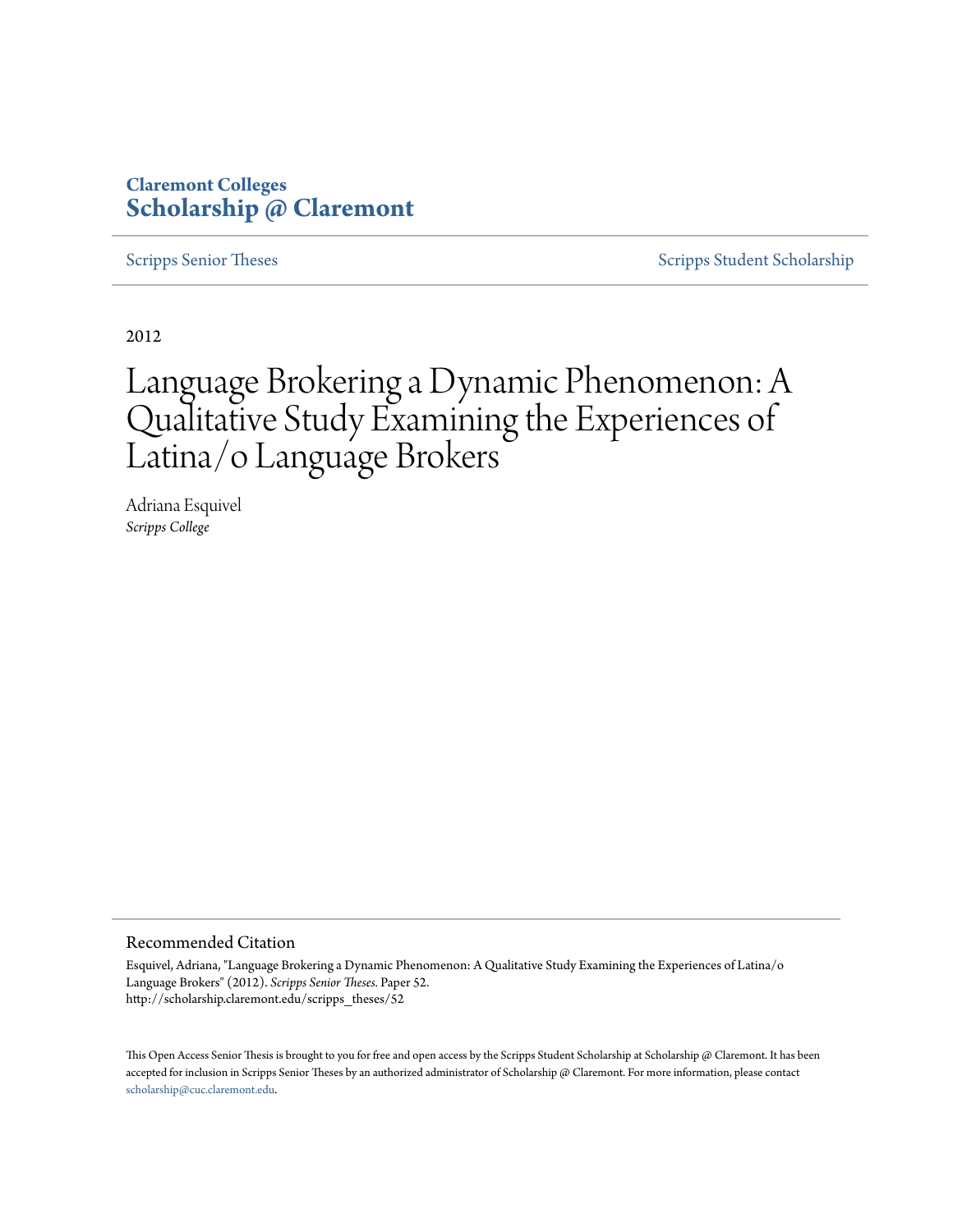# Running head: LANGUAGE BROKERING AS A DYNAMIC PHENOMENON

Language Brokering a Dynamic Phenomenon: A Qualitative Study Examining the Experiences

of Latina/o Language Brokers

Scripps College

Adriana Esquivel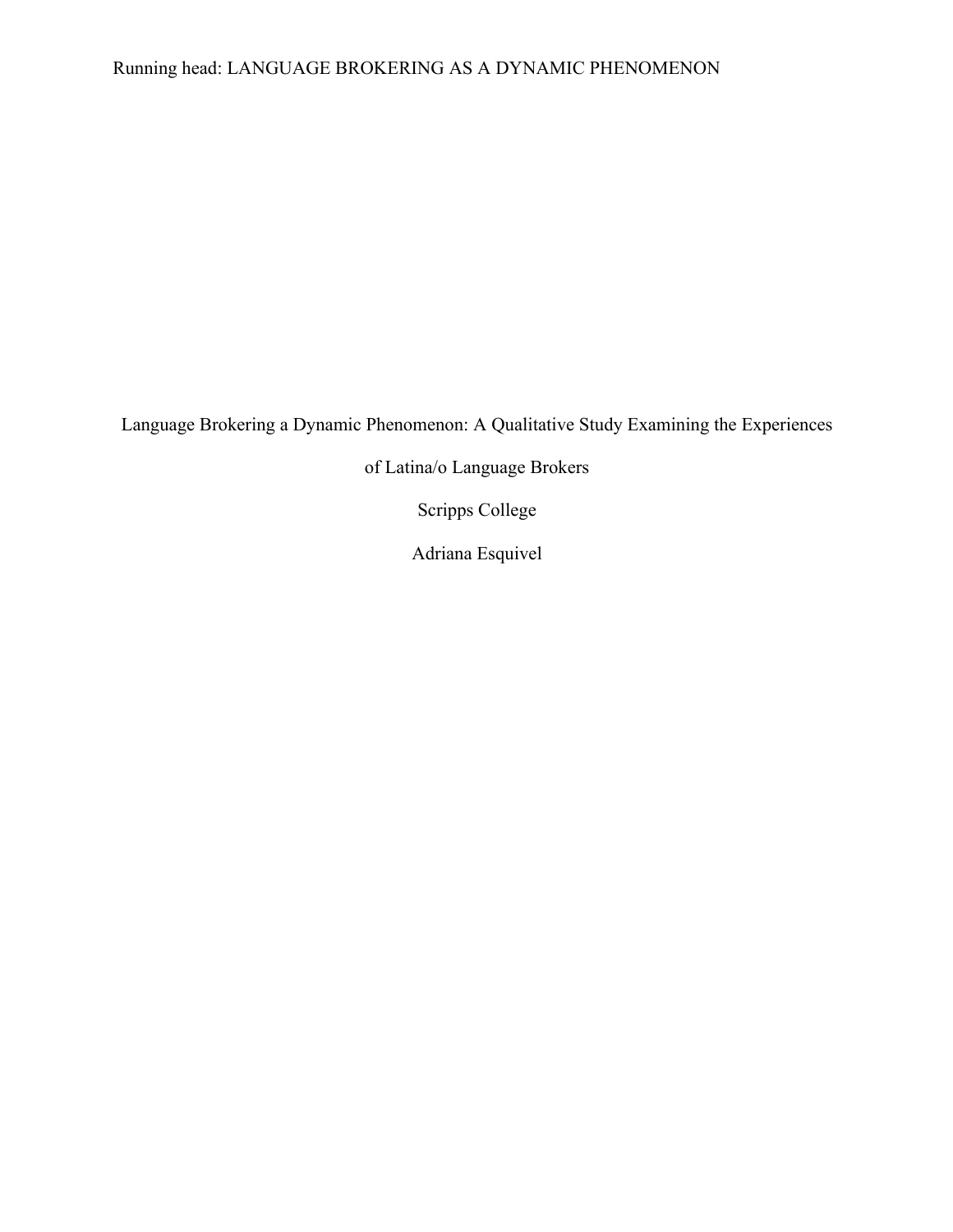# **Acknowledgements**

I would like to thank my readers Professor Sheila Walker and Professor Raymond Buriel for their support and guidance throughout the development of my thesis. I would also like to thank Professor Marjorie Faulstich Orellana for allowing me to conduct research with her over the summer at UCLA, which developed into my thesis. Additionally, I would like to thank Professor Gilda Ochoa for all the thought provoking books and discussions, which influenced my thinking. Lastly, I would like to thank Daniela de Jesús Hernández and Denise Bustamante for supporting me and helping manage my thoughts and edit my paper.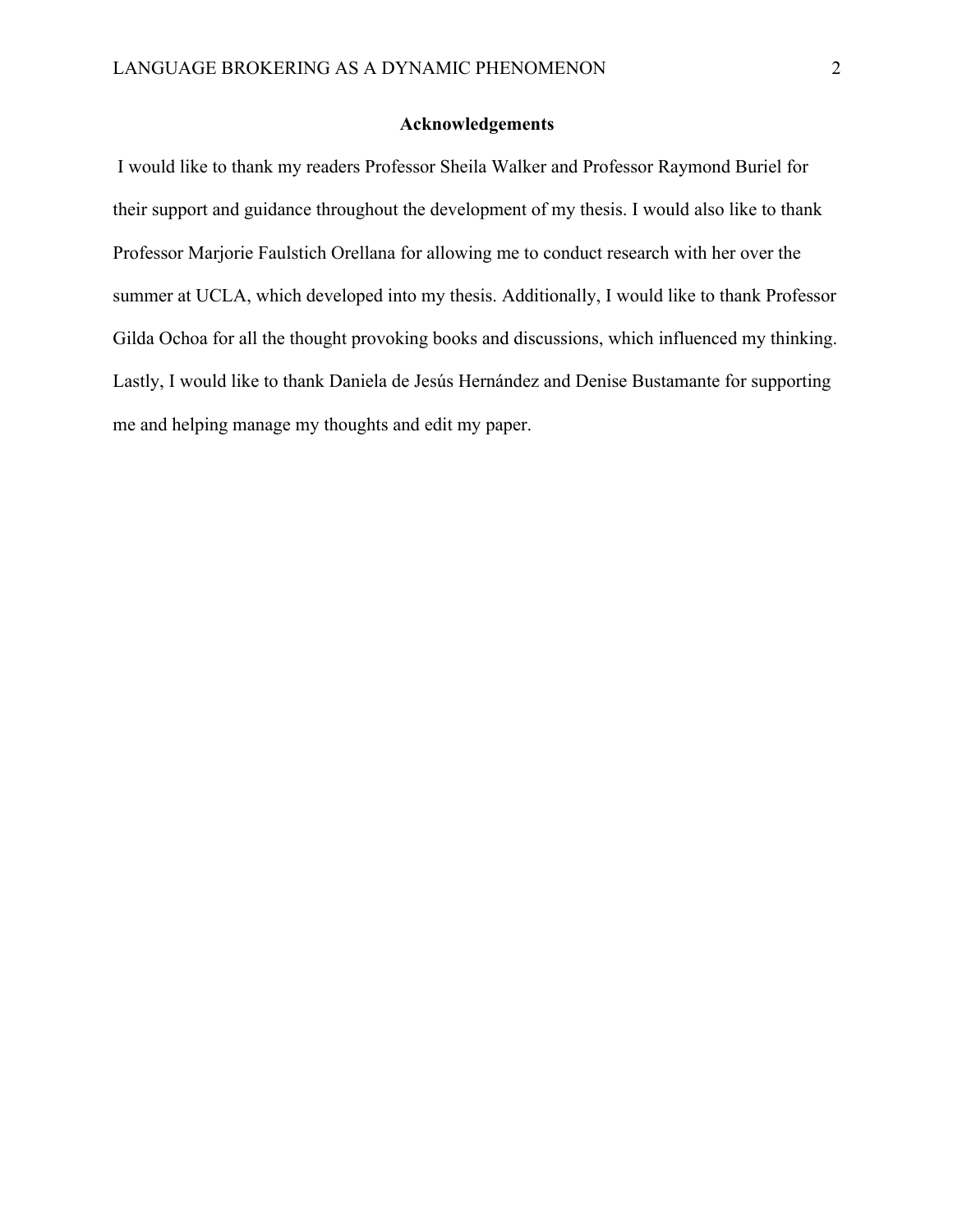#### **Abstract**

Language brokers are children of immigrants who use their skills as bilinguals to interpret or translate for their family and/or community members. Although language brokering may begin in childhood or preadolescence, language brokering may continue until adulthood. While there are a small number of studies that have touched upon change over time, this study's primary focus is on language brokers' experiences relating to change over time. This was accomplished through semi-structured in depth retrospective interviews among Latina/o young adults attending small liberal arts colleges. Three aspects of language brokering were examined, the practice of language brokering, feeling towards language brokering, and family dynamics. Three new aspects of language brokering emerged, brokering for parent's business, brokering for the community, and brokering technology. Siblings played the role of the language broker at different points in time and to different extents. Parents' English language developed, and they were able to navigate some tasks due to their language development and their experience completing typical forms. Feelings of joy and frustration, in deed, coexist. Feelings towards language brokering also changed from embarrassment and nervousness to confidence and satisfaction. The patterns and experiences found in this study highlight the complexity and dynamic nature of language brokering.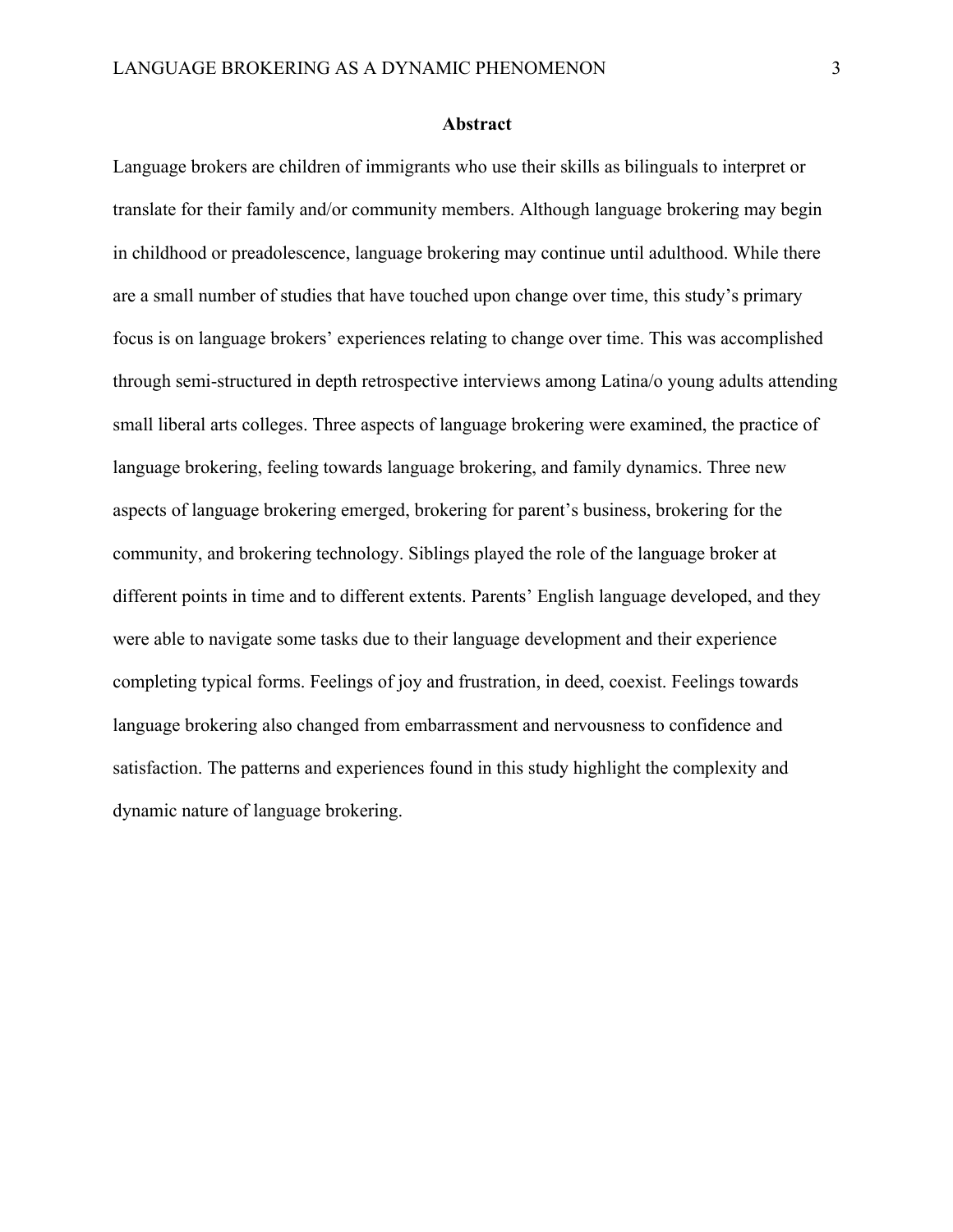# **Introduction**

The literature examining the experiences of immigrants has seldom looked at child interpreters until fairly recently (Orellana, Dorner, & Pulido, 2003). Due to the lack of institutional support for immigrant parents, their children, who, through schooling, learn the English language and the culture of the United States sooner, engage in language brokering throughout their development. Given the growing number of Latinas/os in the United States and, most importantly, the growing number of foreign-born individuals in the U.S., it is imperative that language brokering be further explored because, from this, we can infer that the role of language brokers will persist and continue to develop (Percy, 2006). Therefore, it is important to analyze how one's role as a language broker may impact his/her development. This knowledge may encourage institutions, currently not supporting immigrant families; to develop support to help immigrant families navigate health care, educational, and governmental institutions, among other institutions.

Many children of immigrants engage in interpreting and translating tasks for their family, thus this phenomenon has begun to be increasingly researched. There have been several studies analyzing language brokering through different focal points. The literature has examined the practice itself (for whom, where, and what) (Tse, 1995; 1996; Orellana, 2009; Orellana et al. 2003; Orellana et al. 2003b), language brokering among peers (Morales and Aguayo, 2010; Bayley, Hansen-Thomas, & Langman 2005; Orellana et al. 2003), gender roles (Orellana, 2009; Love & Buriel, 2007; Chao 2006; Weisskirch, 2005), acculturation and academic self-efficacy (Acoach & Webb, 2004; Buriel et al. 1998), ethnic identity (Guske, 2010; Wu & Kim, 2009; Weisskirch, 2005), feelings about language brokering (Morales & Aguayo, 2010; Wu & Kim, 2009; Love & Buriel, 2007; Weisskirch, 2005; Tse, 1995;1996;1996b), and family dynamics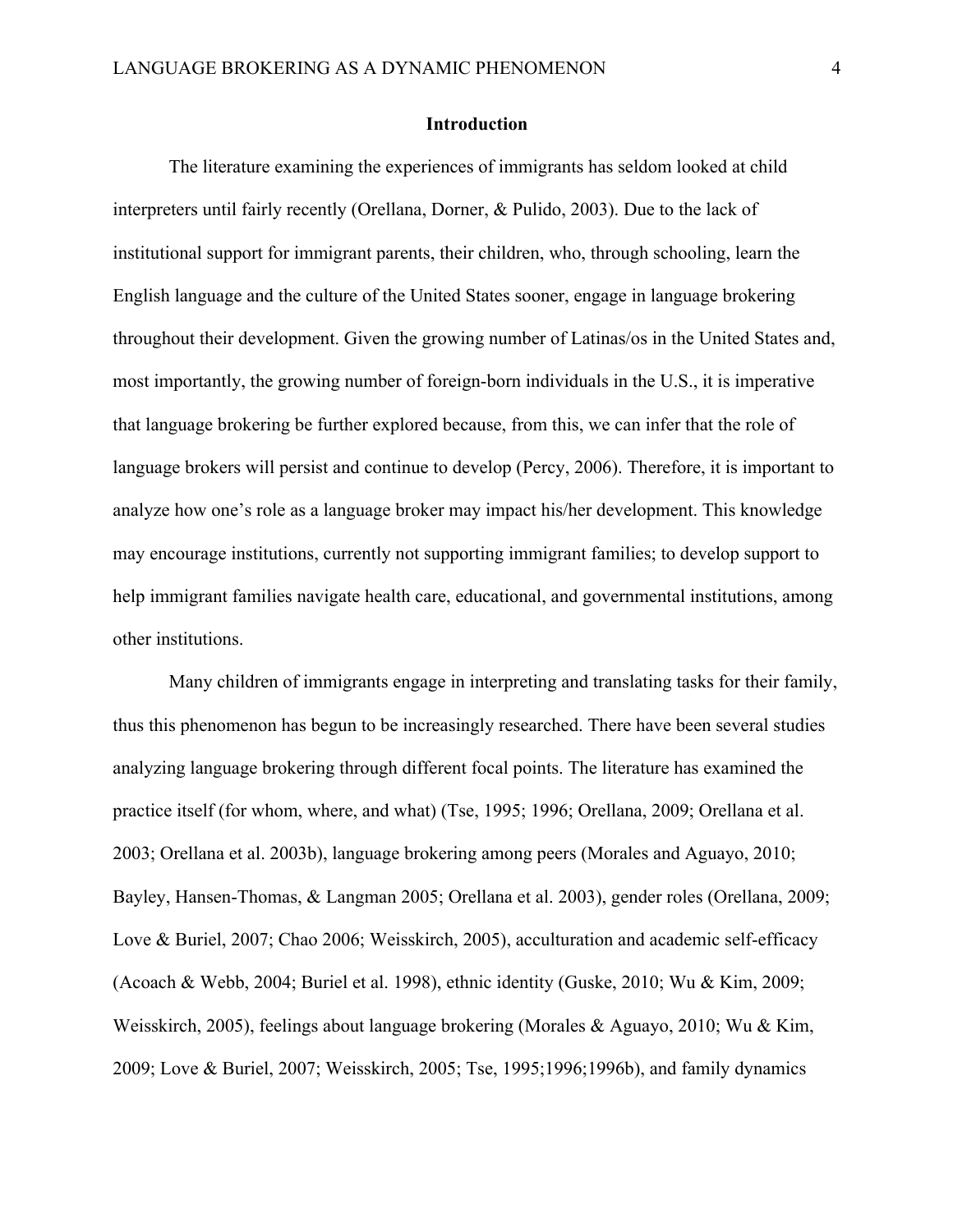(Trickett et al., 2010; Guske, 2010; Orellana, 2009; Chao, 2006). More recently, however, the experiences of young adult language brokers have been examined (Weisskirch, Zamboanga, Bersamin, Kim, Schwartz, & Umaña-Taylor, 2011; Bucaria & Rossato, 2010; DeMent, Buriel, & Villanueva, 2005).

Although it appears that language brokering has been thoroughly observed, there are many aspects of language brokering that call for further exploration, in particular, within the college student population. The experiences of college student language brokers have not been thoroughly examined, there have only been two studies conducted with this population. However, this is a critical stage where adolescents transition from high school to college, leaving the home and entering young adulthood. This transition impacts the family dynamics at home, as well as the student in school; consequently, impacting the role the language broker plays. Additionally, it is important to study language brokers at this stage, because language brokers may experience pressure to manage family obligations and academics, similar to Latina students in higher education (Espinoza, 2010). Therefore, it is important to learn how language brokers, who transition to college, experience language brokering. Only then will we be able to gain a clear and nuanced understanding of the experiences of language brokers across time. This understanding may help encourage institutions to provide better services for immigrant parents and their family. Most importantly, learning what role college students' play as language brokers will help higher education educators understand their experiences as language brokers.

The present study focuses on three aspects of language brokering: feelings towards language brokering; family dynamics; and the practice itself are explored, through in-depth, retrospective, semi-structured interviews among undergraduate students. In order to better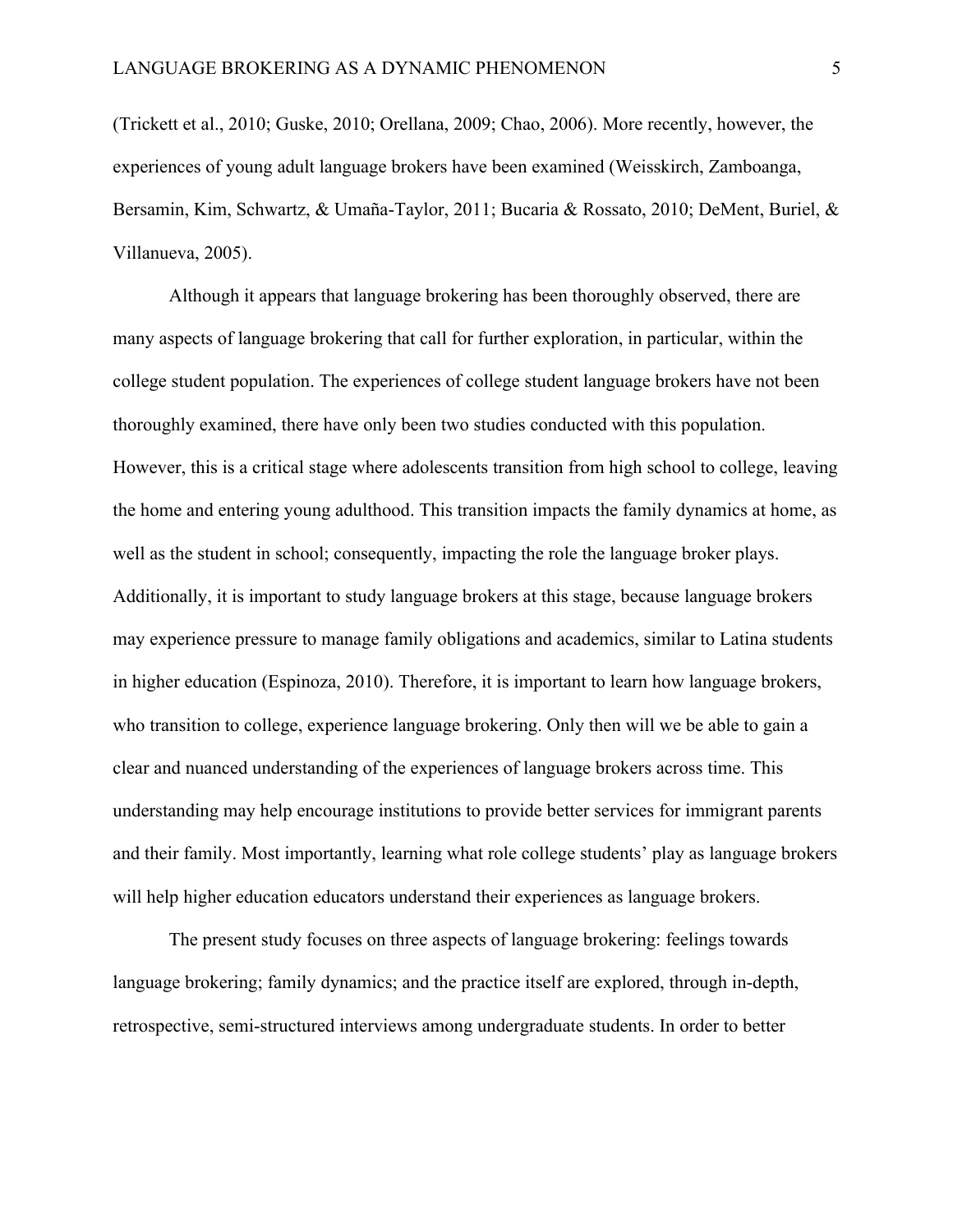understand the existing literature on language brokering, a review of the relevant literature is presented below.

#### **Literature Review**

The work children of immigrants do when translating and interpreting for their family and/or community members has been given different names. This work was first labeled "natural translation"; Harris and Sherwood (1978) defined natural translation as: "Translating done in everyday circumstances by people who have had no special training for it" (p. 155). They hypothesized that translation was an inherent verbal skill among bilinguals, and examined this phenomenon among multiple case studies. However, Tse (1995), who was working with a different population, described this work as "language brokering:"

"Language brokers are intermediaries between linguistically and culturally different parties. People who broker, unlike formal translators, influence the contents and the nature of the messages they convey, and ultimately affect the perceptions and decisions of agents for whom they act" (p.180).3

As Tse (1995) explains, language brokering is not simply translating word for word a sentence or conversation, as an online translator program would do; rather, language brokers have a principal role in the messages they convey to either party. Thus, language brokers influence the messages they relay because they are not objective. Other scholars prefer the term "culture brokering" (Trickett, Sorani, & Birman, 2010) because of the extent that children of immigrants interpret culture; and yet others use the term "immigrant child meditators" (ICM) (Chu, 1999) to describe children of immigrants who interpret and translate.

Additionally, Orellana et al. (2003; 2003b) pitched the term "para-phrasers." Orellana et al. (2003; 2003b) play with the words and translation of the term "para-phraser." They explain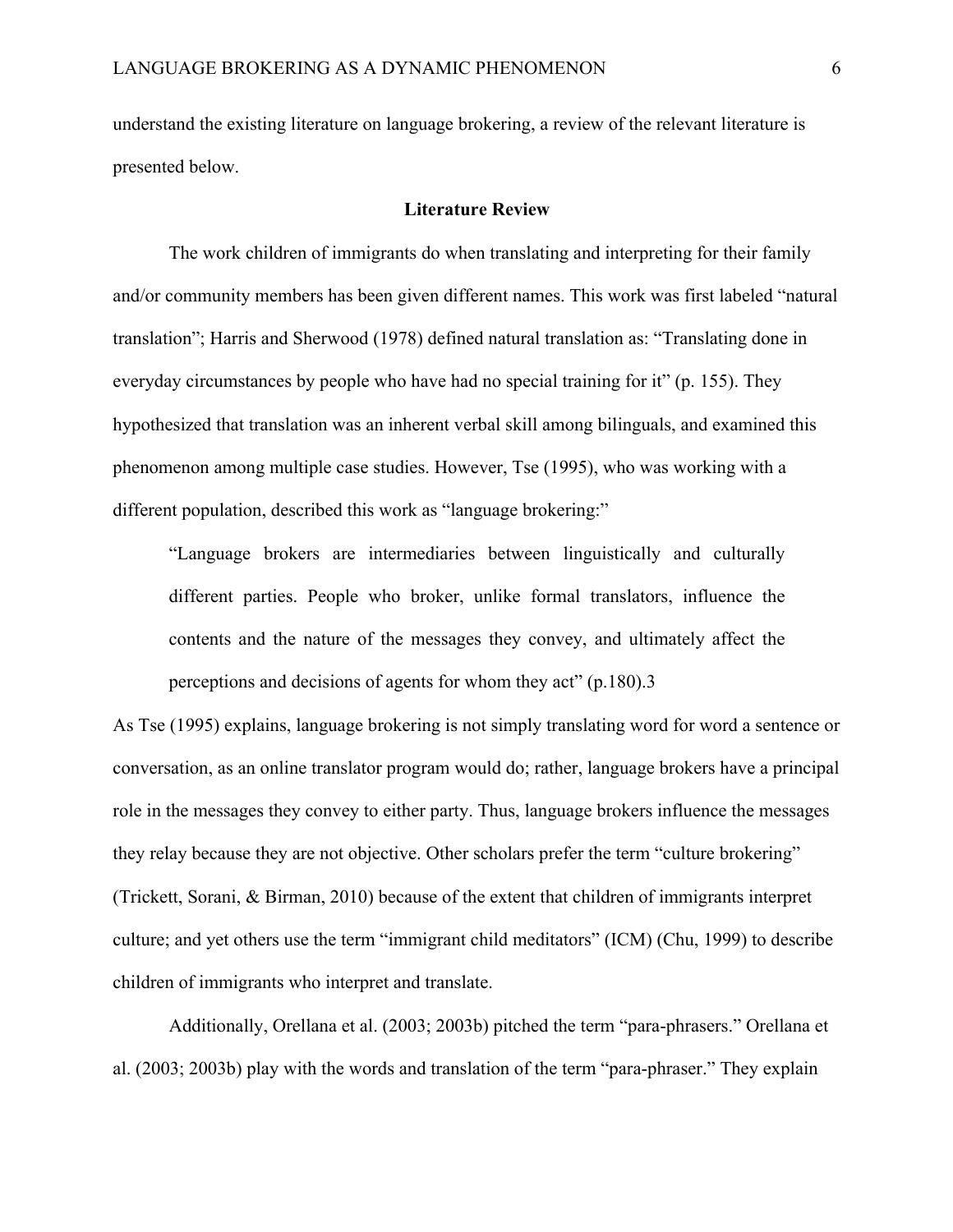that the translation of *para* from Spanish to English is "for." Hence, "para-phrasers," phrase things *"for"* others *in order to* accomplish social goals (Orellana et al. 2003; 2003b). To some extent, all these terms describe the same phenomenon. In simple terms, they all describe the work children engage in as interpreters; however, their work is not simple. None of these terms embrace all the variability within children's work as interpreters and translators. Perhaps the reason that there are so many labels for this phenomenon is due to its complexity and perhaps no one term can describe this complex phenomenon.

#### **The Practice**

Language brokering is not unique to certain ethnic groups or regions; instead, language brokering is a practice that is common across various immigrant groups in a variety of regions, at home and abroad (Tse, 1995; 1996; Orellana, Dorner, & Pulido, 2003; Orellana, 2009; Guske, 2010; Cline, Abreu, O'Dell, & Crafter 2010). Although it is a common occurrence among immigrant groups, language brokering is unique to every child's experience. These children facilitate their parents' and/or family members' everyday tasks and encounters with the host culture. Language brokers interpret at home, in school, and in public places, for instance, at post offices, hospitals, banks, stores, restaurants, work, and government offices (Tse, 1995). Furthermore, they broker for parents, extended family, teachers, friends, and community members. Most importantly, language brokers interpret conversations and a variety of documents, which include school forms, bank statements, rental agreements, immigration forms, and bills (Tse, 1995; 1996; Orellana, 2009; Orellana et al. 2003b). Additionally, language brokers employ many literacy skills when brokering, such as using the dictionary, focusing, and looking for context clues when translating letters, forms, advertisements, and fiction, among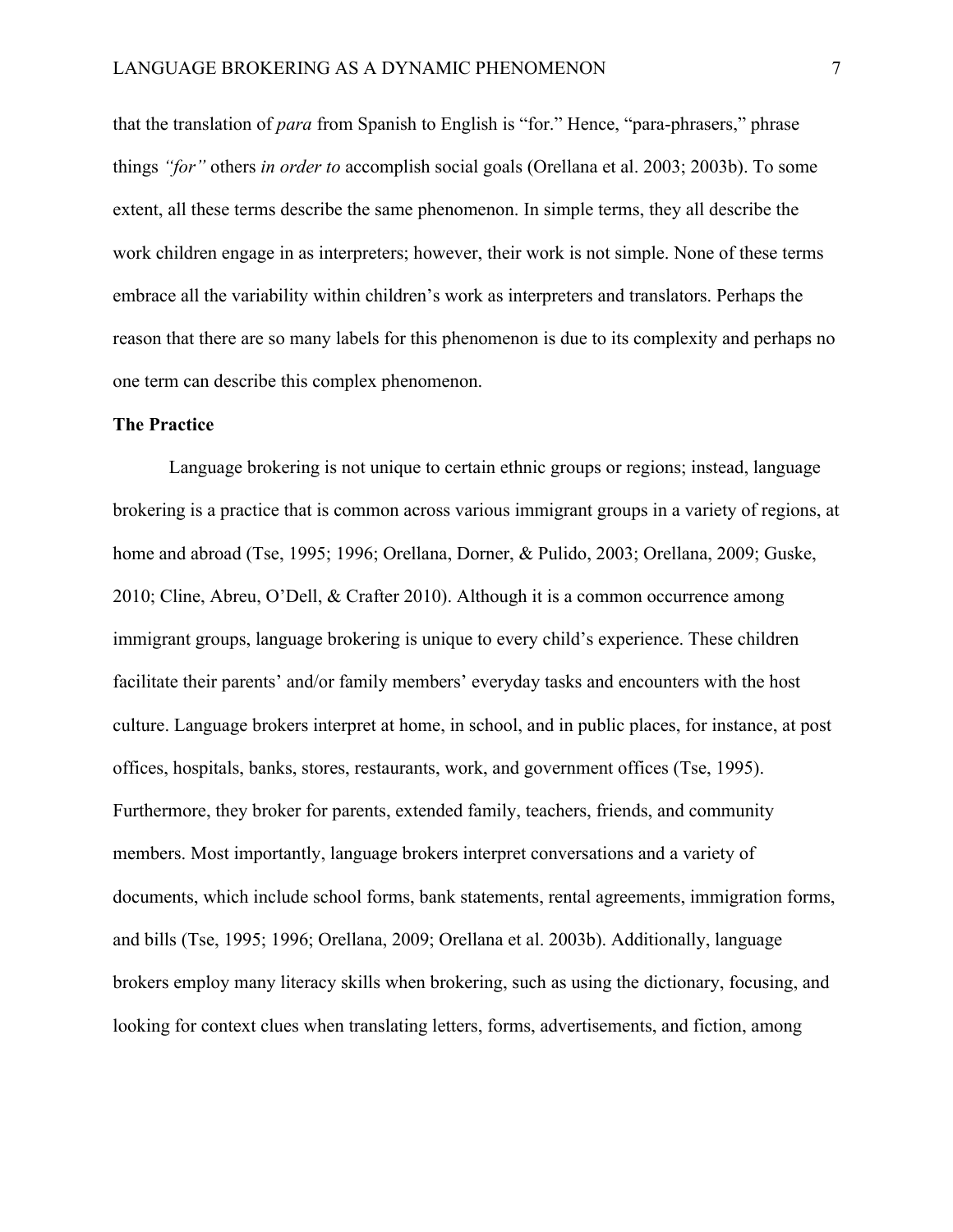other texts (Orellana et al. 2003). Consequently, language brokers gain and practice literacy skills while language brokering.

#### **Language Brokering Among Peers**

Interpreting is not solely a child and parent occurrence. Orellana et al. (2003) report that 45% of fifth and sixth graders reported interpreting for peers and 31% reported interpreting for younger siblings. Additionally, Morales and Aguayo (2010) observed a 12-year-old language broker whose skills were recruited by school officials to interpret for students who had recently arrived to the United States. Moreover, Bayley, Hansen-Thomas, and Langman (2005) observed a middle school science classroom where both the teacher and the recently arrived immigrants asked for translation from the language brokers. Thus, for whom the broker interprets transcends the home. Further, these studies point to the heterogeneity of language brokering and its practice, indicating that language brokers do not interpret only for their family.

#### **Biculturalism, Self-efficacy, and Acculturation**

Buriel et al. (1998) found that language brokering was associated with biculturalism, social self-efficacy, and academic performance among Latina/o adolescents. A few years later, Acoach and Webb (2004) replicated and expanded on the Buriel et al. (1998) study. They found a significant relationship between language brokering, biculturalism, and GPA among the junior high sample. Furthermore, a significant relationship was observed between language brokering, academic self-efficacy, and GPA among the high school sample. Interestingly, language brokering was connected to biculturalism for students in junior high, but not for students in high school. Although some of the results support those of Buriel et al. (1998), they did not find support for an increase in nonverbal decoding skills in the host culture. Therefore, the following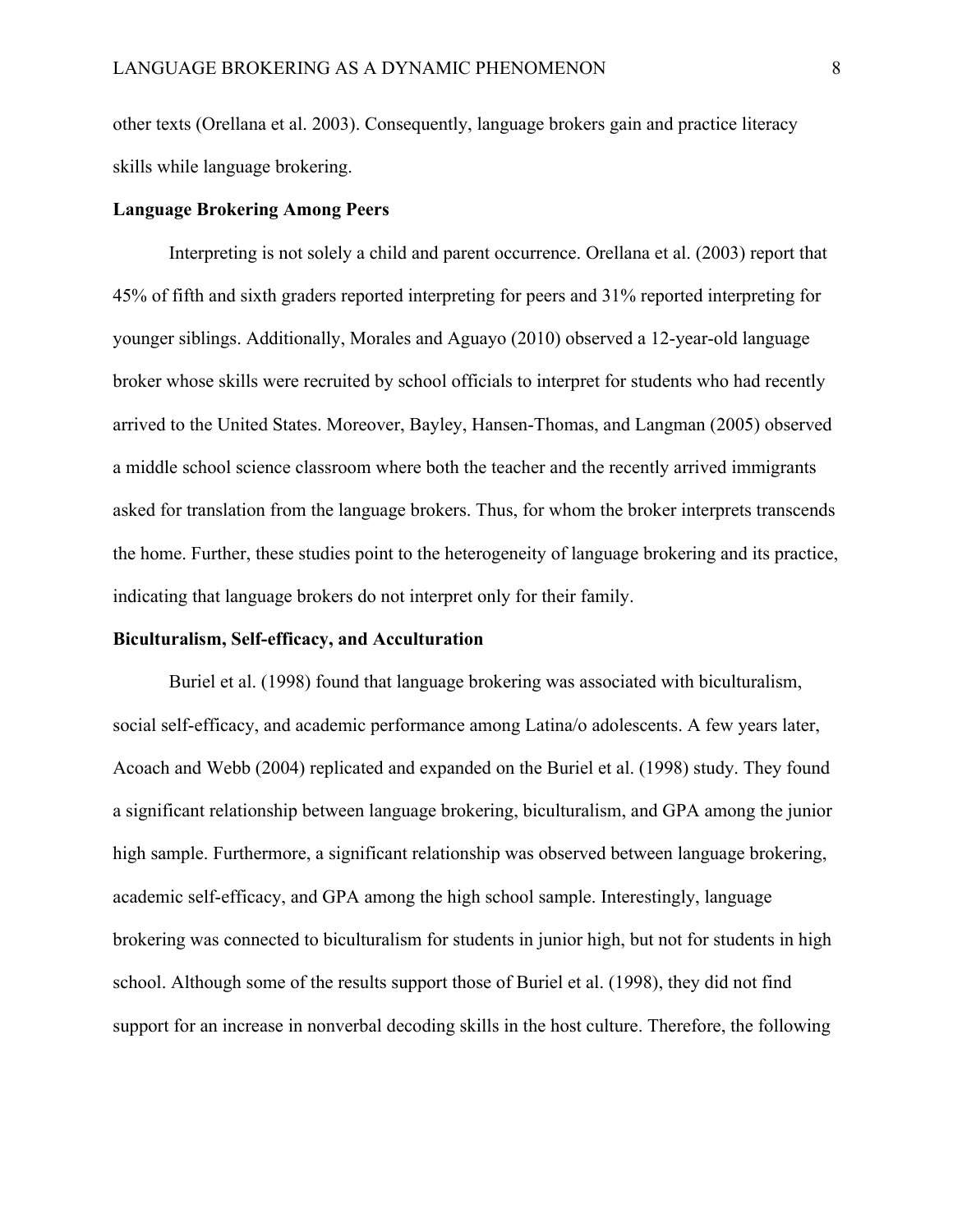variables were found to be associated with language brokering: self-efficacy, biculturalism, bilingualism, academic performance, and GPA.

#### **Ethnic Identity**

The literature has also examined language brokers and ethnic identity. Weisskirch (2005) found that more positive feelings towards language brokering predicted stronger ethnic identity. Moreover, those with lower levels of acculturation also reported more positive feelings and obligation towards language brokering. These results support Wu and Kim's (2009) findings. They found that being more Chinese-oriented or less acculturated was associated with having a stronger sense of familial obligation. Therefore, a language broker may experience more positive feelings because they are fulfilling a familial obligation. Thus, the studies above suggest that less acculturated language brokers experience more positive feelings towards language brokering. Consequently, more positive feelings towards language brokering predict stronger ethnic identity (Weisskirch, 2005).

#### **Gender Roles**

The literature has also considered gender differences among language brokers. Buriel, Perez, DeMent, Chavez, and Moran (1998) were among the first to report a gender difference in the amount of language brokering done. They found that female adolescents language brokered more often than male adolescents. Chao (2006) found the same gender difference among Mexican and Chinese American adolescent language brokers. However, Love and Buriel (2007) observed no gender difference in language brokering among Mexican American adolescents. On the other hand, Orellana (2009) indicated a gender difference when children were close in age. Orellana (2009) also indicated that there was a relational gender difference. For instance, girls were more likely to be with their mother, and thus language brokers were more likely to broker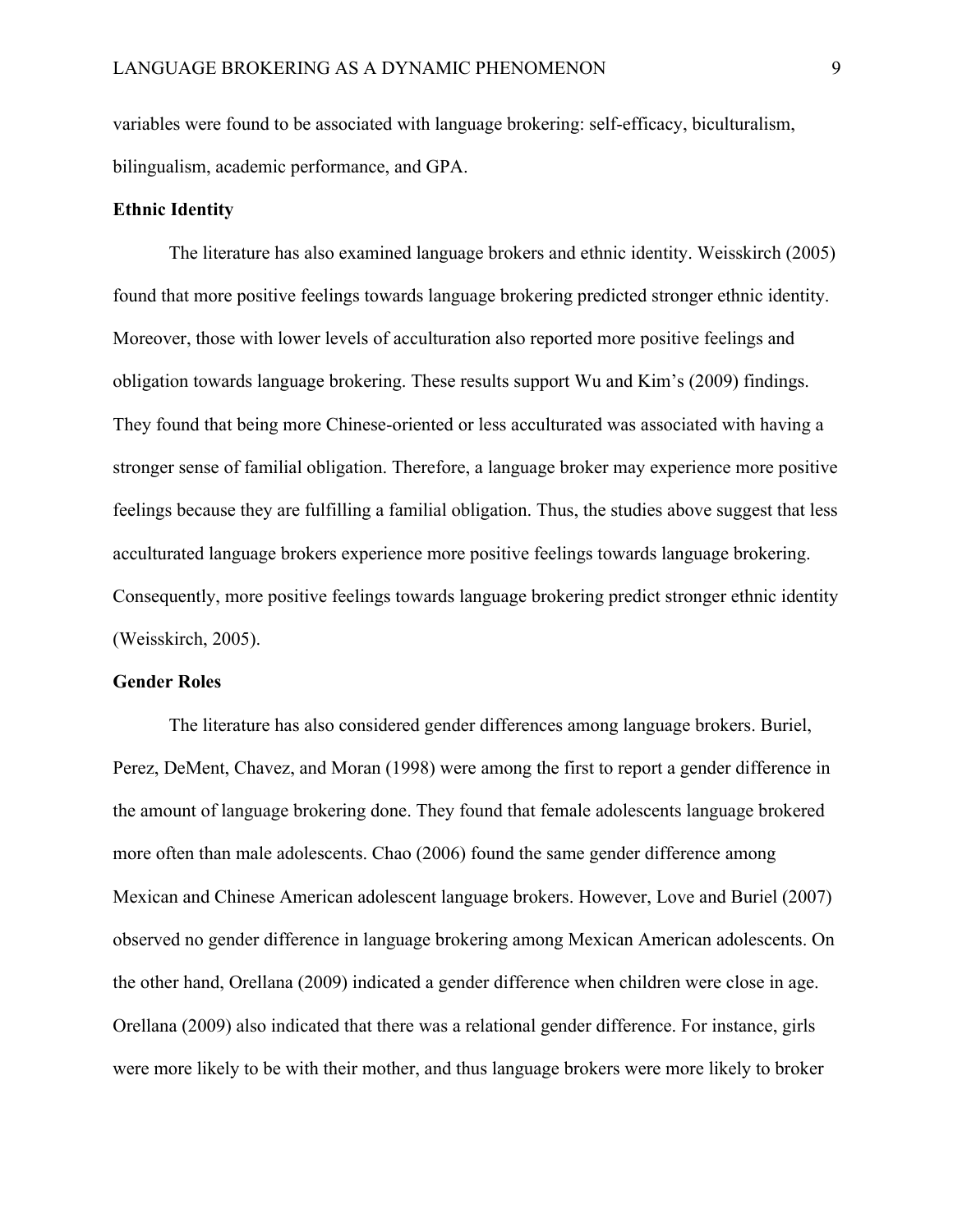for their mother. Additionally, female language brokers were more likely to broker for their grandparents and younger siblings, as well as at a doctor's office (Orellana, 2009). Weisskirch (2005) also found that girls language brokered in the doctor's office and for medical forms more often than boys. These noted gender differences or not (Love & Buriel, 2007) demonstrate that language brokering may be experienced differently among female adolescents or male adolescents, especially when referring to amount of brokering and brokering in primary health care contexts. However, more studies should examine the language brokering experience through gender, due to the conflicting results.

#### **Feelings Towards Brokering**

A great deal of attention has been given to feelings towards language brokering, perhaps because they have been contradictory. Tse (1995;1996;1996b) found that more than half of language brokers reported feeling proud of their brokering skills and a few students reported feeling embarrassed or burdened by language brokering. Additionally, Weisskirch (2005) found that, in general, language brokers reported more positive than negative feelings towards language brokering. Wu and Kim (2009) tried to explain these opposing feelings quantitatively by examining the potential reasons for language brokers reporting a sense of efficacy or a sense of burden and vice versa, among Chinese Americans. They examined whether being more Chineseoriented would indicate having a stronger sense of familial obligations and therefore feeling positive towards language brokering. They found that those who were more Chinese-oriented had a greater sense of self-efficacy as a language broker. This indicated they were more likely to feel a sense of family obligation and therefore fulfilling their role as a language broker was not burdensome.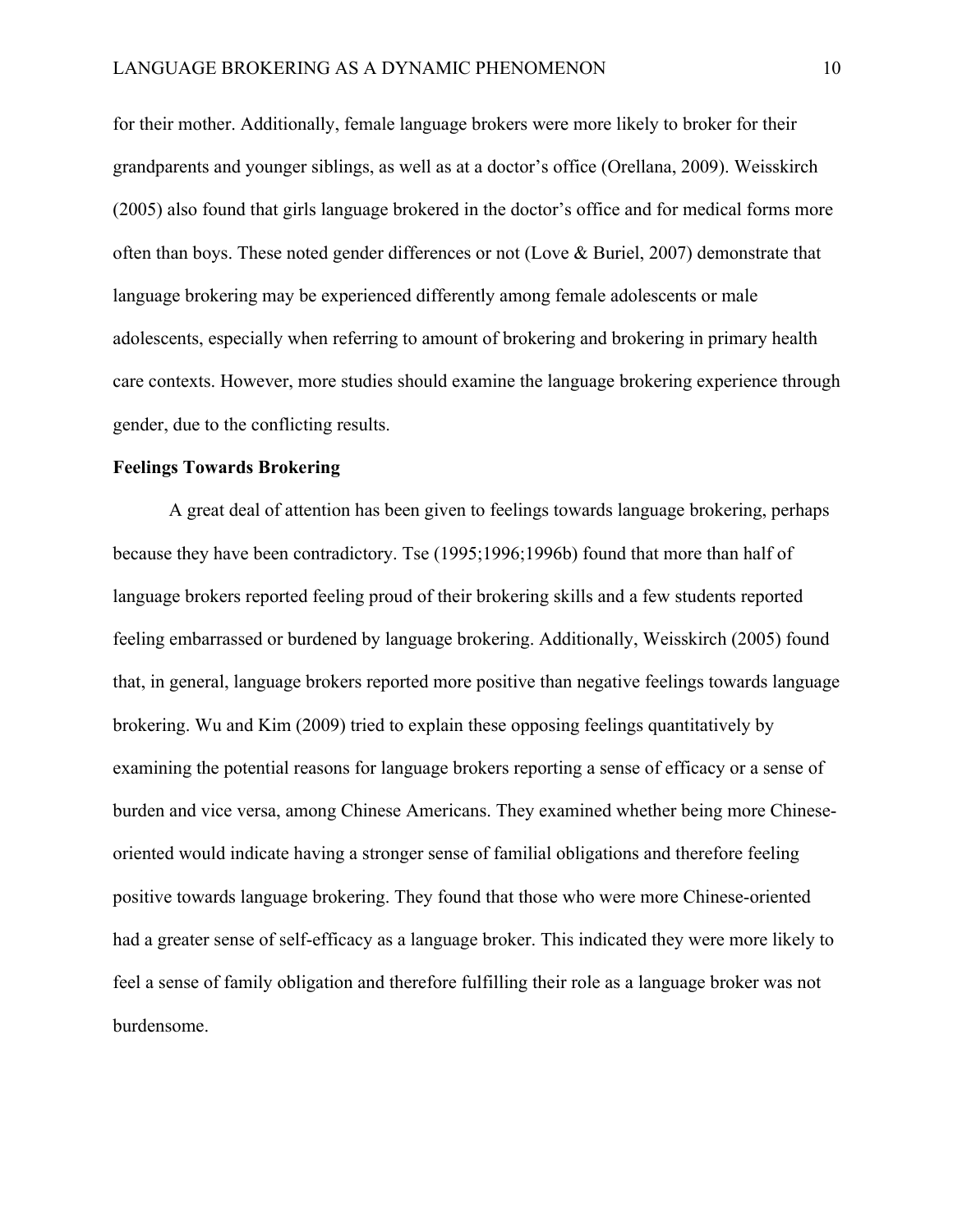The aforementioned studies were quantitative in nature, hence, positive and negative feelings were examined as dichotomies. However, qualitative research that uses case studies and interviews to examine this phenomenon indicate that language brokers experience both feelings of frustration and joy (Morales & Aguayo, 2010). Additionally, Bucaria and Rossato (2010) examined the experiences of former language brokers. The participants expressed both frustration and acknowledgement of the benefits language brokering brought. They also expressed pride, while at the same time perceiving language brokering as a notmalized activity. This supports my claim that brokers can possess both positive and negative feelings towards language brokering.

Important to highlight is that language brokers may feel differently towards language brokering at different stages in their lives. One participant reflected on her experience as a language broker at the age of 27; she explained that there were two periods where she felt differently about language brokering. As an adolescent, she felt irritated, while at the time of the interview, she felt proud of her work as a language broker. In this instance, her feeling towards language brokering changed over time. Her feelings towards language brokering were not static. These feelings may change, depending on the context in which the participant is brokering. Moreover, in a quantitative study, whether a participant recently had a positive or negative experience will influence the answer they select on a questionnaire. In an interview, these circumstances may be uncovered. In this study, I argue that it is possible and likely to feel both positive and negative about language brokering because it is such a complex phenomenon.

#### **Family Dynamics**

Trickett et al. (2010) reviewed the impact of language brokering on family dynamics and explained that some studies have reported role reversal, parentification, and adultification, while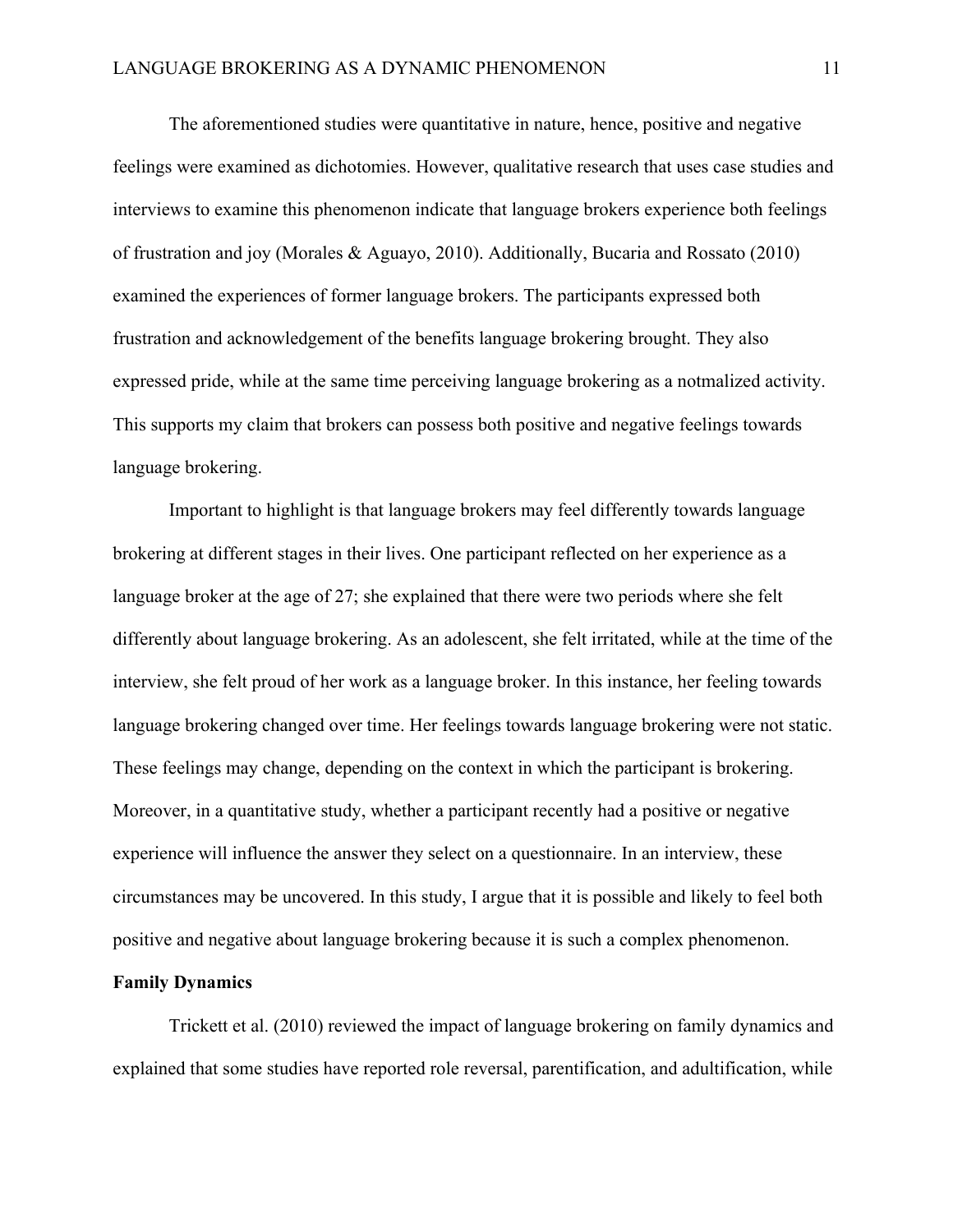others have reported that no role reversal exists because brokering involves an interdependent relationship. A good example of the interdependency can be found in Orellana's (2009) work. She describes that while children interpret for their parents, usually the broker and his/her parents will be working together to extract meaning from a document. She explains that the language broker does not work alone, and at times, other siblings step in to help the family understand the meaning of an item. This observation supports the idea that language brokering entails an interdependent relationship between the broker and his/her parents/family. However, Guske (2010) examined how the presumed role reversal may impact the self-development of the language broker. Guske (2010) found that language brokers desired more parental involvement in order to aid them in their bicultural development. Participants expressed that they did not desire this adult role. Participants also reported frustration when parents criticized them for minor mistakes, which caused tension in their relationship. Furthermore, Guske (2010) reported that parents did not understand the amount of pressure the language broker was under. The aforementioned study reported tension between the language broker and her/his parents, but it did not report role reversal.

Others have investigated the consequences for parent-child relationship in terms of respect. Chao (2006) had a sample of Mexican (463), Chinese (581), and Korean American (557) students who had immigrant parents. Chao (2006) found that Mexican American youth had higher levels of respect for both their mother and father, due to language brokering, whereas Chinese American youth had higher levels of respect only for their mother, and Korean American youth only for their father. Chao (2006) suggests that the latter observation may be due to the traditional Korean fathers' distant role becoming more intimate due to language brokering. Although tensions may arise in parent-child relationships, (Guske, 2010) at the same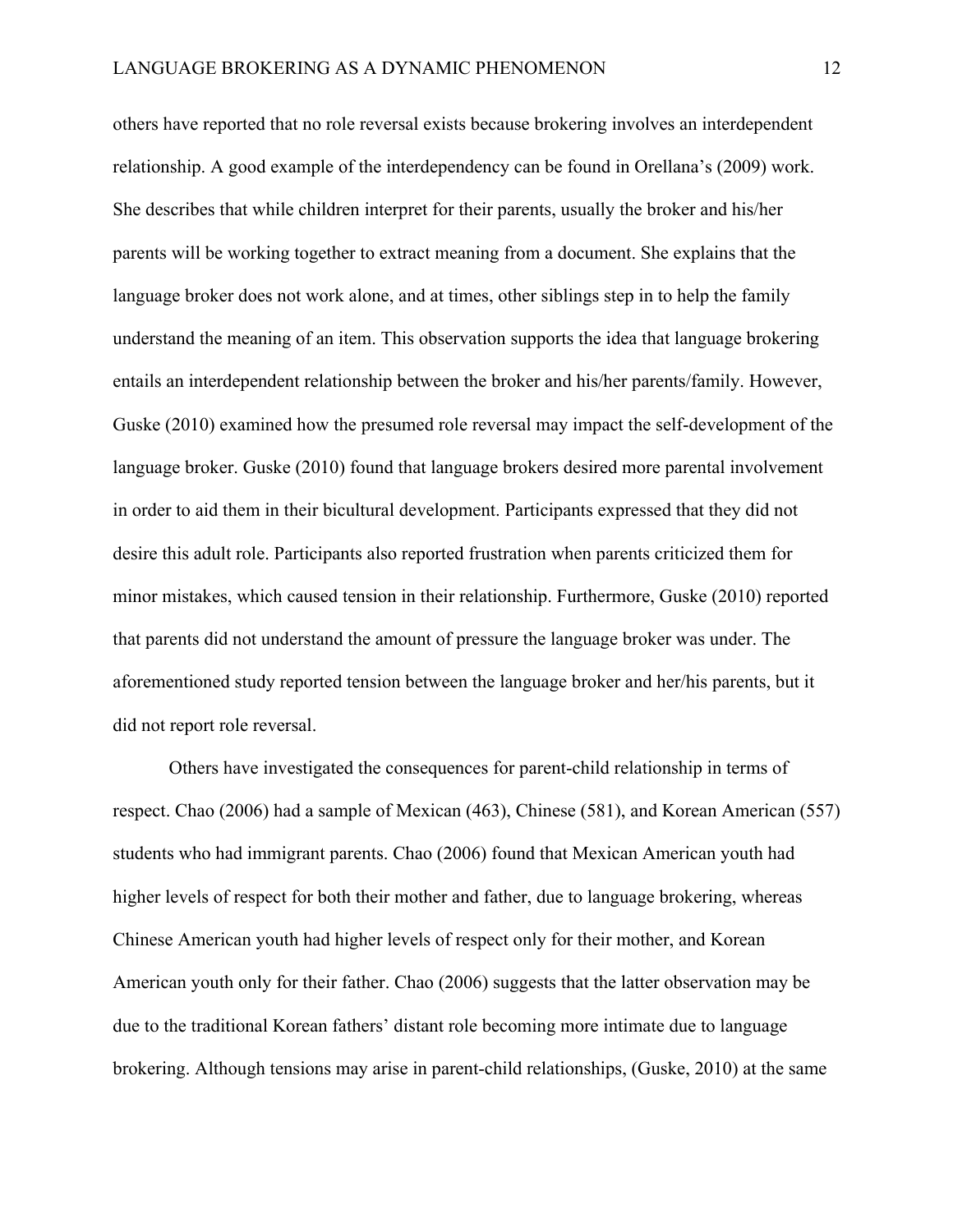time, increase in respect towards parents may also develop (Chao, 2006). Again, these varying results highlight the variability within language brokering and family dynamics. Just as there may be brokers who experience both positive and negative feelings towards language brokering, the family dynamics may also undergo interdependency and tension at times. However, the practice, family dynamics, and feelings have rarely been examined in terms of change over time, which I examine here, retrospectively.

Although the literature on language brokering is growing, more research should be conducted to build upon each area of concentration, such as language brokering among peers and their recruitment in schools, as well as ethnic identity and acculturation. Additionally, in order to have a clearer understanding of some of the inconsistent results, research should further explore gender roles, biculturalism, academic self-efficacy, feelings towards language brokering, and family dynamics among language brokers. Moreover, the role of parents and their experiences have not been explored fully and should be taken into consideration when examining the experiences of language brokers and their development. Language brokers do not broker in a vacuum, thus the context in which they broker and the context in which they develop should also be taken into consideration when analyzing their experiences. Most importantly, new aspects of language brokering should be explored, such as examining language brokers as adults and their development through time to observe how language brokering may change over time.

Given, the growing number of foreign-born individuals in the U.S., it is imperative that language brokering be further explored because we can infer that the role of language brokers will persist and continue to develop (Percy, 2006). Therefore, it is important to analyze how one's role as a language broker may impact his/her development. Moreover, it is essential to further examine feelings towards language brokering, family dynamics, and the practice itself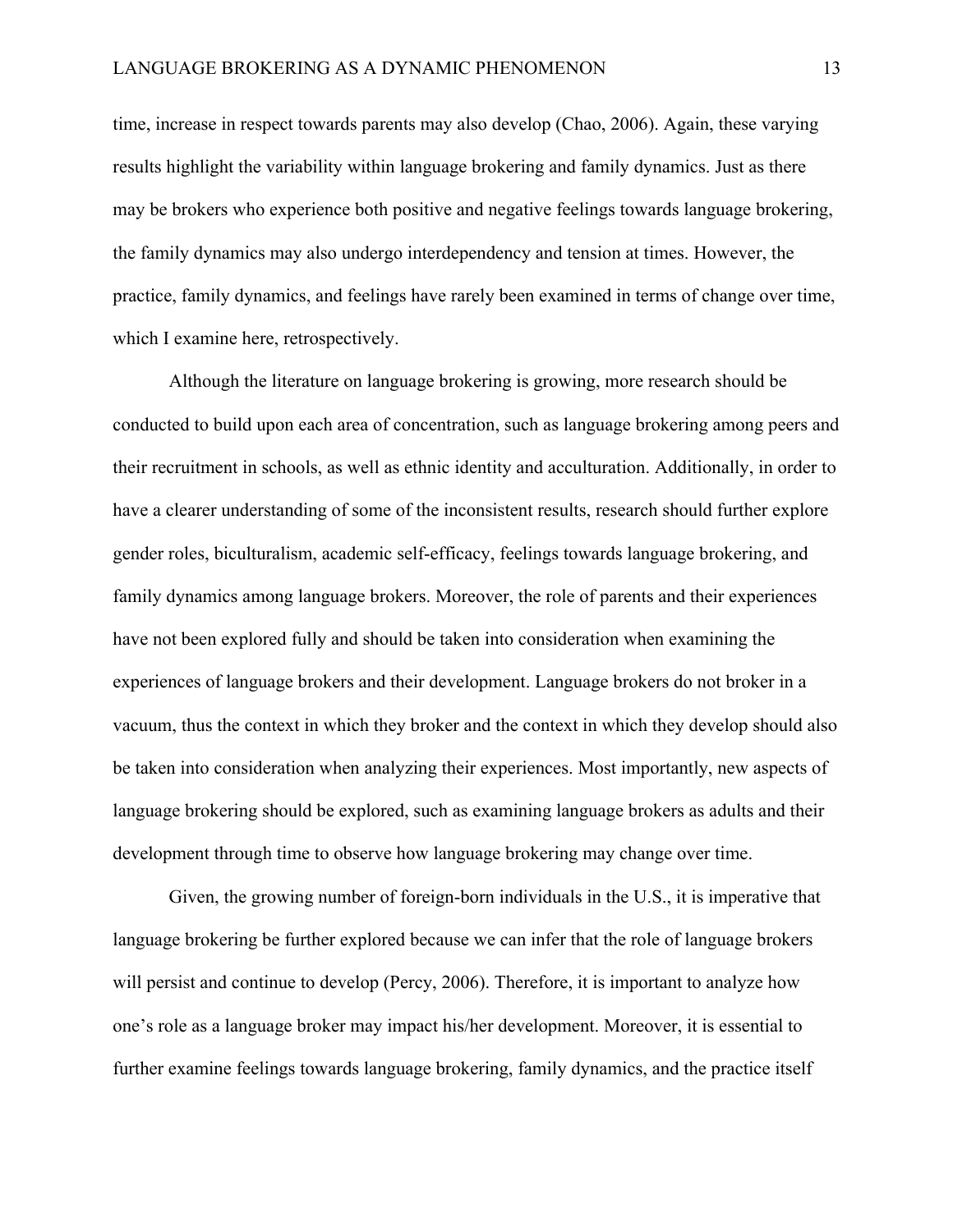across time, since it has hardly been done. The present study tries to do just that, focusing on the experiences of language brokers over time, through in-depth, retrospective, semi-structured interviews among undergraduate students.

# **Language Brokers in Young Adulthood**

Most of the aforementioned studies have examined language brokering in stages, either at the childhood stage or preadolescent stage. There are fewer and more recent studies examining language brokers in adulthood. Weisskirch, Zamboanga, Bersamin, Kim, Schwartz, and Umaña-Taylor (2011) are among the few, in addition to Bucaria and Rossato (2010) and DeMent, Buriel, and Villanueva (2005), who have studied young adult language brokers. As Weisskirch et al. (2011) explain, there is no sign that language brokering ends in college, and there may be added stress as college students manage both college obligations and family obligations. Weisskirch et al. (2011) conclude that language brokers continue to broker into young adulthood because they may have strong traditional cultural values or perhaps language brokering may help maintain these strong cultural values. Yet, because Weisskirch et al. (2011) examined college students' experiences quantitatively, the nuances that exist in the language brokering experience were not addressed, which is what I hope to do in this study. Additionally, DeMent et al. (2005) were among the first to explore language brokering qualitatively in young adulthood. DeMent et al. (2005) led focus groups among college students and found that language brokers discussed their relationships with their parents, their academic and social self-efficacy, and their biculturalism. They found that students thought that their language brokering helped them in academics and engendered feelings of self-efficacy. Additionally, consistent with Bucaria and Rossato (2010), students expressed both feelings of frustration and willingness to help their parents. The aforementioned scholarship demonstrates that the practice of language brokering continues until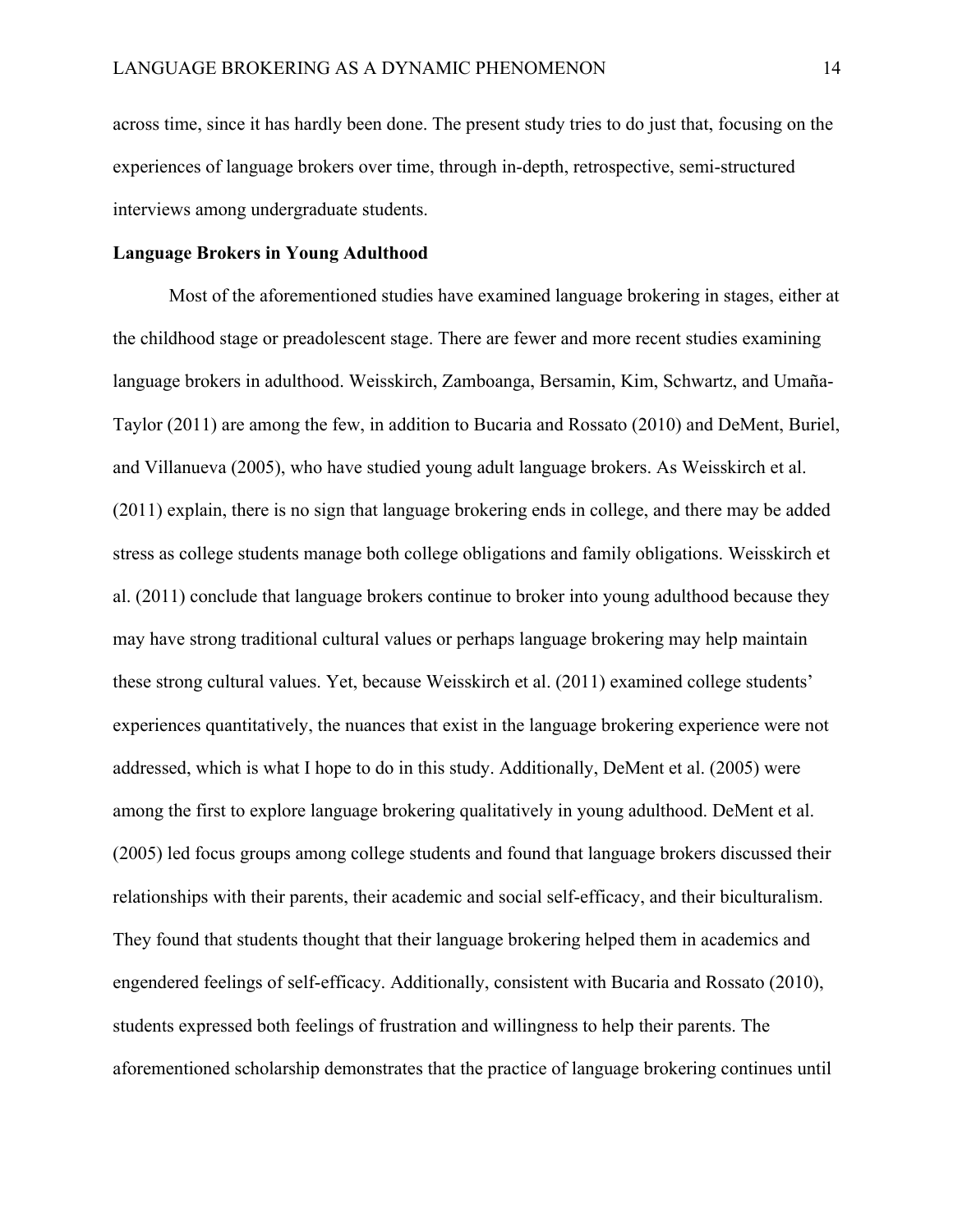adulthood. Although the previously mentioned studies examine language brokers in adulthood, they did not focus on change over time or explore the development of language brokering from childhood to young adulthood. Much of the scholarship lacks this analysis except for qualitative work, such as Orellana's (2009), who has been able to observe the practice at different stages in children's lives. In the present study, I try to gain an understanding of these different stages qualitatively, through retrospective interviews.

#### **Theoretical Framework**

A qualitative approach is used instead of a quantitative one because the goal of this study is to gain an in-depth understanding of the experiences of young adult language brokers. The purpose of this study is not to make large generalizations; instead, it is to gain a deeper understanding of the changing nature of language brokering and the differing experiences of young adults attending college. This goal is achieved through open-ended semi-structured.

My theoretical framework and approach to this study was largely influenced by Dolores Delgado Bernal's (1998) "cultural intuition" approach within a Chicana feminist epistemology. Delgado Bernal (1998) pitches the term "cultural intuition" to expand on the notion of theoretical sensitivity. She explains that many Chicana scholars have unique perspectives and that these unique perspectives allow us to analyze our data with the influence of personal experience, existing literature, professional experience, and analytical research progress (Delgado Bernal, 1998). Moreover, Delgado Bernal differentiates cultural intuition from theoretical sensitivity because within personal experience she includes the collective community. Most importantly, she explains that cultural intuition engages participants in the analysis of the data. She says:

"A Chicana researcher's cultural intuition is achieved and can be nurtured through out personal experiences (which are influenced by ancestral wisdom, community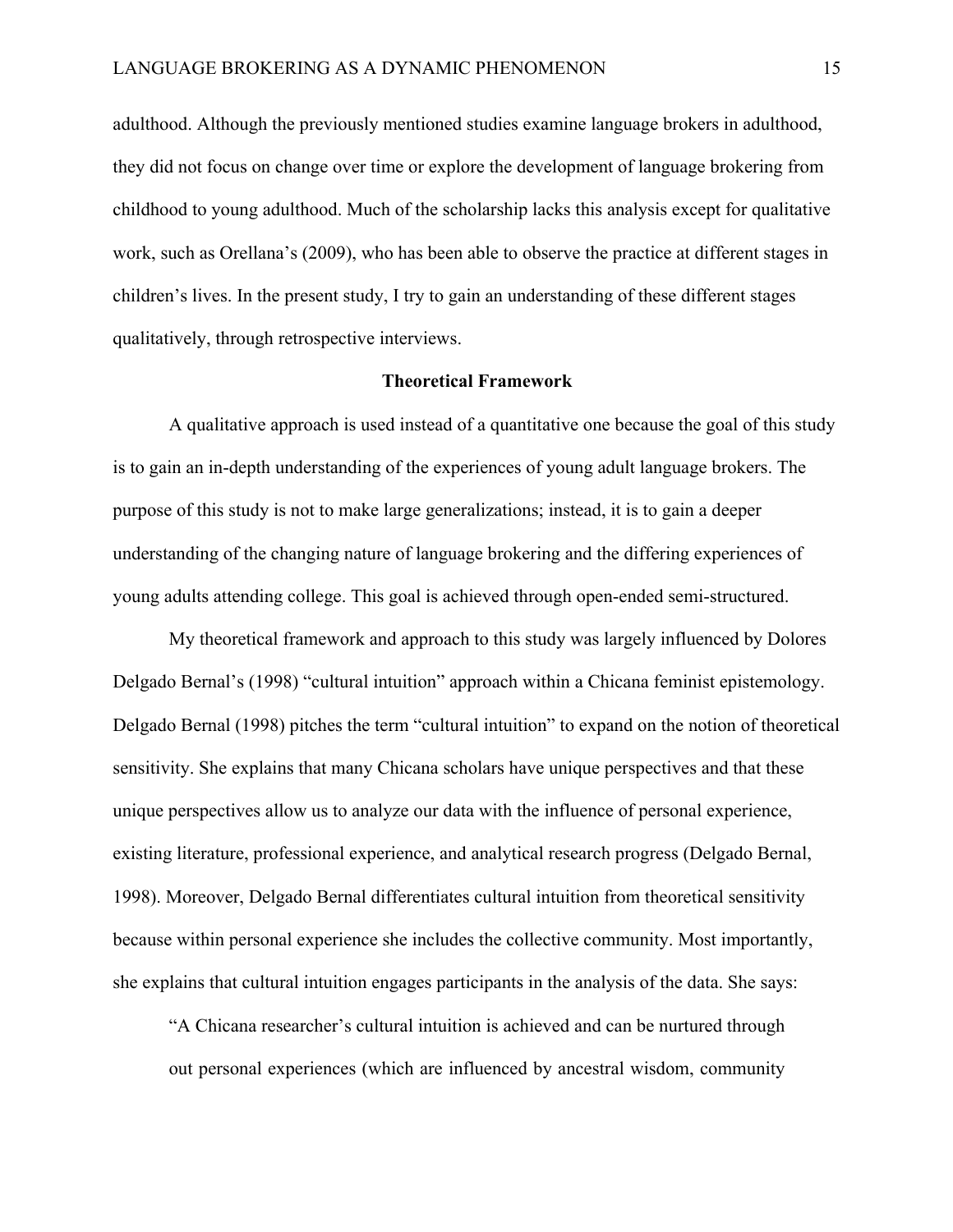memory, and intuition), the literature on and about Chicanas, our professional experiences, and the analytical process we engage in when we are in a central position of out research and our analysis" (p.568)

My position as a Chicana language broker and a student at a small liberal arts college places me within the concept of "cultural intuition." I draw upon my own experience as a language broker in childhood, adolescence, and young adulthood, as well as on the literature that exists on language brokering and Chicanas/os to help guide my research questions, interviews, and analysis. While reading the existing literature on language brokering, I was able to engender this cultural intuition by comparing my own experience, and that of other relatives, to that of the data in the scholarship. At times I questioned and at times I saw my own experience being reflected in the data. This cultural intuition and personal experience helped me create my research questions and bring in my own experience while interviewing participants. In terms of my professional experience, I am a student attending similar institutions as my participants. My four years at a liberal arts college have made me very aware of the type of environment these students are also experiencing, giving me an insight into their experiences as language brokers currently in college. These insights also influence the way I engaged with the analytical research process. However, I was unable to include my participants in the analysis of their own data/transcripts because of time constraints. Although my position as a language broker attending a liberal arts college places me in a similar position as my participants, this does not mean our experiences are all the same. As I interviewed the participants, I noted that, although there were some emerging themes and expected themes, their experiences were unique. However, since I am aware of my insider position and cultural intuition, I was careful to not make assumptions that were not supported by the data.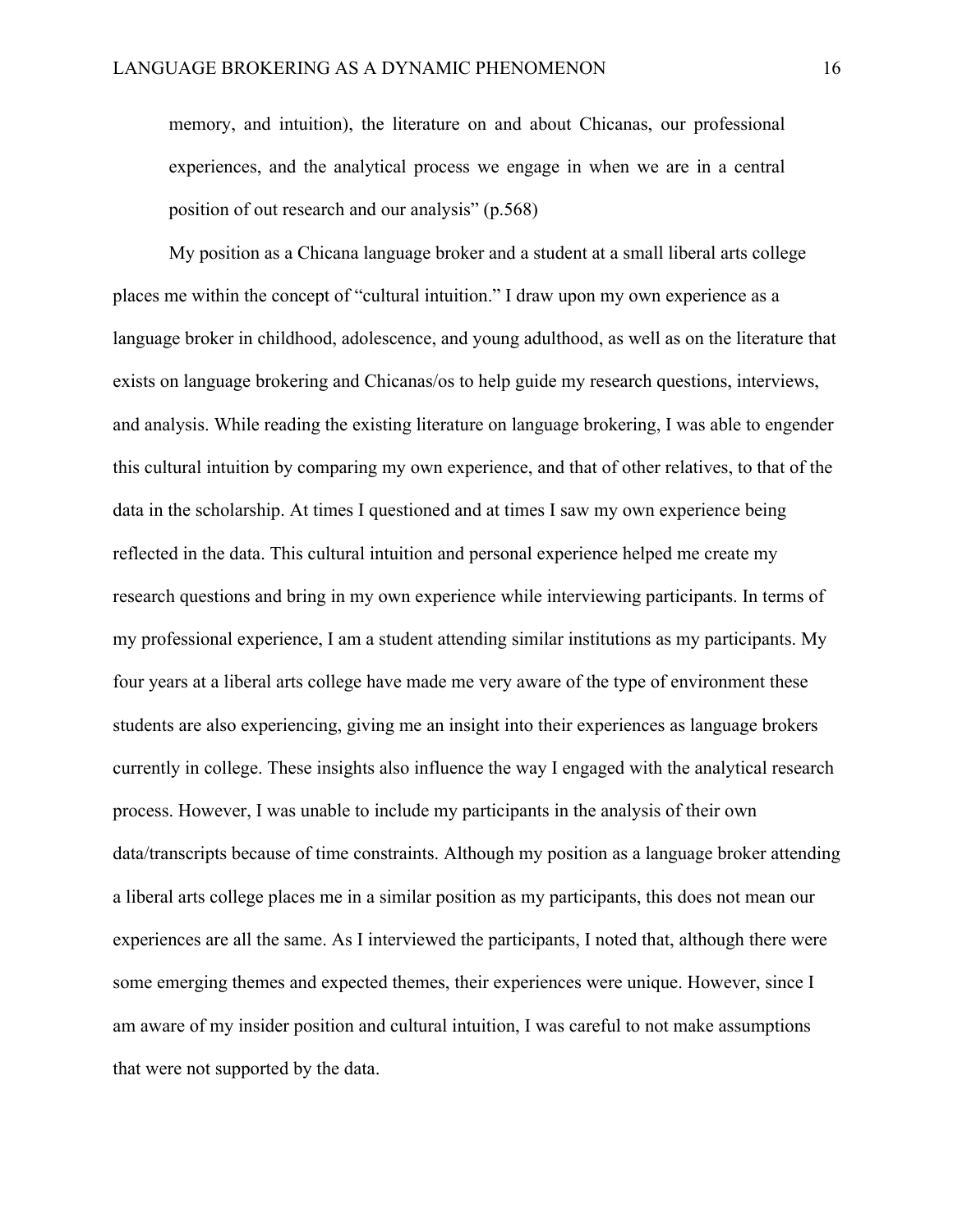### **Present Study**

The literature on the practice of language brokering is large; however, the practice has not been examined across time, which is what I focus on, retrospectively. The research questions include:

1. How do language brokers' experiences develop across time, as they move from childhood into adolescence and into young adulthood?

2. What do these experiences reveal about change over time, in terms of the practice of language brokering, feelings towards language brokering, and family dynamics?

Therefore, I hypothesize that language brokering is not static and that change over time will impact the language brokers' perceptions and practice, due to the transition from adolescence to young adulthood, and the transition from, high school to college. Further, the literature has reported positive or negative feelings towards language brokering, while others have reported a combination of feelings. I argue that feelings of joy and frustration may coexist and may change over time from negative to positive. Feelings may change as young adults reflect on their experience and are able to analyze their position in society. The practice itself will change in regards to for whom, where, and what is brokered because of the transitions in life. Since college students may leave their home, I predict that the amount of language brokering will decrease. Finally, the literature on family dynamics has opposing views, that is, that language brokering causes role reversal, while others argue it is an interdependent relationship. However, studies have not focused on the changing dynamics in the family, that is, siblings' role and parents' role in the language brokering process. I predict that family dynamics will change over time when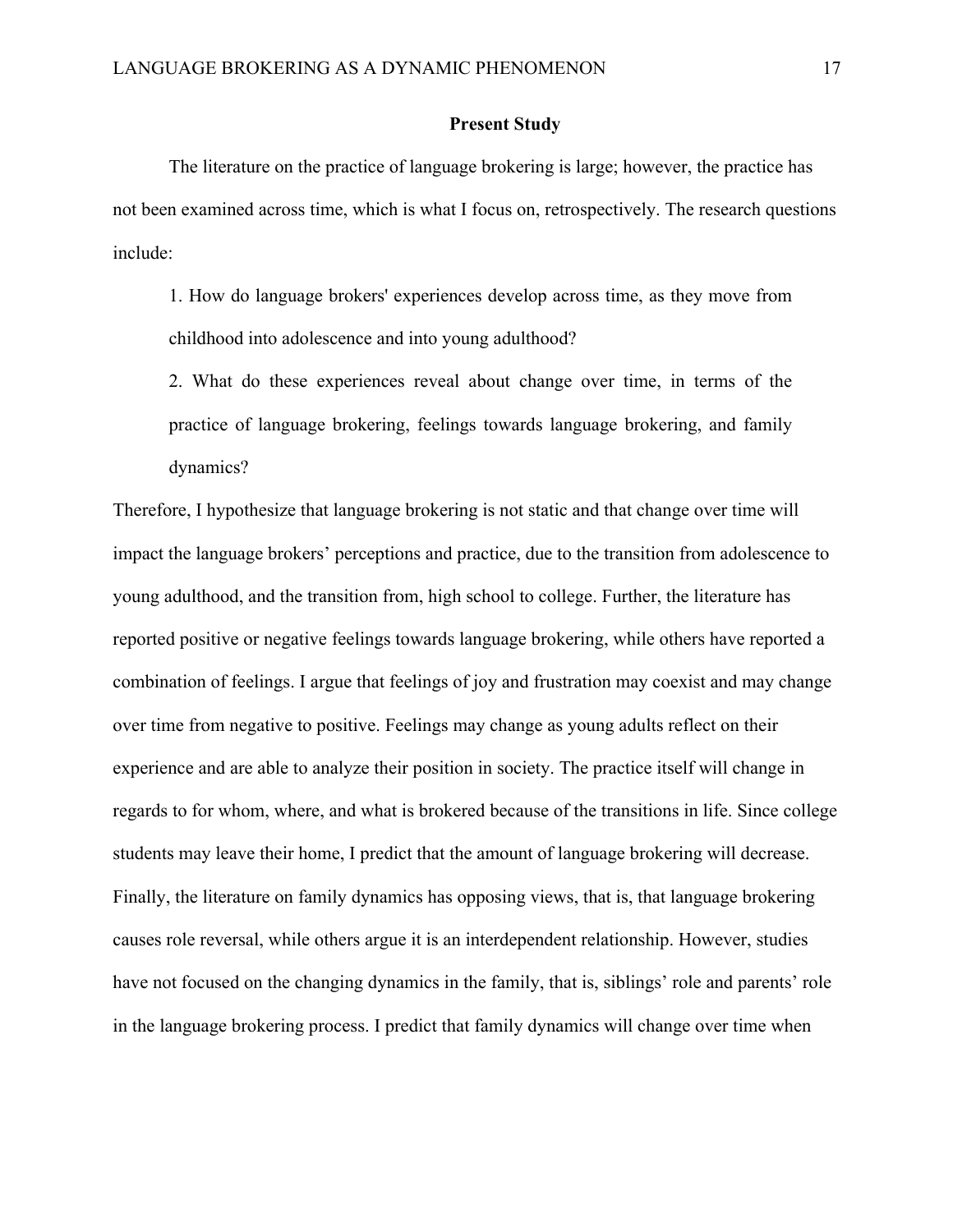referring to who in the family brokers and parents' role in the language brokering process. I predict that siblings who were not the primary language broker will eventually take up this role to some extent and that parents will need less brokering from their children as time progresses and they develop their own skills. Therefore, in this study, I focus on change over time in regards to the practice of language brokering, feelings towards language brokering, and family dynamics on a newly studied population, young adults.

Thus, the purpose of this research is to learn how language brokering may develop and change over time by interviewing undergraduate students and having them reflect on their experiences in childhood, adolescence, and, currently, in young adulthood, while focusing on three aspects of language brokering: feelings, family dynamics, and the practice itself.

#### **Method**

#### *Participants*

Fourteen college students who language brokered in childhood, adolescence, and young adulthood were recruited to participate in this research study. All participants were of Latina/o descent and all participants were recruited from small liberal arts colleges in Southern California. The majority of the participants were of Mexican descent (N=9), with one of Guatemalan descent, one of Salvadorian descent, one of Honduran descent, and two multiracial participants, both with a Mexican mother. Moreover, female (N=9) language brokers outnumbered male  $(N=5)$  language brokers. Most participants were between the ages of 18 and 24, except for one participant who was a non-traditional college student and was 35 years old at the time of the interview. All participants were bilingual and spoke both English and Spanish. There were first year students, sophomores, juniors, and seniors.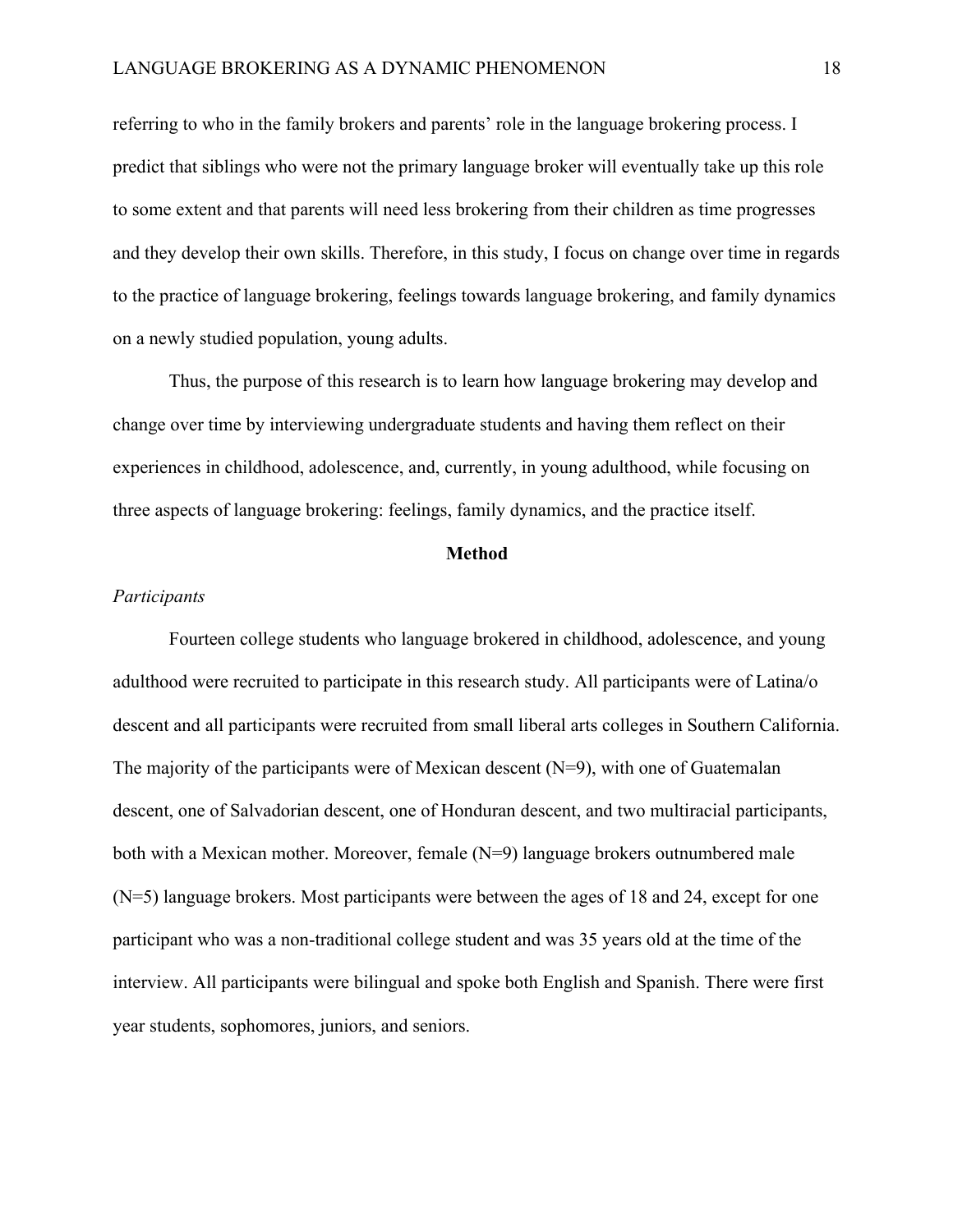| Table 1                                               |                                                        |                           |                                                     |                                                   |                                      |                                                 |                                                                                                                 |
|-------------------------------------------------------|--------------------------------------------------------|---------------------------|-----------------------------------------------------|---------------------------------------------------|--------------------------------------|-------------------------------------------------|-----------------------------------------------------------------------------------------------------------------|
| <b>Participant Demographic and Language Brokering</b> |                                                        |                           |                                                     |                                                   |                                      |                                                 |                                                                                                                 |
| Participant                                           | Ethnic<br><b>Background</b>                            | Sex:<br>Male or<br>Female | Generation<br>living in the<br><b>United States</b> | First-<br>Generation<br>College<br><b>Student</b> | <b>Sibling</b><br><b>Birth Order</b> | <b>Raised/living With</b><br><b>Two Parents</b> | Primary<br>Language<br><b>Broker</b>                                                                            |
| Belen                                                 | Mexican<br>American                                    | Female                    | Second                                              | Yes                                               | Youngest                             | Yes                                             | Yes                                                                                                             |
| Rosa                                                  | Mexican<br>American                                    | Female                    | Third                                               | $\rm No$                                          | Youngest                             | Yes                                             | Yes                                                                                                             |
| Dolores                                               | Multiracial:<br>Mexican mother                         | Female                    | Second                                              | Yes                                               | Youngest                             | $\sim$                                          | Yes, older sister<br>is recruited for<br>emergencies.                                                           |
| Lily                                                  | Mexican<br>American                                    | Female                    | Second                                              | Yes                                               | Youngest                             | Yes                                             | Yes                                                                                                             |
| Diana                                                 | Guatemalan<br>American                                 | Female                    | Second                                              | Yes                                               | Middle<br>Child                      | Yes                                             | No, older sister is<br>recruited.                                                                               |
| Sandra                                                | Mexican<br>American                                    | Female                    | Second                                              | Yes                                               | Oldest                               | Yes                                             | Yes                                                                                                             |
| Ana                                                   | Honduran<br>American                                   | Female                    | 1.5                                                 | Yes                                               | Oldest                               | Yes                                             | Yes                                                                                                             |
| Patricia                                              | Mexican<br>American                                    | Female                    | Second                                              | Yes                                               | Oldest                               | Yes                                             | Yes                                                                                                             |
| Nora                                                  | Mexican<br>American                                    | Female                    | Second                                              | Yes                                               | Only Child                           | Yes                                             | Yes                                                                                                             |
| Juan                                                  | Mexican<br>American                                    | Male                      | 1.5                                                 | Yes                                               | Middle<br>Child                      | Yes,<br>Mother and<br>Stepfather                | Yes, however<br>now that he is in<br>college his<br>younger brother<br>is helping.                              |
| Bryan                                                 | Multiracial<br>Mexican mother<br>Argentinian<br>father | Male                      | Second                                              | Yes                                               | Middle<br>Child                      | Yes                                             | No, older sister<br>living at home is<br>recruited more<br>often.                                               |
| Julian                                                | Mexican<br>American                                    | Male                      | Second                                              | Yes                                               | Middle<br>Child                      | Yes                                             | No, older sister is<br>recruited and<br>younger sister is<br>beginning to pick<br>it up because she<br>is home. |
| Gabriel                                               | Salvadoran<br>American                                 | Male                      | Second                                              | Yes                                               | Oldest                               | Yes                                             | Yes                                                                                                             |
| Carlos                                                | Mexican<br>American                                    | Male                      | Second                                              | Yes                                               | Oldest                               | Yes                                             | Yes, but younger<br>brother is<br>beginning to pick<br>it up.                                                   |

*Note.* The table above demonstrates participant demographics.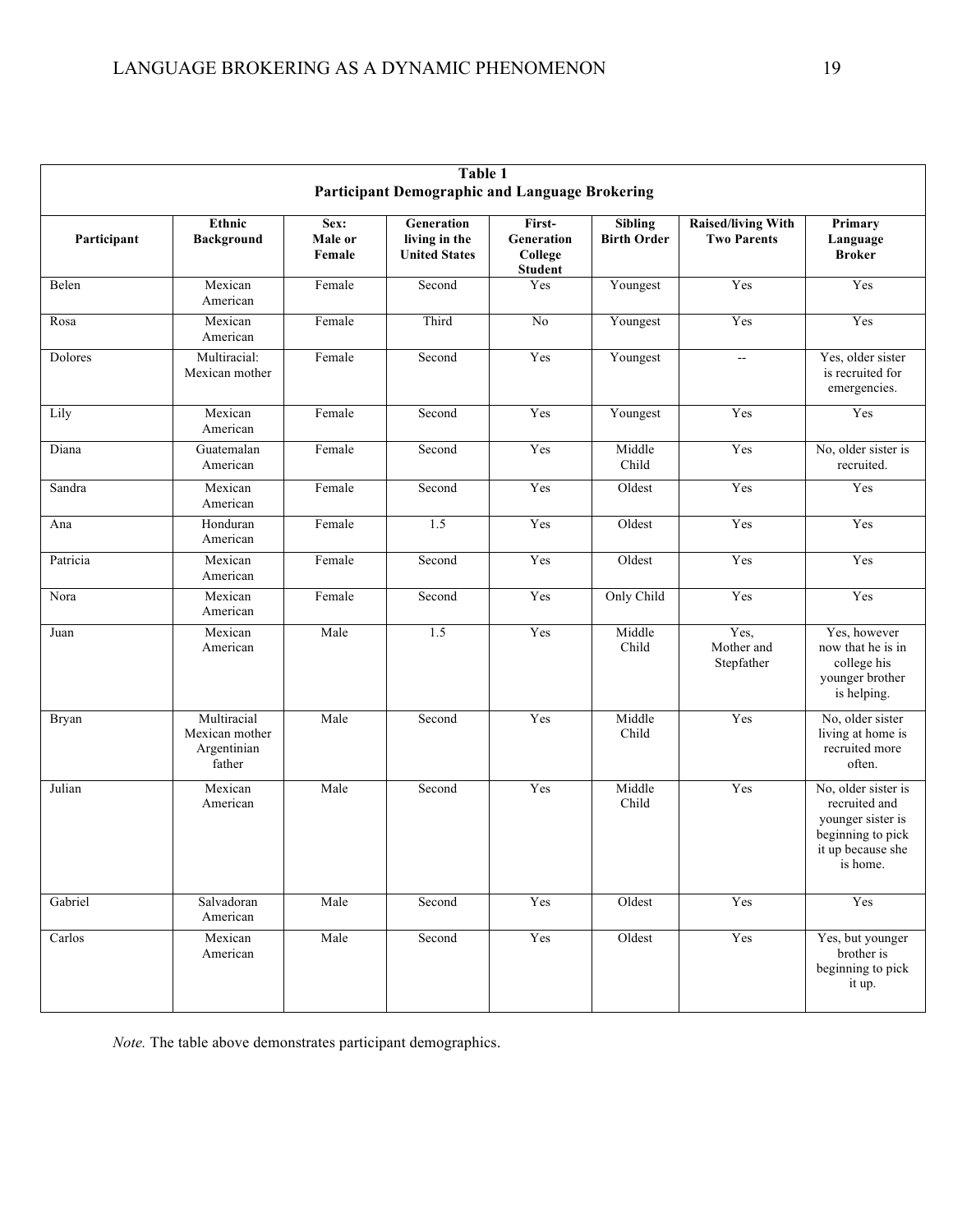## *Materials and Procedures*

In the present study, individual, in-depth, open-ended, semi-structured interviews were conducted in order to examine how language brokering changed over time through the college students' recollections and recent experiences. Semi-structured interviews were conducted and audiotaped for later transcription and analysis. The interviews lasted from forty minutes to an hour and a half long. Participants were recruited through email and word of mouth. The email included a description of the desired participant pool. Interviews took place in a location most accessible to the students.

The interview protocol was designed to examine the many dimensions of language brokering, such as the brokers' background, their experiences as language brokers, change over time, feelings, and family dynamics. The interview began with questions about the broker's and his/her family's background, followed by questions about the participant's experience as a language broker, for instance, "Tell me about your experience as a language broker," and probing questions such as, "when it began, how often, for whom typically." Other questions included "In general how do you feel about language brokering?" and "Did your siblings ever help you when brokering as a child/adolescent?" The reader should see Appendix A for the full set of interview questions. Audiotapes were transcribed and later analyzed and coded for patterns and for disconfirming evidence. Pseudonyms were given to the participants to protect their identity.

During the interviews, the number of questions asked varied from participant to participant. Most of the participants often touched on the questions in the interview protocol without being asked about certain issues, and participants also recalled other aspects of language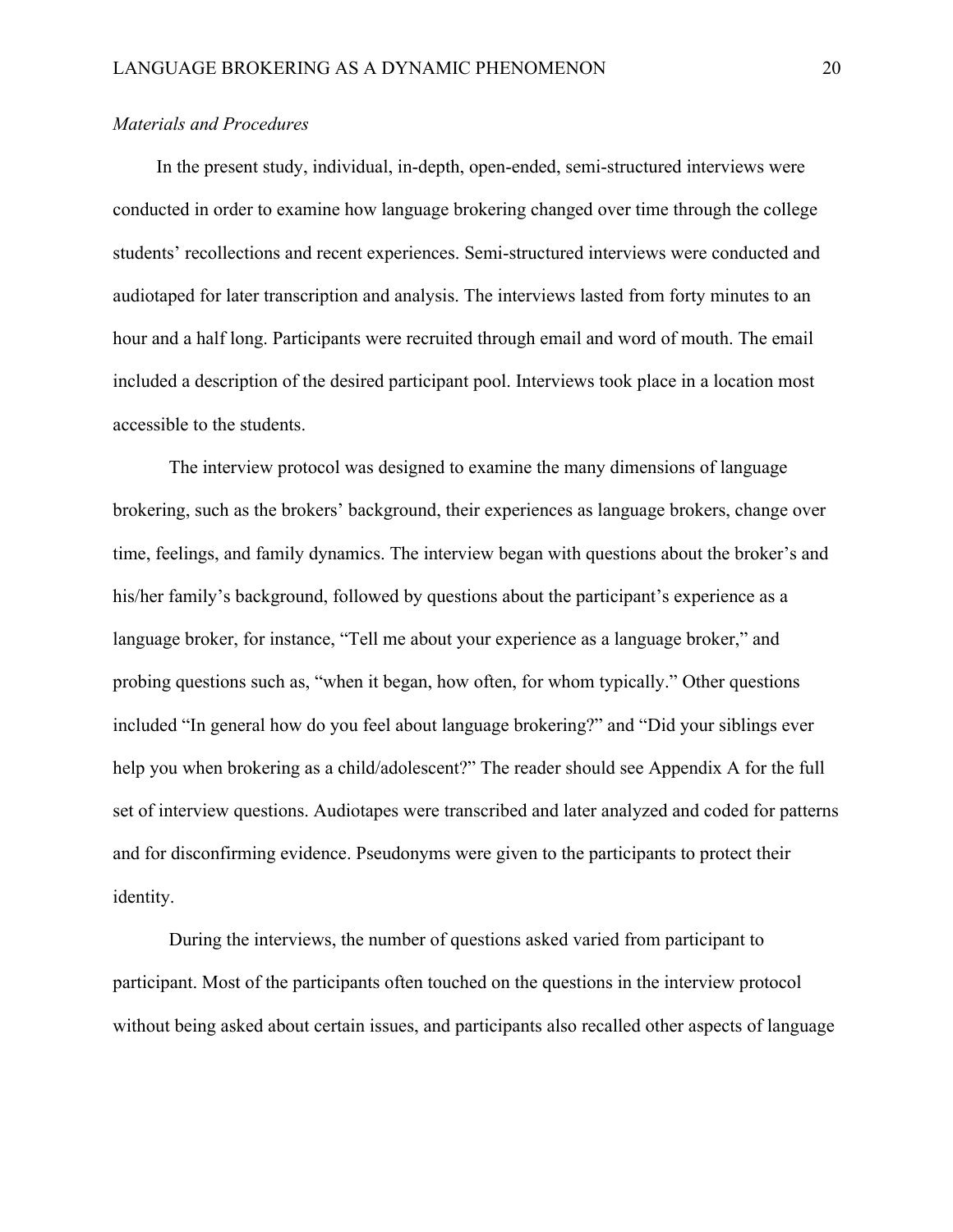brokering that were not part of the interview protocol, but were generated by the reflections on their language brokering experience.

#### **Coding**

After the interviews were transcribed, the interview transcripts were coded. The transcripts were coded according to themes that were expected, because they were part of the interview protocol, and themes that emerged. Therefore, expected coding categories included: family background, family dynamics LB (language brokering), practice LB, change LB, and feelings LB. Transcripts were coded by hand and after coding, patterns were written down on a table to better compare the participants' experiences within each theme.

#### **Results**

The tables and accounts presented below depict the themes that were expected and that emerged from the participant responses. The results are broken down into themes and subthemes, starting with the practice and the respective subthemes. Followed by family dynamics and the respective subthemes. Finally, we end the results section with feelings towards language brokering and the respective subthemes. Tables reporting patterns and frequencies are presented; followed by a report on the given topic.

#### *The Practice*

The brokers in the present study recalled brokering at home  $(N=14)$ , health care facilities  $(N=9)$ , school  $(N=6)$ , store  $(N=5)$ , and restaurants  $(N=5)$ . Within these categories fell, brokering in the pharmacy, police station, supermarket, mall, fast food restaurants, and during doctor visitations. These patterns are consistent with the literature examining the practice of language brokering (Tse, 1995; 1996; Orellana, 2009; Orellana et al. 2003b). What participants reported language brokering fell under three categories, documents (N=14), government documents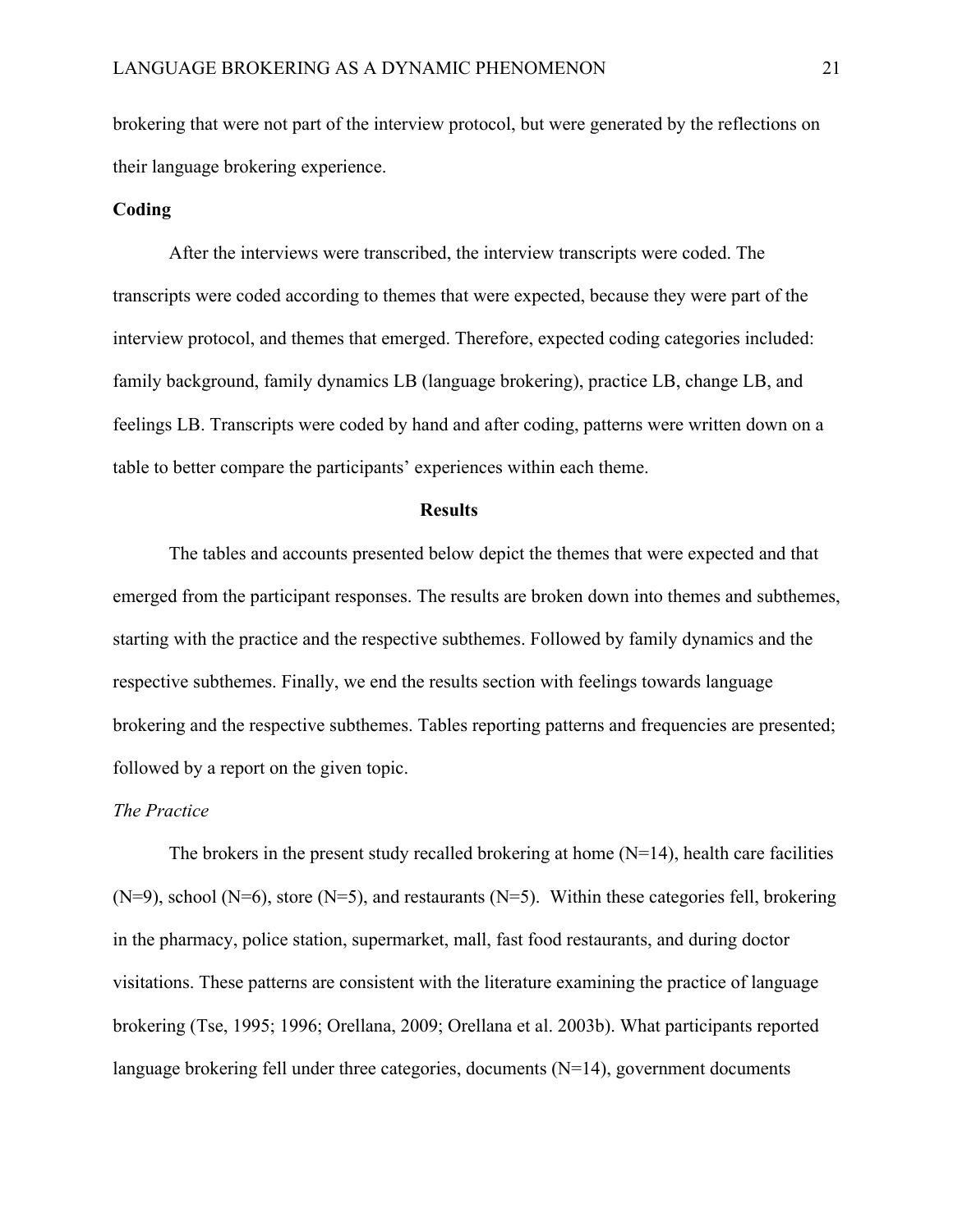# LANGUAGE BROKERING AS A DYNAMIC PHENOMENON 22

 $(N=6)$  and conversations  $(N=14)$ . They reported brokering documents that typically came home, such as, school forms (i.e. field trip slips and emergency cards), bank statements, bills, mortgage, insurance, medical, legal, tax, and business forms (see Table 2.1).

|                                                      |           | Table 2       |              |                    |                    |  |
|------------------------------------------------------|-----------|---------------|--------------|--------------------|--------------------|--|
| Language Brokering: Where Students Language Brokered |           |               |              |                    |                    |  |
| Participants                                         | Home      | <b>School</b> | <b>Store</b> | <b>Restaurants</b> | <b>Health Care</b> |  |
| Belen                                                | $\bullet$ |               |              | ٠                  |                    |  |
| Rosa                                                 | $\bullet$ |               | $\bullet$    |                    | ٠                  |  |
| Dolores                                              | ٠         |               |              | ٠                  |                    |  |
| Lily                                                 | $\bullet$ | ٠             | $\bullet$    |                    | ٠                  |  |
| Diana                                                | $\bullet$ | ٠             |              |                    | ٠                  |  |
| Sandra                                               | $\bullet$ | ٠             |              | ٠                  | ٠                  |  |
| Ana                                                  | $\bullet$ |               |              |                    | ٠                  |  |
| Patricia                                             | $\bullet$ | ٠             |              |                    | ٠                  |  |
| Nora                                                 | $\bullet$ |               |              |                    |                    |  |
| Juan                                                 | $\bullet$ | ٠             |              |                    | ٠                  |  |
| <b>Bryan</b>                                         | $\bullet$ | ٠             | $\bullet$    |                    | ٠                  |  |
| Julian                                               | $\bullet$ |               | $\bullet$    | ٠                  |                    |  |
| Gabriel                                              | $\bullet$ |               |              | ٠                  |                    |  |
| Carlos                                               | $\bullet$ |               |              |                    |                    |  |
| Total                                                | 14        | 6             | 5            | 5                  | 9                  |  |
| Percentage %                                         | 100       | 42.8          | 35.7         | 35.7               | 64.2               |  |

*Note.* Table 2 demonstrates where participants' said they language brokered.

| Table 2.1                                           |                                                                                                         |                                                                                                          |                                                                                                         |  |  |  |
|-----------------------------------------------------|---------------------------------------------------------------------------------------------------------|----------------------------------------------------------------------------------------------------------|---------------------------------------------------------------------------------------------------------|--|--|--|
| Language Brokering: What Students Language Brokered |                                                                                                         |                                                                                                          |                                                                                                         |  |  |  |
| Participants                                        | <b>Documents:</b><br>Bank statements; bills; mortgage;<br>insurance; medical; legal;<br>business forms. | <b>Government Documents:</b><br>Food stamp; proprietor; tax;<br>employee paperwork. Citizenship<br>test. | <b>Conversations:</b><br>Face to face encounters;<br>Conferences; over the phone;<br>store; restaurant. |  |  |  |
| Belen                                               |                                                                                                         |                                                                                                          |                                                                                                         |  |  |  |
| Rosa                                                |                                                                                                         |                                                                                                          |                                                                                                         |  |  |  |
| Dolores                                             |                                                                                                         |                                                                                                          |                                                                                                         |  |  |  |
| Lily                                                |                                                                                                         |                                                                                                          |                                                                                                         |  |  |  |
| Diana                                               |                                                                                                         |                                                                                                          |                                                                                                         |  |  |  |
| Sandra                                              |                                                                                                         |                                                                                                          |                                                                                                         |  |  |  |
| Ana                                                 |                                                                                                         |                                                                                                          |                                                                                                         |  |  |  |
| Patricia                                            |                                                                                                         |                                                                                                          |                                                                                                         |  |  |  |
| Nora                                                |                                                                                                         |                                                                                                          |                                                                                                         |  |  |  |
| Juan                                                |                                                                                                         |                                                                                                          |                                                                                                         |  |  |  |
| Bryan                                               | ٠                                                                                                       |                                                                                                          | $\bullet$                                                                                               |  |  |  |
| Julian                                              |                                                                                                         |                                                                                                          |                                                                                                         |  |  |  |
| Gabriel                                             |                                                                                                         |                                                                                                          |                                                                                                         |  |  |  |
| Carlos                                              | $\bullet$                                                                                               |                                                                                                          |                                                                                                         |  |  |  |
| Total                                               | 14                                                                                                      | 6                                                                                                        | 14                                                                                                      |  |  |  |
| Percentage %                                        | 100                                                                                                     | 42.8                                                                                                     | 100                                                                                                     |  |  |  |

*Note.* Table 2.1 demonstrates what participants' reported that they language brokered.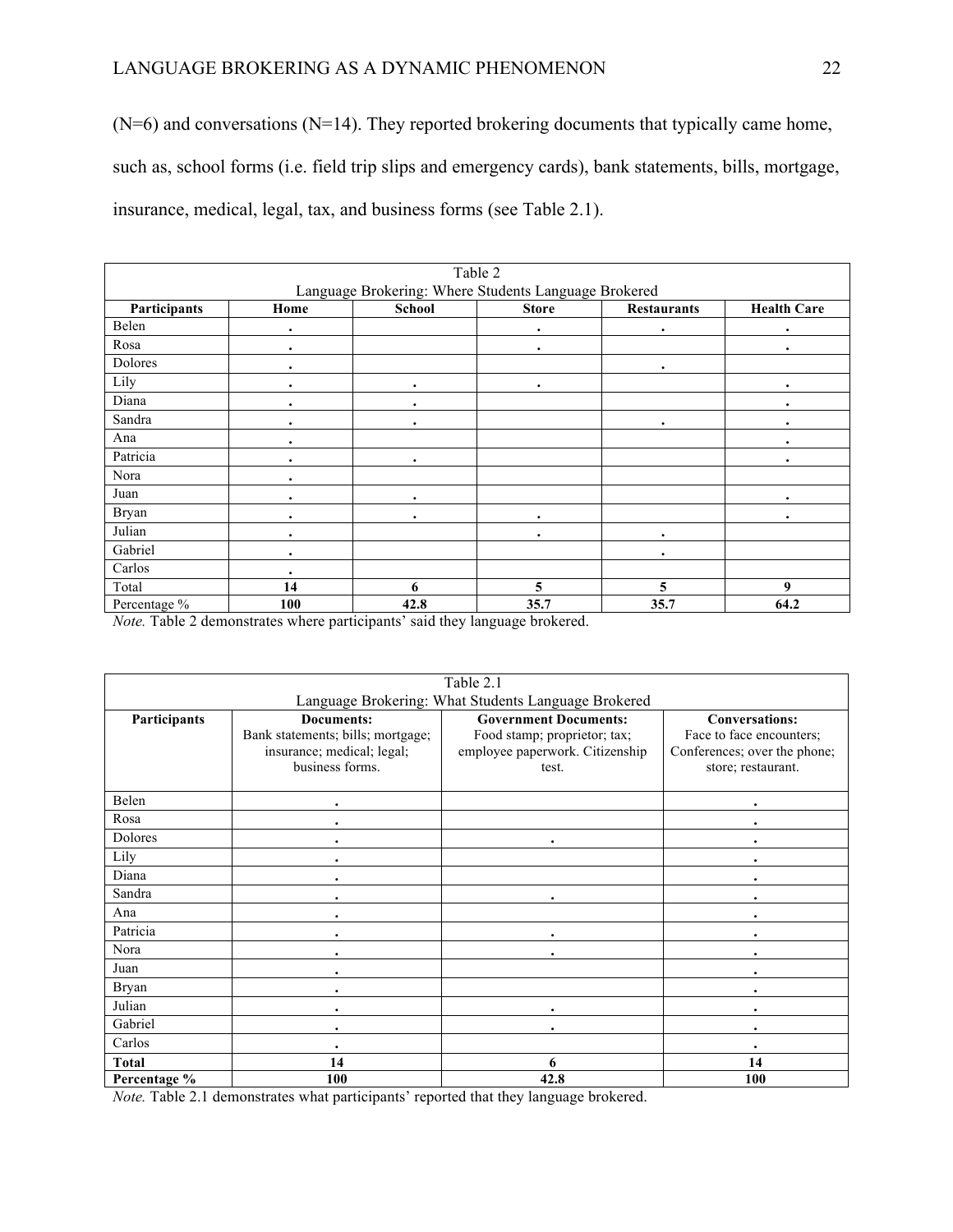| Table 2.2                    |                |                                                  |                             |  |  |  |
|------------------------------|----------------|--------------------------------------------------|-----------------------------|--|--|--|
| Language Brokering: For Whom |                |                                                  |                             |  |  |  |
| Participants                 | <b>Parents</b> | <b>Extended Family/</b><br><b>Family Friends</b> | Community<br><b>Members</b> |  |  |  |
| Belen                        |                |                                                  |                             |  |  |  |
| Rosa                         |                |                                                  |                             |  |  |  |
| Dolores                      |                |                                                  | ٠                           |  |  |  |
| Lily                         |                |                                                  |                             |  |  |  |
| Diana                        |                |                                                  |                             |  |  |  |
| Sandra                       |                |                                                  |                             |  |  |  |
| Ana                          |                |                                                  |                             |  |  |  |
| Patricia                     |                |                                                  |                             |  |  |  |
| Nora                         |                |                                                  |                             |  |  |  |
| Juan                         |                |                                                  |                             |  |  |  |
| <b>Bryan</b>                 |                |                                                  |                             |  |  |  |
| Julian                       |                |                                                  |                             |  |  |  |
| Gabriel                      |                |                                                  |                             |  |  |  |
| Carlos                       |                |                                                  |                             |  |  |  |
| <b>Total</b>                 | 13             | 6                                                | 7                           |  |  |  |
| Percentage %                 | 92.8<br>$\sim$ | 42.8<br>$\sim$ $\sim$                            | 50                          |  |  |  |

*Note.* Table 2.2 depicts for whom language brokers translated and interpreted.

Additionally, they translated and interpreted government documents, including, but not limited to, food stamp, proprietor, and employee paperwork (See Table 2.1). In terms of conversations being language brokered, participants reported face to face encounters, parent-teacher conferences, over the phone, and at the store or restaurant (See Table 2.1). In school, they brokered at parent-teacher conferences and were recruited by teachers or volunteered themselves to broker for other families during parent-teacher conference night. Moreover, one student spoke about filling out employee applications for her parents' friends. Participants also wrote checks for parents, and one student explained that he wrote letters, in Spanish, because his parents were not able to write in Spanish. Another participant spoke about writing love letters in English for her Spanish-dominant friend who wanted to write romantic letters. Another salient experience was brokering over the phone, and most brokers expressed frustration when brokering over the phone because, as one student explains, she felt pressure to make the phone calls short. For whom the students brokered were their parents  $(N=13)$ , except for Rosa, who brokered for her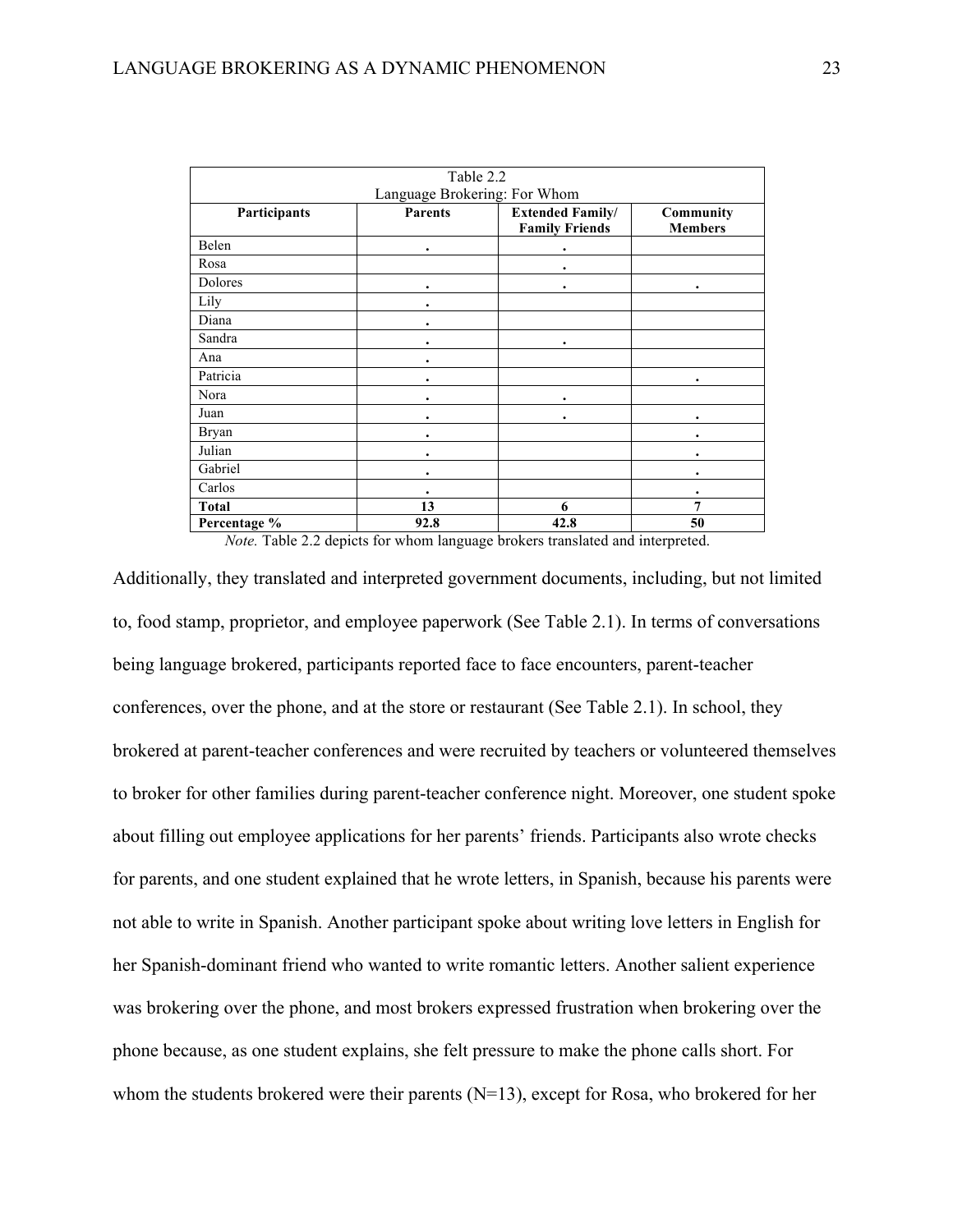grandmother. They occasionally brokered for extended family and friends (N=6), and in the case of Sandra, she brokered for her mother, father, and grandparents. Finally, participants reported brokering community members  $(N=7)$ , such as neighbors and strangers (see Table 2.2).

Therefore, where, what, and for whom students brokered, in general, are consistent with the literature on language brokering. However, the present study adds to the literature because there were situations in which the students reported brokering that have not been documented in the literature. For instance, two students mentioned brokering for their family members with citizenship forms. One student stated that, currently, as a young adult, he brokered for his parents while purchasing a car, and another student explained that she helped her father figure out the transmission manual for a car. However, there were three new aspects of language brokering that were salient in a couple of language brokers' experience (see Table 2.3). These three new aspects of language brokering include, brokering in the community (N=6), brokering for parents' business (N=3), and brokering technology (N=5). Below, these aspects are further explored.

|                                                                 |           | Table 2.3                |            |  |  |  |
|-----------------------------------------------------------------|-----------|--------------------------|------------|--|--|--|
| Major Findings: The Practice of Language Brokering in New Areas |           |                          |            |  |  |  |
| Participants                                                    | Community | <b>Parents' Business</b> | Technology |  |  |  |
|                                                                 |           |                          |            |  |  |  |
| Belen                                                           | ٠         |                          |            |  |  |  |
| Rosa                                                            |           |                          |            |  |  |  |
| Dolores                                                         | ٠         |                          |            |  |  |  |
| Lily                                                            |           |                          |            |  |  |  |
| Diana                                                           |           |                          | ٠          |  |  |  |
| Sandra                                                          |           |                          |            |  |  |  |
| Ana                                                             |           |                          | ٠          |  |  |  |
| Patricia                                                        |           |                          |            |  |  |  |
| Nora                                                            |           |                          | ٠          |  |  |  |
| Juan                                                            |           |                          |            |  |  |  |
| Bryan                                                           |           |                          | ٠          |  |  |  |
| Julian                                                          | $\bullet$ |                          |            |  |  |  |
| Gabriel                                                         |           |                          | ٠          |  |  |  |
| Carlos                                                          | ٠         |                          |            |  |  |  |
| Total                                                           | 7         | 3                        | 5          |  |  |  |
| Percentage %                                                    | 50        | 21.4                     | 35.7       |  |  |  |

*Note.* Table 2.3 demonstrates new aspects of language brokering, in terms of the practice.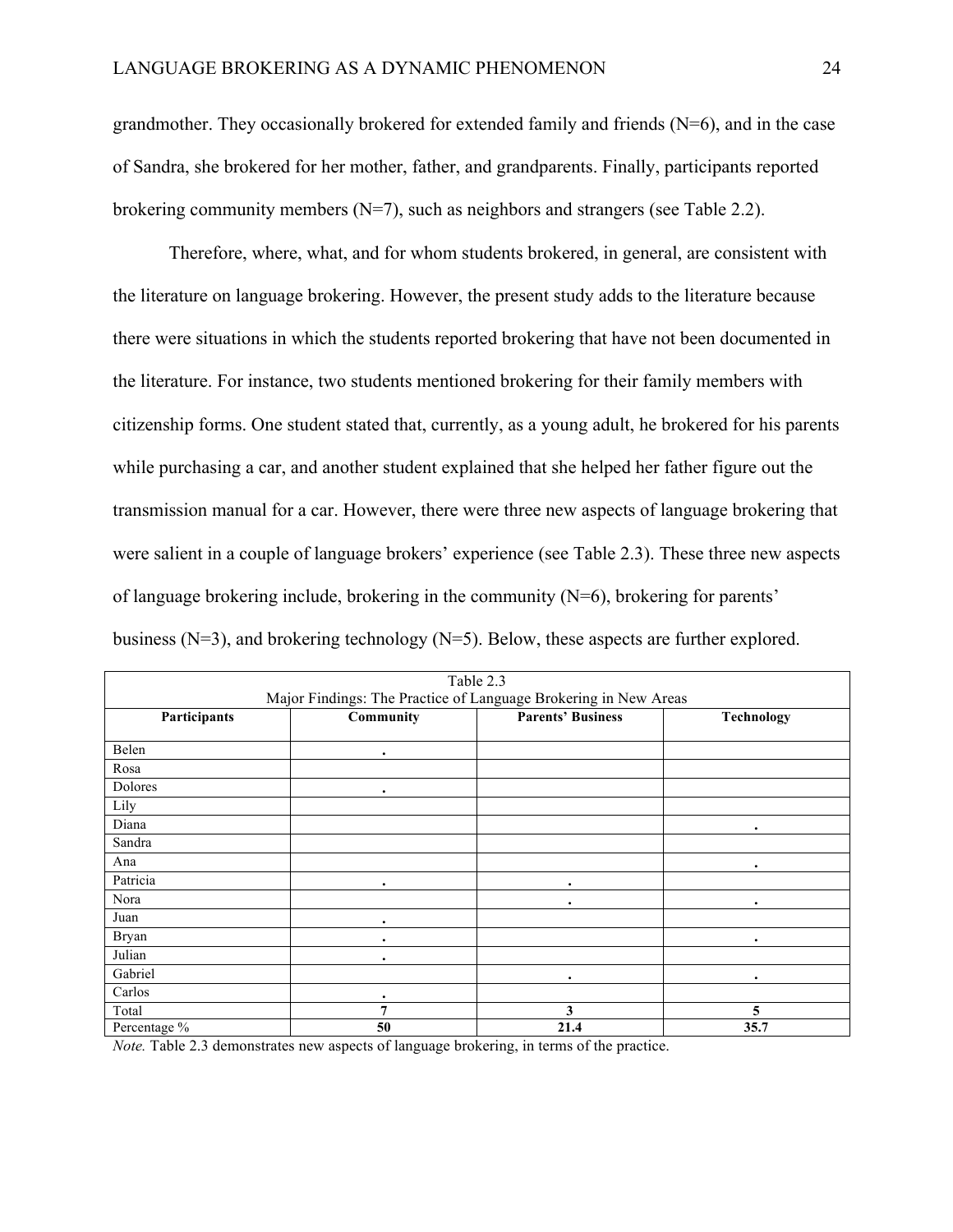#### Language Brokering for Parents' Business

A few of the language brokers helped their parents as children, adolescents, and young adults run their business, using their language brokering skills. The study by DeMent et al. (2005) is one of the few to document this occurrence among language brokers. Dement et al. (2005) wrote briefly about a language broker who helped her father in his gardening business and acquainted herself with the self-employment laws. In the present study, a number of language brokers spoke about their experience language brokering for their parents' business.

Some language brokers were not only helping their family navigate the culture and daily life in the United States by interpreting and translating school documents, bills, doctors forms, writing checks, among other things, they were also helping their family run their own business. Three language brokers' salient experiences language brokering revolved around their family's business. Gabriel, for instance, was very involved in his father's belt manufacturing business. Although his father obtained a GED and had conversational skills in English, his writing skills in English were not the same. Gabriel wrote letters of recommendation for his father's employees:

We had a business and we still have a business, a belt manufacturing business, and sometimes people would ask him for letters of recommendations. I was eight through ten. I was writing letters of recommendation for people because that's when computers were becoming more popular so I would be there typing to whom it may concern and at ten years old so that was pretty fun, it was fun, at that point I felt like a little business man.

Gabriel demonstrates feelings of joy when speaking about his involvement in his father's business. As a child language broker, he was writing letters of recommendation for his parents' employees. He was able to express himself and speak on behalf of his father on his employees' qualities. He was a central part of his father's business and, consequently, was contributing to his family's economic well-being.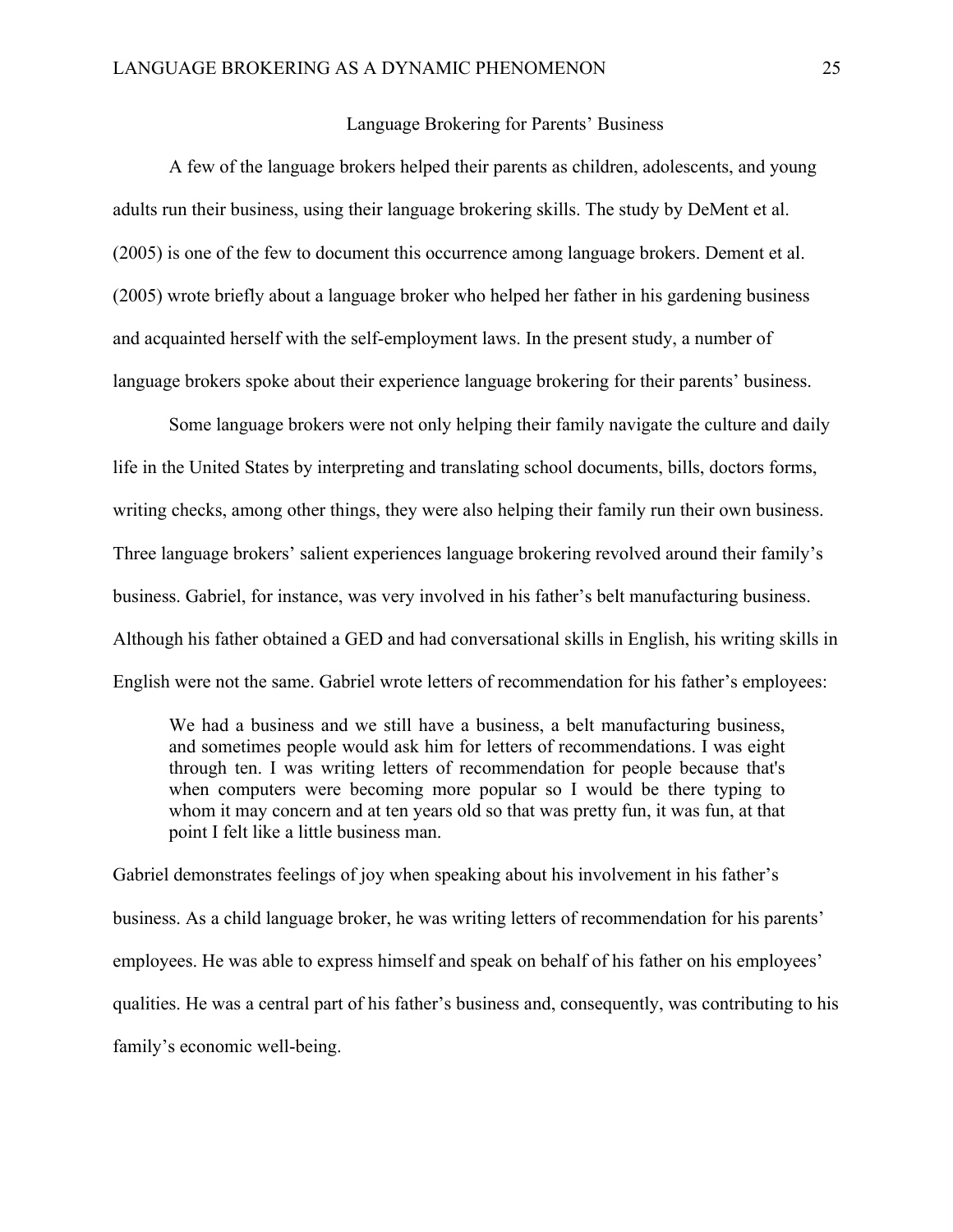Patricia also describes her involvement in her parents' furniture and electronics business. She explains that her role as a language broker was essential in running her parents' business. Patricia would also go around neighborhoods with her mother selling clothing. In the following piece, Patricia describes some of her responsibilities involving her parents' business:

So because of their business, I had to do translating when it came to paperwork and my father because he did finish high school and he did go to some community college classes in English he's able to do transactions with his vendors and stuff like that […] But when it came [to] taxes and stuff like that, it was in my mom's name, and that's where I came in […]. They [parents] had to pay quarterly taxes and not just yearly. And with quarterly taxes you have to go to an office in Riverside and fill out this paperwork. If you don't know how to fill it out they'll help you. So the first couple of times, my mom didn't know how to fill it out, [...] so we went and I didn't know what to do, I was about seven, a little older about eight, and they got mad at her and they yelled at her, "You've been in this country for so long and you don't speak English?" And I understood, I was already an older kid and they went and got a Spanish person to help her and I saw how the Spanish person did the taxes and I was like, I can do that. So I've been doing my parents quarterly taxes for a long time now.

Patricia learned how to file the quarterly taxes for her parents' business by observing the way the tax preparer filled out the tax forms. Although she was a child, she was able to copy the tax preparer and figure out how to fill out the tax forms. She was confident she could do it. She explains later that as soon as she learned how to file the quarterly taxes, she would take the paperwork already completed, so that the tax consultants did not ridicule her or her mother. She

says:

But when I was a kid I just remember thinking that I didn't want my mom to feel that way again. I just have to be a step ahead. If I'm a step ahead, when I get to the tax place, we're just gonna' pay the taxes, we don't have to fill it out, we'll be ahead of the game. They don't have to help out. So once I paid attention to how the form was and that it actually tells you how to do everything, I did it so that next time, the same lady, she was the same lady that would see us, she'd be like, they don't need help anymore? We would go every three months and drop money in their laps. […] I was like a pre-teen now, it felt satisfying, "hey, we don't speak your language but here's your money."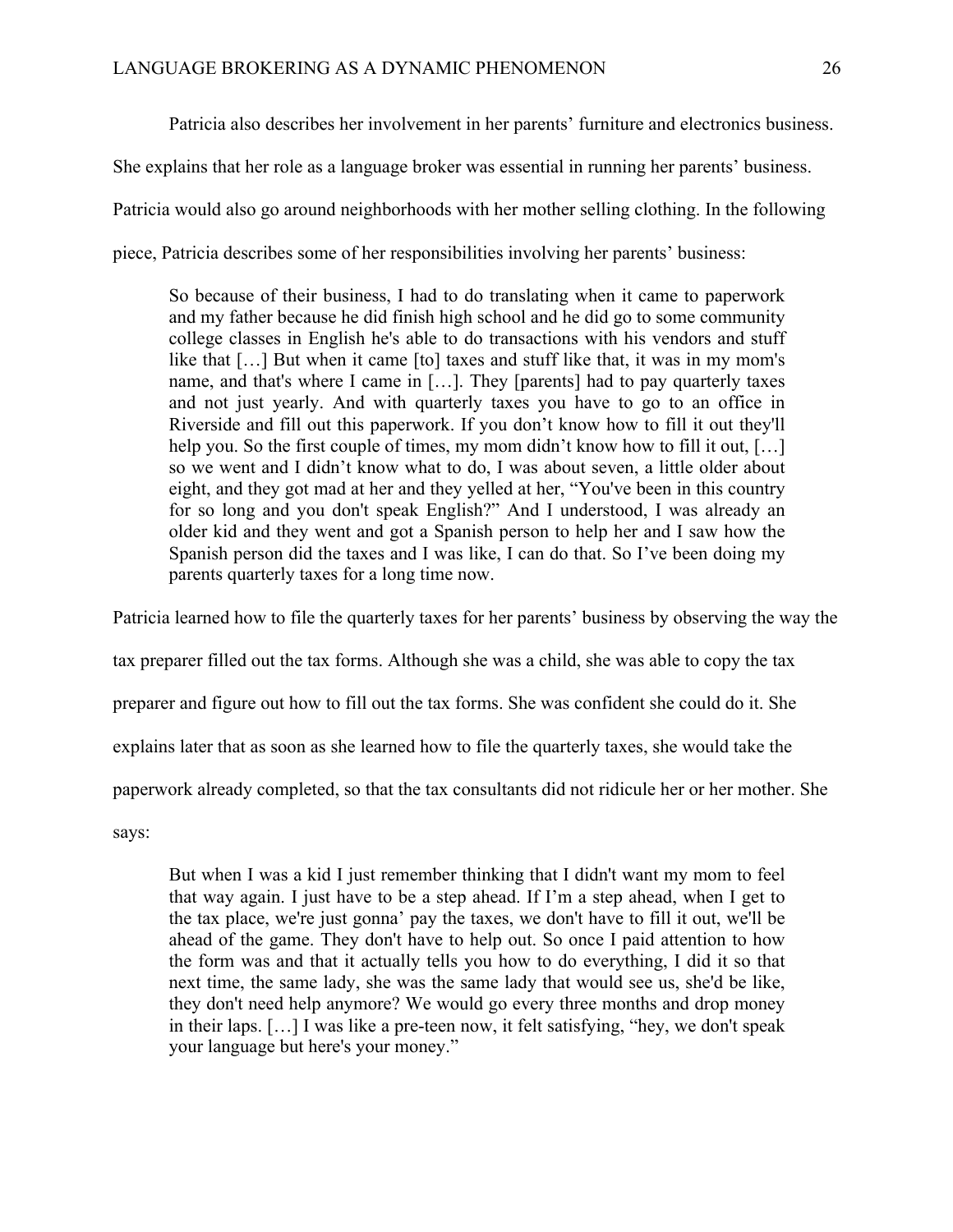Patricia was very conscious early on, as a child, of the institutional discrimination that her parents endured because of their status as immigrants and particularly because they did not speak English. For that reason, she took the initiative to complete the forms before they got to the tax preparers office. She gained satisfaction out of demonstrating that they were capable of running their own business, although they did not speak English. Her parents did not need to speak English to navigate this system because Patricia was able to facilitate this process for them. As a language broker, Patricia, served as a buffer against racism and discrimination that was aimed at her parents.

Nora, a first year student in college, had been helping her father since she was eight years old in his ornamental iron fence business. She was extremely involved in her father's business. She became familiar with her father's business when she went to the factory, where her father worked, daily because she did not have a babysitter. She began reading the manuals at the factory because there were no other books. Nora became an expert in ornamental iron vocabulary and was able to help her father develop his own business.

That's when I had to help my dad with his own business and transcribing a lot of documents and even like voting sheets, anything basically, order forms. Before I was just in my community and everything was in Spanish and I didn't need to translate anything. [Then her father's business expanded] My dad started his own website and I wrote the website. […] he would always ask me to go and check over the invoices. Yeah, that was when it was a lot and then it became emails. [...] Senior year and junior year in high school, he would just say things in Spanish and I would just translate them into the email, I would write the emails all nice and stuff. But that was more at home. From eight through eleven I was basically with my dad the whole afternoon, afterschool. So it was a lot of stuff.

Nora was her father's "business partner," as she says it herself. She played a key role in the development of her father's business and she was very involved, as she describes above. She was also involved in her father's stock investments. This, however, was an emotionally draining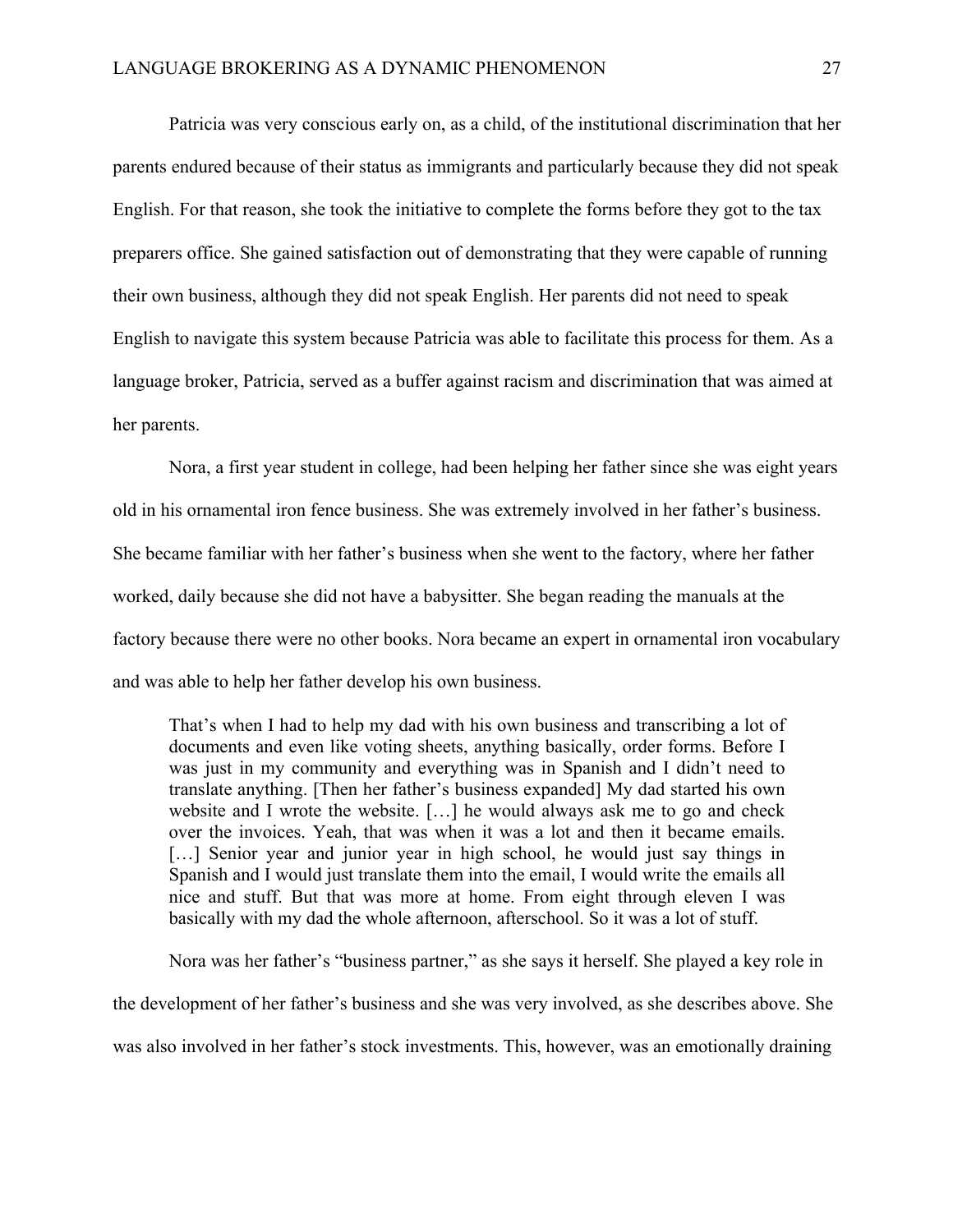experience because they ended up losing money. As a first year students in college and living oncampus, she is no longer as involved in her father's business.

The literature on language brokering has infrequently documented the involvement of language brokers in their parents' business. However, their language brokering goes beyond brokering forms that arrive at home. They help their family in navigating the business world and ultimately contribute to their family's economic standing and survival. Nonetheless, both Nora and Patricia's dedication and involvement in their family's economic investments began to impact them emotionally. Nora explains that when her father lost money in the stock market, because she was invested in this process as much as her father was, it was a devastating moment in her life. This was especially hurtful because the day they lost money, it was her eighth grade graduation and her father was unable to make it. While she was describing this experience, Nora began to cry. Nora was an adolescent when she was helping her father in the stock market. However, she expressed feelings of joy when describing her language brokering, and took this experience as a lesson demonstrating the resilience and positive outlook in her character. Moreover, Nora describes how she and her father reacted to this; she says:

We knew it was over. We're not going to do this anymore. We both huddled in and we were in this together. And that's what you get you know? You get to be on a different level.

Although this was a difficult experience, Nora and her father developed an interdependent relationship; they were a team in terms of language brokering in the business and economic sphere. This is what Nora describes as being on a "different level" when language brokering for her father. Their relationship was a partnership when it came to business, and Nora enjoyed this.

Patricia also describes how her role as the language broker and her added responsibilities as the surrogate mother impacted her family when she left for college. Patricia lived on campus,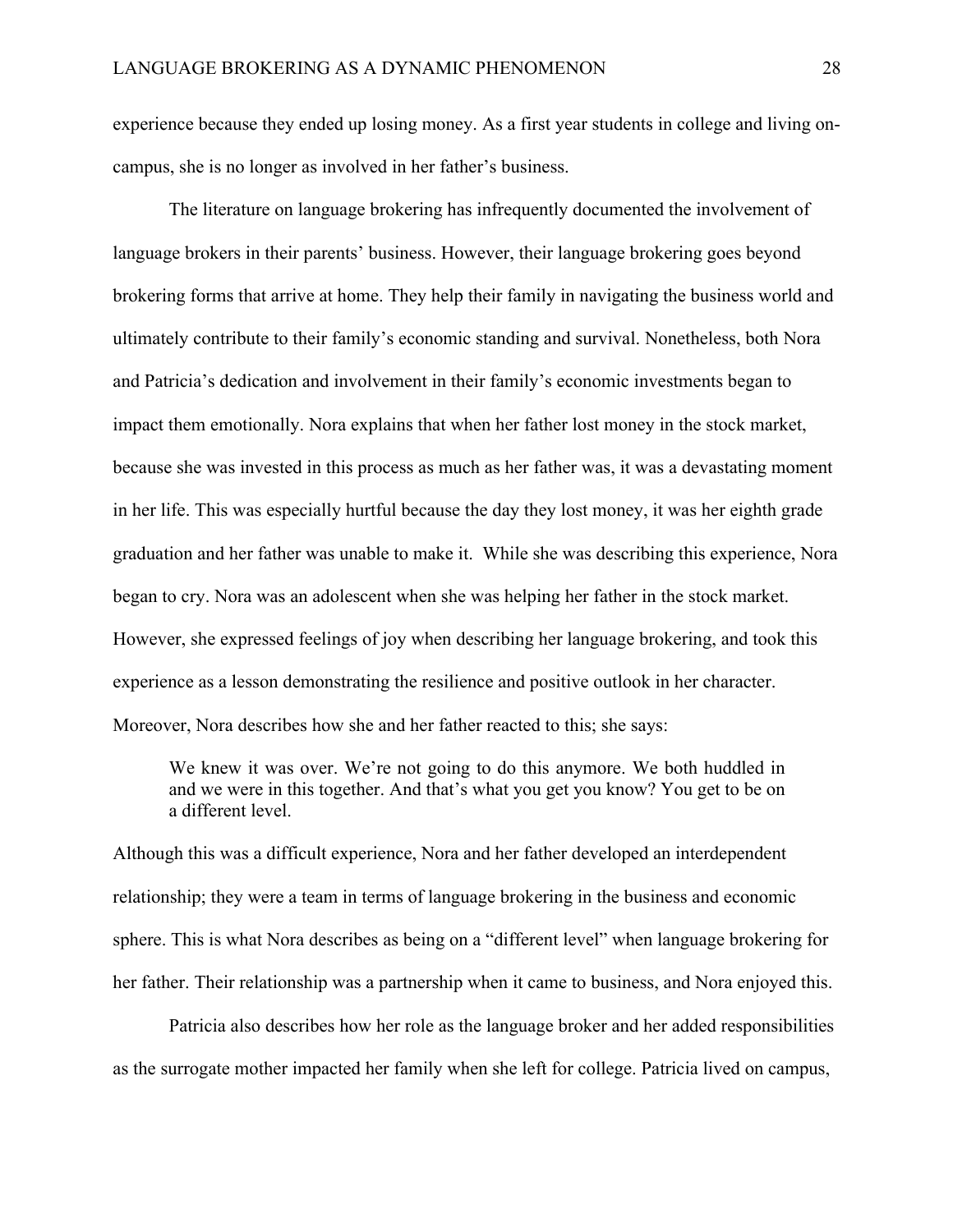but decided to stay close to home, due to her family obligations. Her institution was only about twenty minutes away from her home; however, the responsibilities of a college student did not allow her to continue all her responsibilities as a language broker and surrogate parental figure and vice versa. Consequently, Patricia had to take a leave if absence. Patricia describes her reasons for having to leave college:

The family started kind of fragmenting because I wasn't always there; I was trying to do school. Well, I was doing school. I had my own set of goals that I was trying to follow.

Moreover, she describes that the difficulties that faced her family, while she was a student in college, ultimately impacted her academics. Due to that reason, Patricia decided to take a year off:

So the time that I was away from college, I was just trying to put the pieces together. Feeling that I was the older one that always had my mom's right hand because of the language.

She returned home and began helping her family again, especially her younger brother who was born with Down Syndrome and was diagnosed as deaf. She explains that this was ultimately the best choice because she was able to reflect on her experience and help her brother by learning sign language. She explains that she has developed a special bond with her brother and that this only supports her decision for taking a leave of absence. Currently, Patricia is back at the same institution and is doing better at managing her responsibilities at home and in school. Although her role as a language broker influenced her academic decline and leave of absence, she still explains that her role as her mother's right hand is very important to her. She values this role and is happy that she is able to use her language skills to help her family.

Thus, language brokers take on many responsibilities. They are children, adolescents, young adults, students, daughters, sons, brothers, sisters, and they are language brokers, which is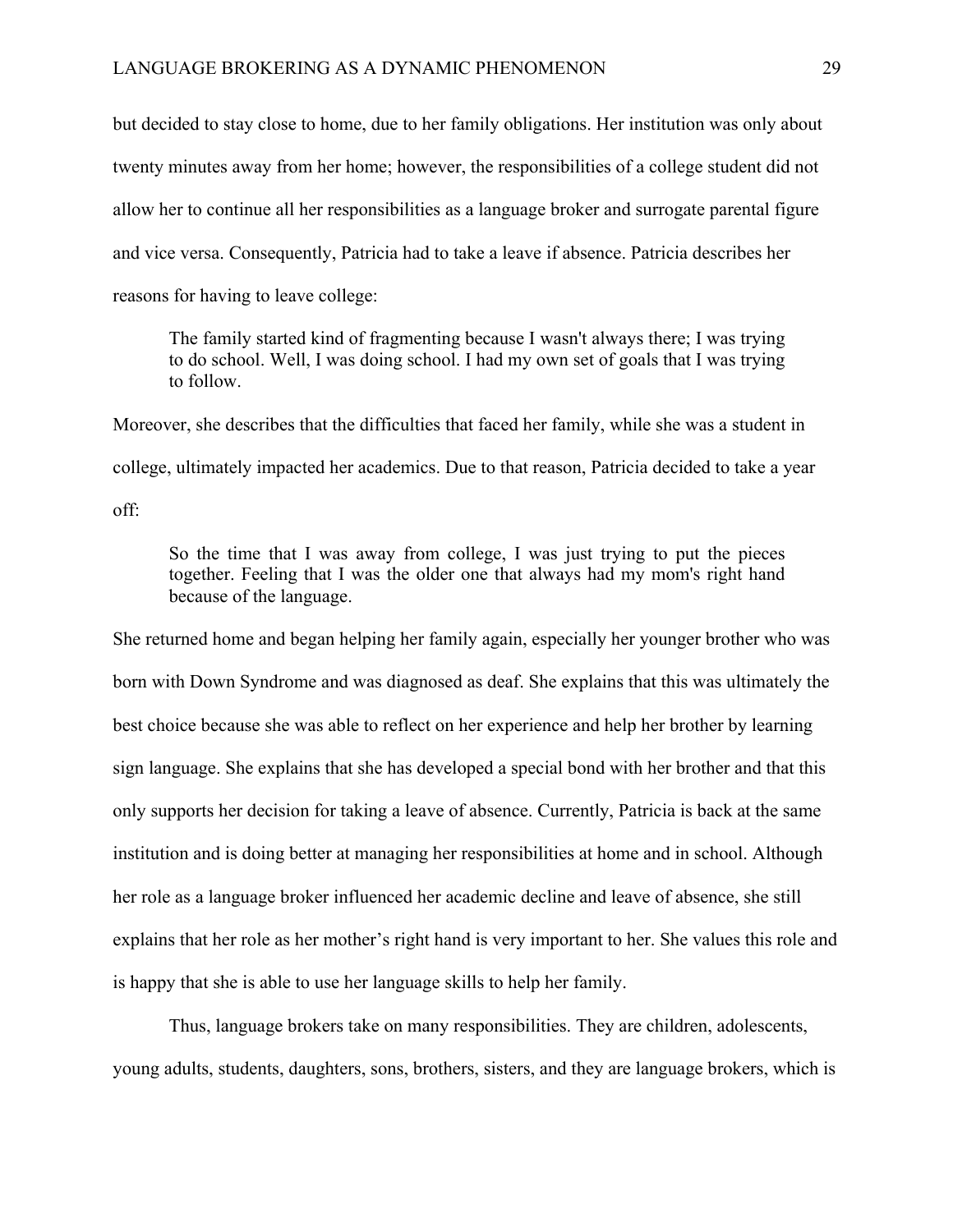an added responsibility they must learn to manage while in school. However, many school professionals are not aware of these responsibilities or may not understand them, especially in the college setting. Patricia recalls her professor's comments over her family responsibilities:

I had a professor tell me that it was time to cut the umbilical cord when I was a freshman and I cried after he told me that, because I was offended. But had he known how important I am to my family, he would have understood that I can never really cut the umbilical cord. I am myself, but I still am kind of a life line. It's not that I need the umbilical cord, or maybe I do? But it works both ways.

Patricia's professor was not able to, perhaps, relate to her experience as a language broker and, thus encouraged her to distance herself from her family and her responsibilities. Although the professor might have been well intentioned, this does not detract from the fact that his language hurt Patricia and even alienated her from further seeking advice. Again, language brokers take on many responsibilities, including school responsibilities, and school officials may not be aware of this or able to understand, thus alienating students like Patricia. However, Patricia values her family obligations because she belief it is a reciprocal understanding between herself and her family and she may never be able to cut this umbilical cord, but that is fine.

### Brokering in the Community

A number of students (N=6) explained that employed their translating and interpreting skills in a new as aspect of language brokering, in the community. Many students reported brokering at admissions offices, college fairs, and organizations. One student brokered for her uncle, who was a special education teacher, who had to take a yearly exam. Yet, others contribute to society and their community, as in the case of Juan, who interned in a law firm. At the time of the interview, Juan had interned in an immigration law firm in his hometown for two years. He also translated at parent-teacher conferences. He explains his role as a language broker in a law firm and in school: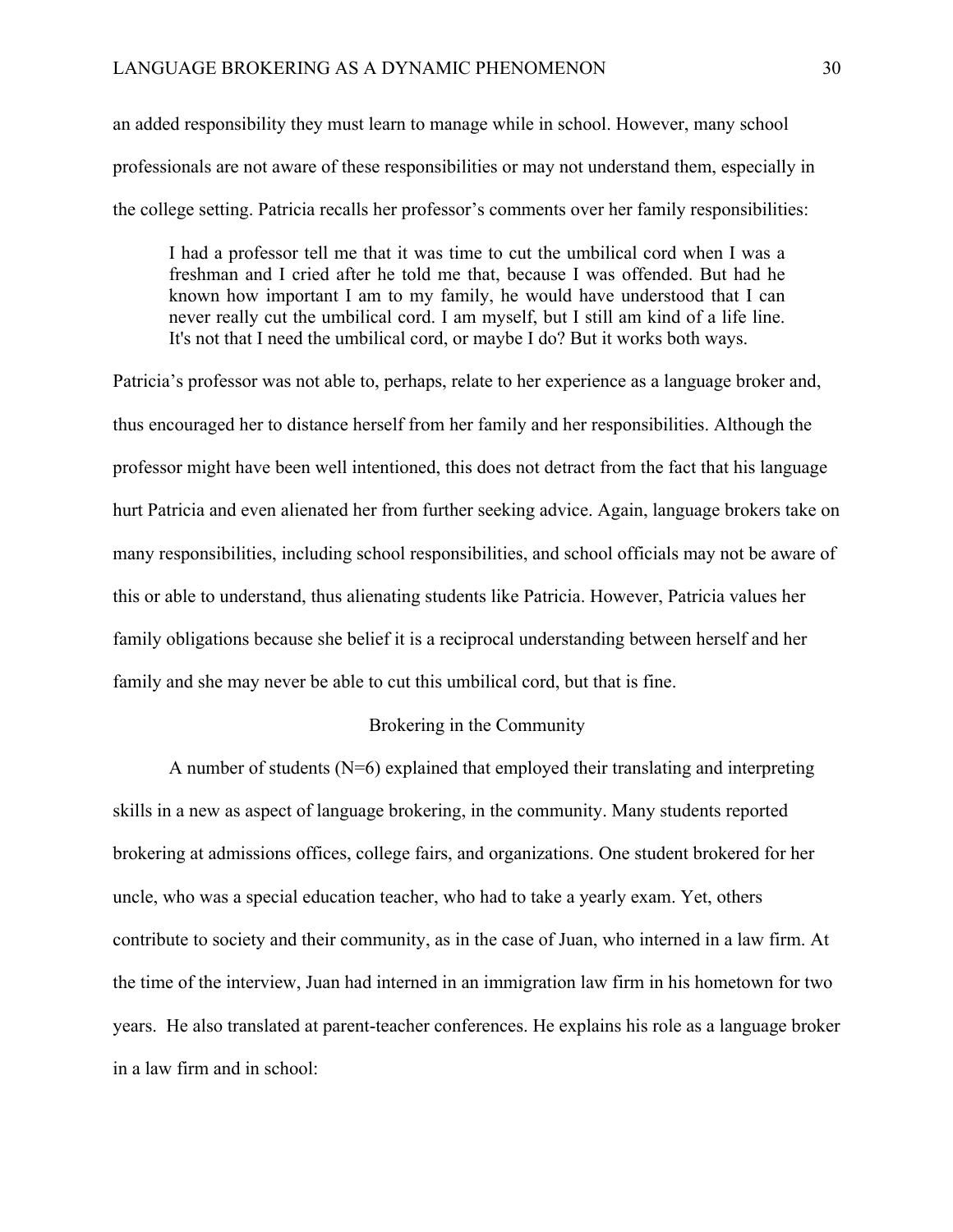Well, I guess the most prominent part as a language broker, has been working at a law firm. I've actually interned for two years now, every summer, and they're my primary purposes of translating documents like Spanish affidavits to English. It's an immigration law firm. So they give the affidavits primarily to Hispanics. And so I have to translate them to English, so the judges can understand their stories. So it's basically me telling other people's stories that they're telling me in Spanish. And that's the main way that I've experienced that. But like, I form part of organizations in my high school and either when there were parent meetings, or when teachers needed some sort of translation, 'cause the school that I went to was predominately Hispanic, most of the parents that went to the meetings, they didn't speak English and so I would translate what the parents were saying to the teachers or vice versa.

Juan helped facilitate the communication between the lawyers and his community

members who were unable to tell their stories and position in English. He was helping his

community members navigate the immigration legal system was recruiting his skills as a

language broker.

Bryan, a senior in college, language brokered at the admissions office in his respective

institution:

Well, like here, I work at the admissions office and we get a lot of parents who don't speak English, so I'll just talk to them in Spanish. […] Last year during one of our diversity programs we did a workshop for the Spanish-speaking parents, so one of the people from financial aid would tell me what to say and I would say it to them in Spanish. So, like, it was definitely a big one because we were helping families fill out the FAFSA, the CSS Profile, important financial information.

Bryan was helping first-generation college students and their parents navigate the college application process, in particular, financial aid application documents. Many of the language brokers mentioned how this process was a very stressful time in their college application experience. Most of the language brokers, as first-generation college students (N=13), had never been exposed to the college application process. In addition, their parents were not familiar with the financial aid application process and were apprehensive about giving out their personal information, such as social security numbers and income taxes. Bryan and Carlos used their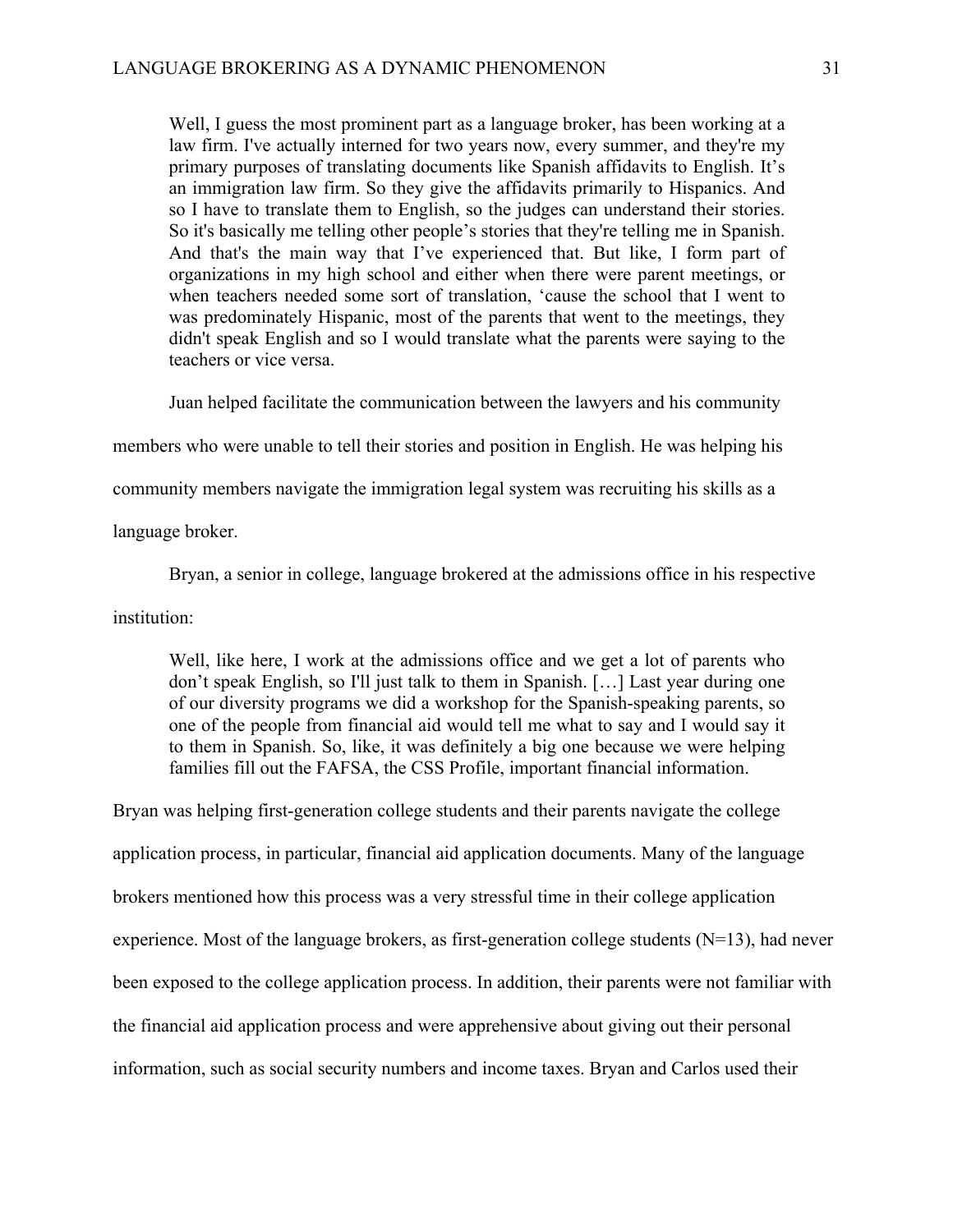bilingualism and language brokering skills to help the admission office provide this resource for

Latina/o parents and first-generation college students.

Moreover, Dolores worked at a community center and also employed her skills as a language broker to help community members navigate the social services and institutions:

One of the jobs I had one summer was at the Big Band Community Action Center and it's just a really small office with, like, four people in there. And they help the community, so I would help them if they brought in health documents. I would translate for them. They help people on Medicaid, or elder[ly] people, [and provide] transportation to doctors' offices through LULAC.

These language brokers were and are very active members of their community and use their language brokering not only in the home to help their family, but they are actively helping the entire community and, arguably, society as a whole. These brokers were translating citizenship forms for their family; they were helping their parents run a business; and they were helping the admissions office when recruiting students and talking to parents. They are using their skills as language brokers to help the Spanish monolingual community members, and thus are helping their community navigate the resources available to them.

### Brokering Technology

A few students  $(N= 5)$  recalled brokering technology for their parents. Since everything is becoming more technological (i.e. smart phones, IPads, tablets) and many companies are becoming more online-based, older generations, in particular those who did not have access to these forms of technology, are not familiar with these systems. Therefore, younger generations, such as this generation, have grown up with these technological advances and have learned to navigate and acquaint themselves with the new technology. Consequently, many of the language brokers in this study reflected on their technological brokering. They brokered how to navigate the internet, email, cell phones, computers, and even how to pay online bills. As mentioned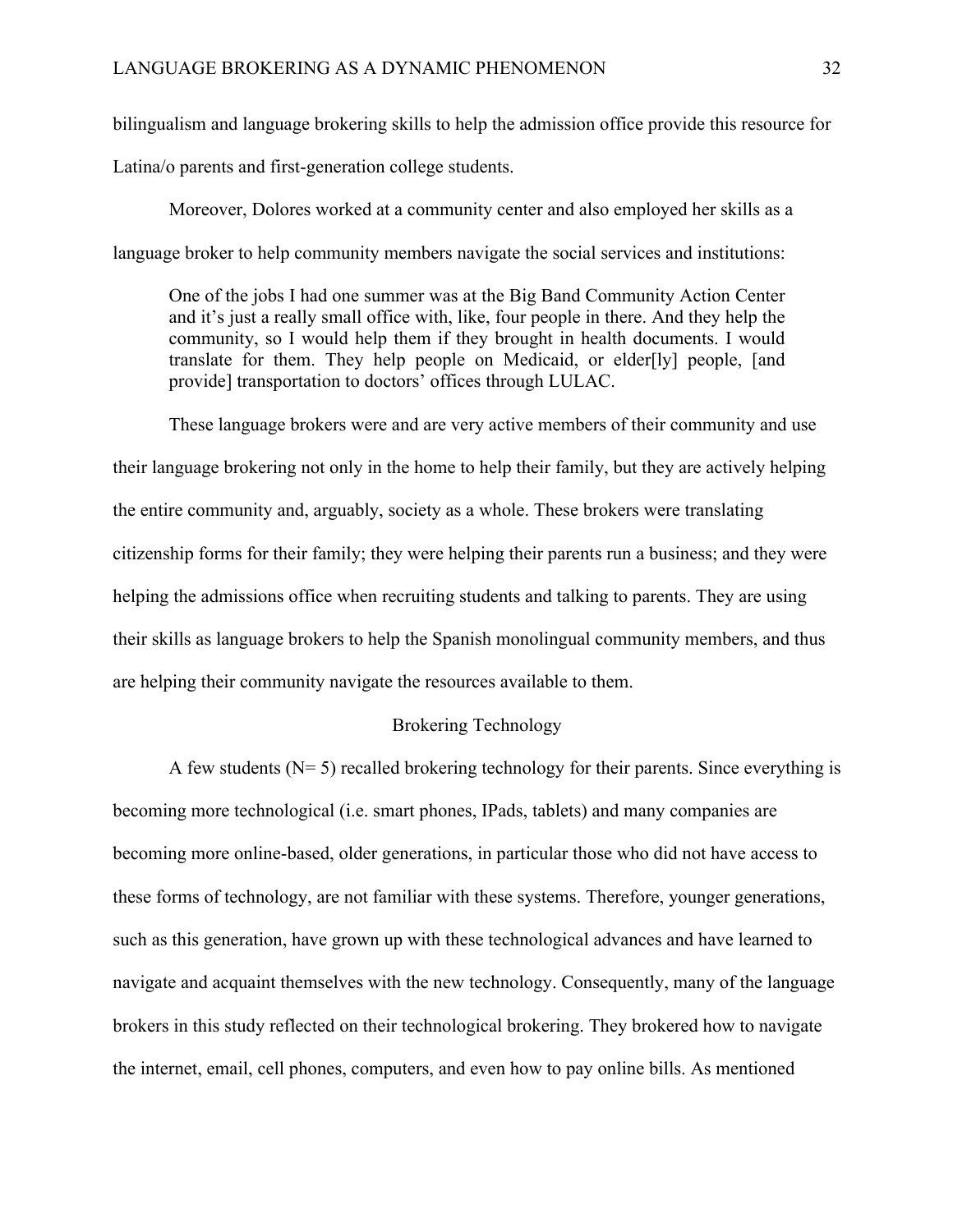earlier, Nora built a website for her father's ornamental iron business. This is becoming an increasingly brokered field. Little literature has touched upon this topic, and future research should examine this aspect of brokering. Clearly, these language brokers contribute to their family's survival in an increasingly technologically run society.

#### Change Over Time

Most of the time, students did not directly state that their language brokering had changed

over time. Only a few students, like Rosa, described how the practice of language brokering

changed over time. Rosa, a junior in college, describes how her language brokering shifted

across time:

I feel, like, when I was younger, like, really young, like 7-ish, it was a lot more in grocery stores and things that were pretty miniscule, like telling them how much things costs and how much she owes the cashier and talking to the cashier and asking questions, things that were very miniscule and not a big deal, and then as I got older, I was able to, like, deal with more important issues and that's when I started to go to, like, doctor's appointments and take care of my grandma's health. It has changed to more responsibility as I've gotten older.

Other language brokers also described that as their family noticed that their bilingualism

developed, they began asking them to broker more important documents, like the mortgage.

Diana, a senior in college explains:

I remember since, like, a pretty young age, I had to translate things for my mom and for my dad. In the school setting, just like meeting with teachers, you know how there's teacher-parent conferences, I would have to basically translate everything that my teacher was telling them, telling my mom. […] I think later on it became a different type of translation. As I grew older, it was more like any paperwork that was sent home, like forms x, y, and z. The bank or like the mortgage, whatever. I would have to translate it and I still do it to some extent, not as much because I am living here.

Diana describes that her language brokering began with conversations and at parent-teacher

conferences. Later, however, the things she was asked to translate or interpret were denser, such

as the mortgage. As time progresses, so do the things students are asked to language broker.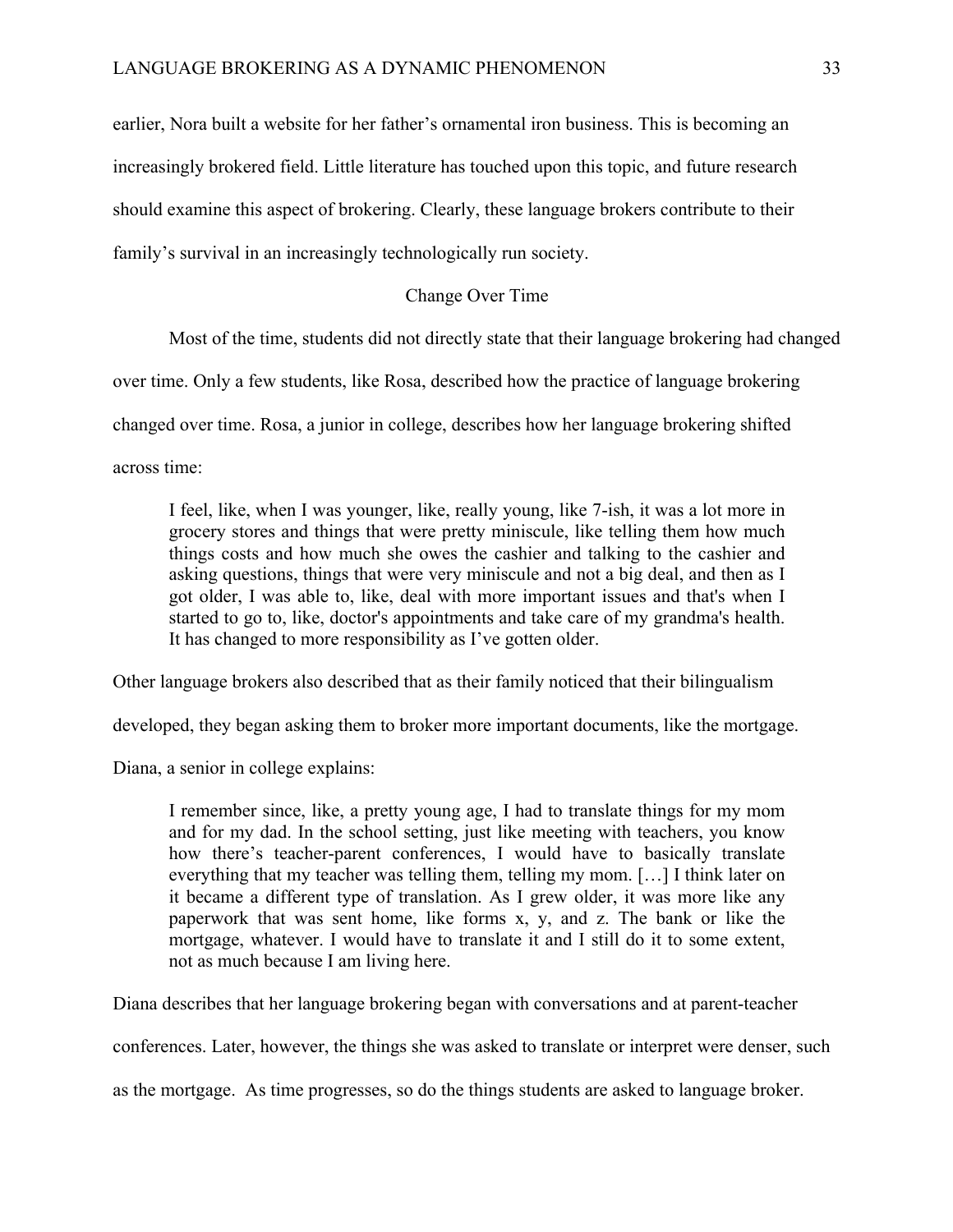Parents take note that because their children's' bilingualism develops; they are able to broker more complicated paperwork. Similarly, as time progresses parents may buy a car or a home and, therefore, students are asked to broker more complicated paperwork. Thus, the practice of language brokering does not occur in a vacuum, and it changes over time due to changes in the family and environment.

Where, what, and for whom language brokers interpret is much more variable than the literature suggests. As time passes and the child becomes an adult, the practice of language brokering changes, although it also varies between language brokers' experiences. While for some, for whom and where they brokered expanded and they were brokering not only for their parents, but for an array of community members, for others, it generally stayed relatively the same. However, all students brokered less for their parents because they were away from home. As the broker moves out of the home and transitions to college, both the practice and the family dynamics change. Therefore, when examining the practice of language brokers, participants described change over time, especially when referring to their transition from living at home to living at their respective college campuses. For that reason, many students did not language broker as much for their family. Moreover, where and for whom they brokered expanded. Many students brokered for their community members and were liaisons for their community and institutions of power.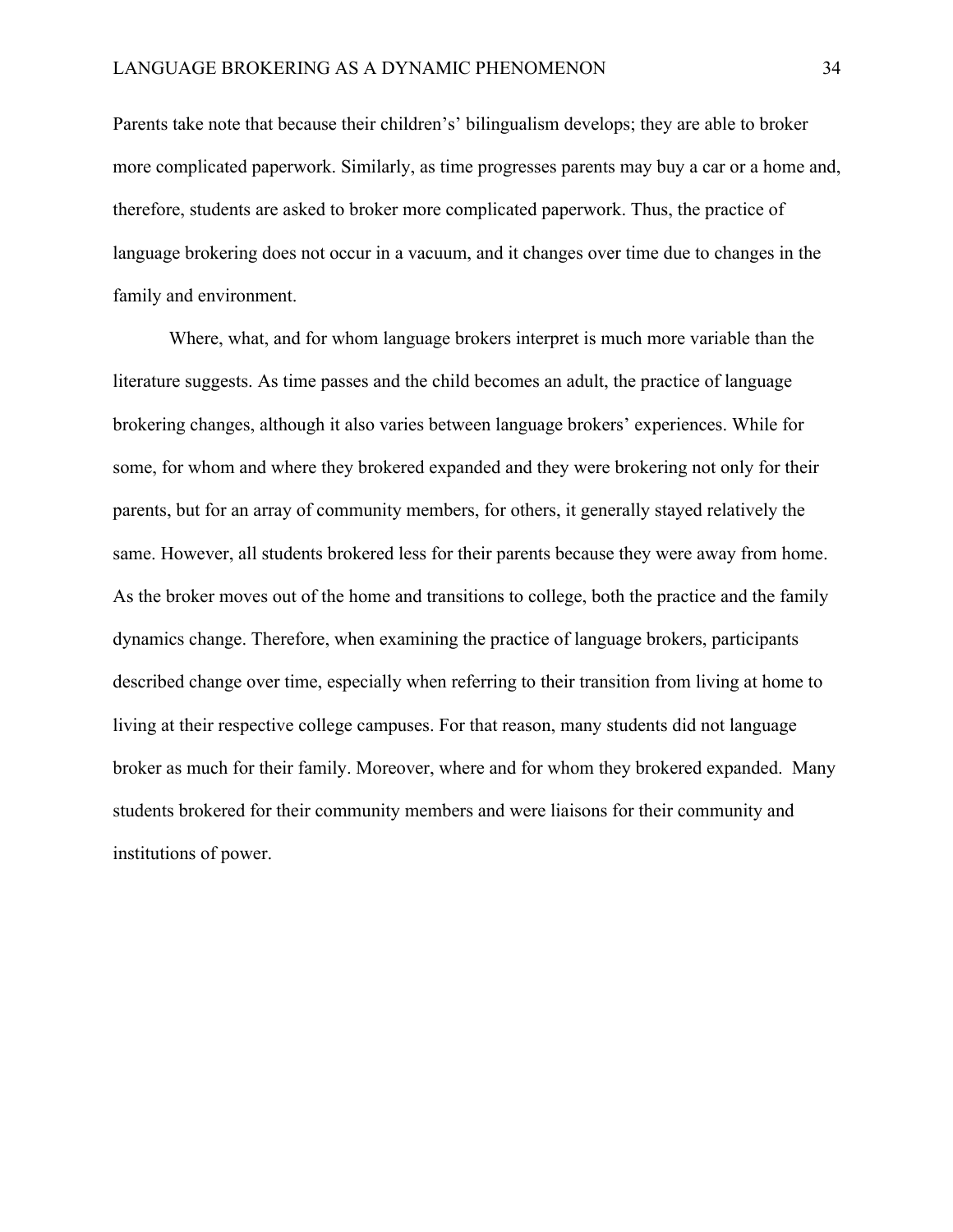# *Family Dynamics*

| Table 3<br>Main Findings: Language Brokering (LB) Family Dynamics                     |                |          |                                                                                                                                                                        |                                                                                                                                                                                                                   |  |  |
|---------------------------------------------------------------------------------------|----------------|----------|------------------------------------------------------------------------------------------------------------------------------------------------------------------------|-------------------------------------------------------------------------------------------------------------------------------------------------------------------------------------------------------------------|--|--|
| <b>Siblings' Role</b><br><b>Parents' Role</b><br>Participants<br>Main<br><b>Birth</b> |                |          |                                                                                                                                                                        |                                                                                                                                                                                                                   |  |  |
|                                                                                       | LB             | Order    |                                                                                                                                                                        |                                                                                                                                                                                                                   |  |  |
| Belen                                                                                 | Yes            | Youngest | Began LB when siblings moved out or<br>were not involved in the family context.<br>She was always with mother because<br>she was the youngest.                         | Father speaks English, unable to<br>broker for mother because he was<br>working. Mother has picked up<br>English at work.                                                                                         |  |  |
| Rosa                                                                                  | Yes            | Youngest | Language responsibility fell on her<br>when her older sibling's began to leave<br>the home.                                                                            | Both parents speak English.<br>Language brokered for grandmother<br>because she was always with her<br>mother.                                                                                                    |  |  |
| Dolores                                                                               | Yes            | Youngest | Older sister is recruited for emergencies.<br>When her sister left home, she became<br>the primary LB.                                                                 | Does not do it as often for mother<br>anymore.                                                                                                                                                                    |  |  |
| Lily                                                                                  | Yes            | Youngest | The responsibility of LB fell on different<br>siblings over time, but the LB role<br>remained her role, as the youngest.                                               | Brokered primarily for mother.<br>Father is able to fill out bills. Her<br>mother's English language has not<br>developed, but her mother is able to<br>navigate her community because it is<br>Spanish dominant. |  |  |
| Diana                                                                                 | N <sub>o</sub> | Middle   | Older sister is the primary LB. Youngest<br>brother does not LB.                                                                                                       | Mother tries to decipher a document<br>before asking Diana for help.                                                                                                                                              |  |  |
| Sandra                                                                                | Yes            | Oldest   | Younger brother does not broker.<br>Parents rely on her because of her<br>Spanish skills.                                                                              | Parents still rely on her although they<br>will only recruit LB help for dense<br>documents, while she is away.                                                                                                   |  |  |
| Ana                                                                                   | Yes            | Oldest   | Still primary LB. Brother will<br>occasionally do it. Siblings expect her<br>to do it.                                                                                 | Mother and father have developed<br>English language skills, they do<br>things on their own, unless they do<br>not understand.                                                                                    |  |  |
| Patricia                                                                              | Yes            | Oldest   | Still the primary LB. Siblings expect her<br>to do it.                                                                                                                 | Father went to Community College<br>to learn English. Mother is beginning<br>to do some things on her own, i.e.,<br>making doctor's appointments.                                                                 |  |  |
| Nora                                                                                  | Yes            | Only     |                                                                                                                                                                        | Father has developed English<br>language skills and runs his business<br>on his own, while Nora is away.                                                                                                          |  |  |
| Juan                                                                                  | Yes            | Middle   | Began brokering when older sisters<br>moved out. Now that he is in college his<br>younger brother is helping.                                                          | Mother understands some English.                                                                                                                                                                                  |  |  |
| Bryan                                                                                 | N0             | Middle   | Picked up LB when oldest sister moved<br>out. Older sister living at home is<br>recruited now.                                                                         | Parent's English conversational skills<br>have developed. Mother has<br>developed working English.                                                                                                                |  |  |
| Julian                                                                                | No             | Middle   | Older sister is primary LB and younger<br>sister is beginning to pick the LB role<br>because she is at home. He began<br>brokering when his sister changed<br>schools. | Father developed working English.<br>Mother does not need as much LB<br>because she has learned to navigate<br>forms through experience and<br>practice.                                                          |  |  |
| Gabriel                                                                               | Yes            | Oldest   | Younger brother will only occasionally<br>broker.                                                                                                                      | Father had conversational English<br>skills, however recruited Gabriel's<br>brokering for business and writing.<br>Does not do it for mother.                                                                     |  |  |
| Carlos                                                                                | Yes            | Oldest   | Younger brother is beginning to pick up<br>the LB role, because Carlos is not home.                                                                                    | Father has developed working<br>English.                                                                                                                                                                          |  |  |

*Note.* Table 3 demonstrates siblings' and parents' role within language brokering.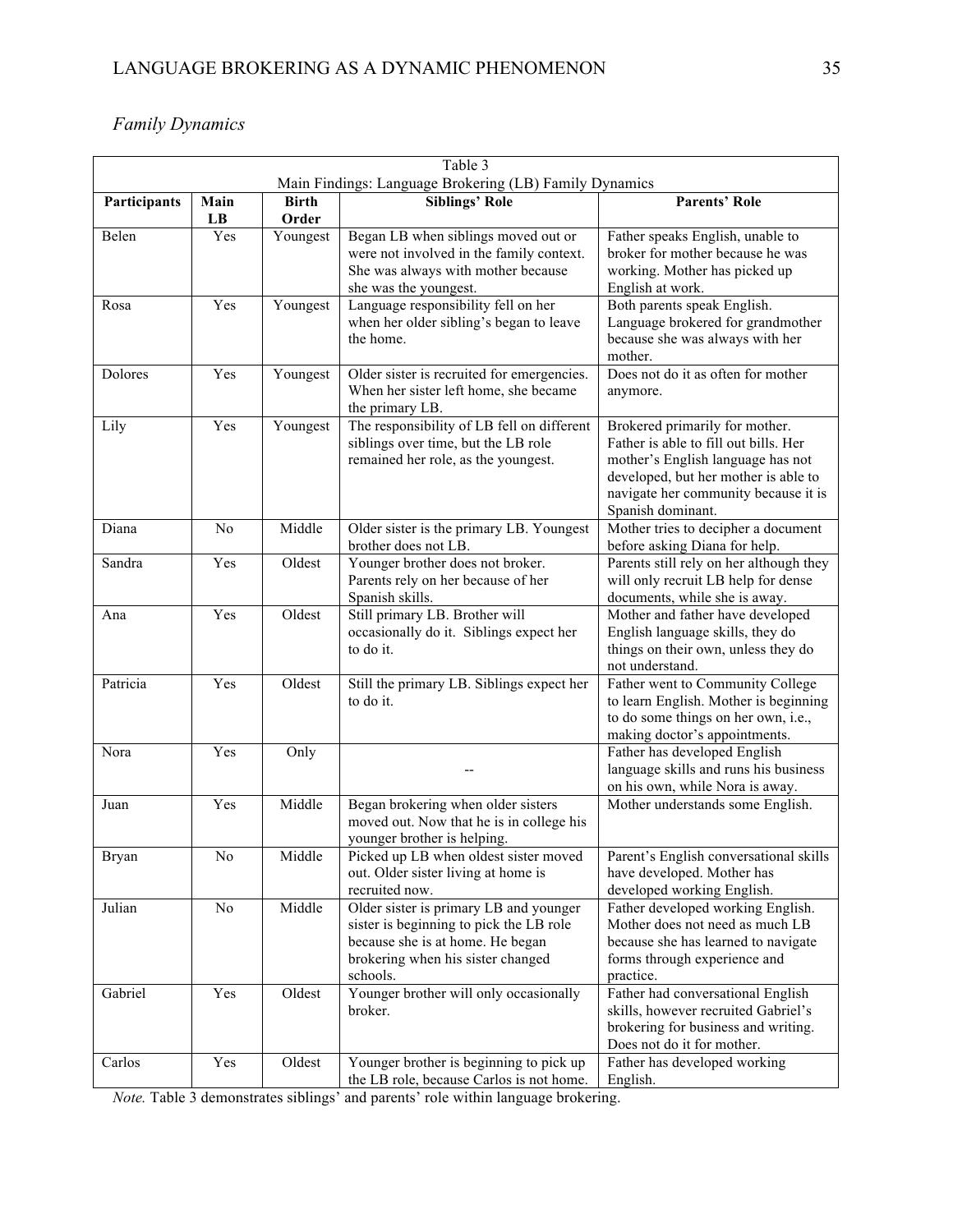As reported by the participants, family dynamics did not remain the same over time. There were five primary language brokers that were the oldest in the family. There were four primary language brokers that were the youngest in the family. There was only one primary language broker that was the middle child, however his younger brother was beginning to take on the role of the language broker. There were three language brokers that reported that they were not the primary language brokers at home, all of them were the middle children in their family. Please refer to table 3 for more details. Therefore, the birth order of the primary language broker remained with the first-born and the last-born.

To start, the position within the sibling order of the broker varied. The students interviewed here were not always the first-born. Instead, there were many students who were the last-born or first-born in their family, and there were a few who were middle children. However, the middle child was not the primary language broker. Those who were the youngest and the primary language broker explained that the role fell upon them because they were the closest to home. They also explained that older siblings who might have been the primary language broker left the home or were not as involved in family obligations, thus the role fell upon them. Lily was the youngest in her family and she describes, below, how the language brokering role fell upon different siblings at different points in time:

And so, growing up, the responsibility of translating for my mother, in particular, and my father kind of fell on different individuals throughout, but I think because I'm the youngest and the female, towards the end, for several years, my mother always had me translate for her, pick up the phone, and go places with her. And I continue to do it now.

Belen also explains the shifting roles of the language brokers in her family, including herself.

My sister would, too, but for some reason, I was always with my mom [be]'cause my sister, I don't know, she would get involved in school and my oldest brother was living in Vegas at the time [be]'cause he already had his family, and then my [other] brother was just a vagabond going around with his friends, so he wasn't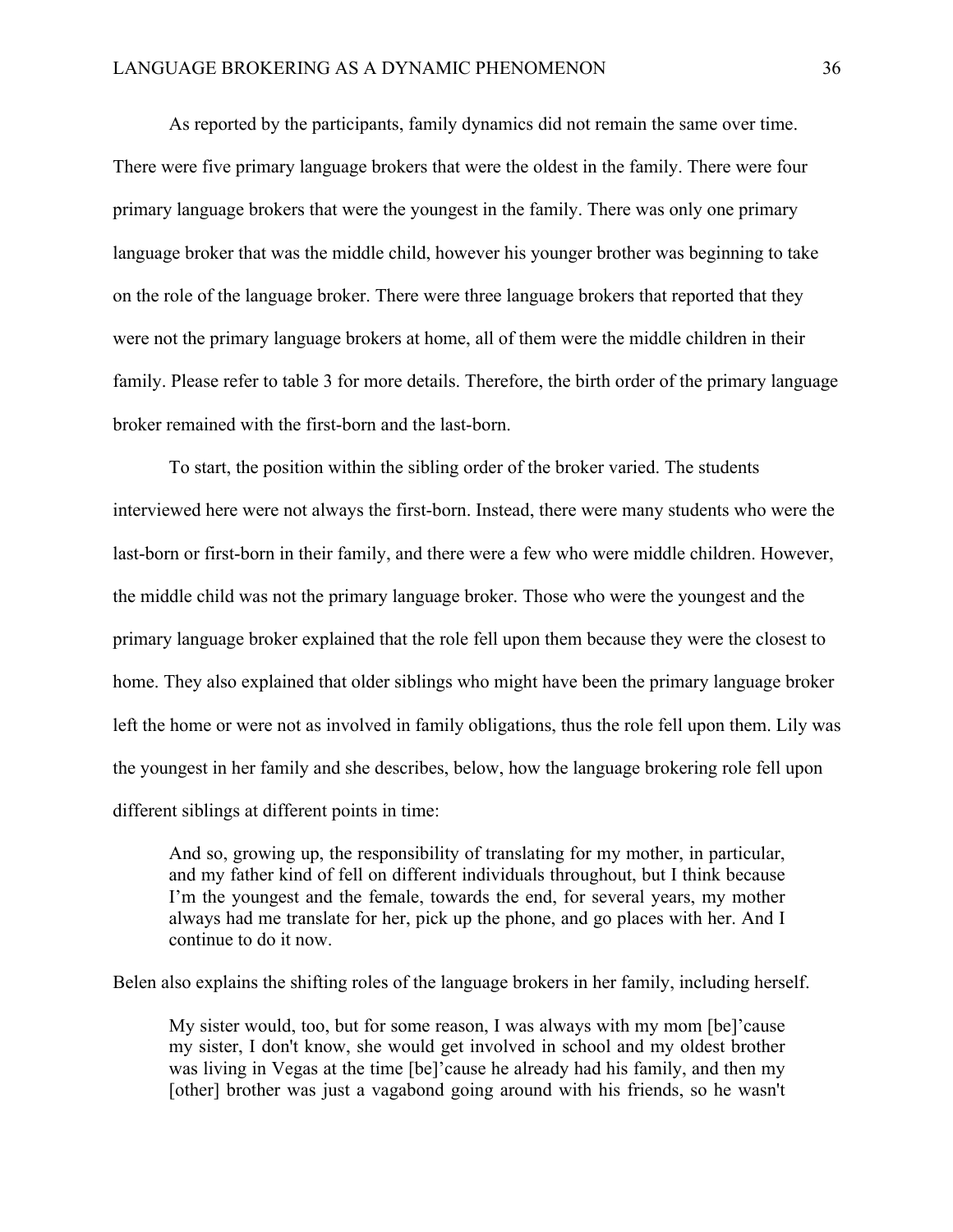really around to do that stuff. He would, like, do that for, like, stuff for the car when my dad wasn't around, [and] he would go with my mom and like, get stuff fixed, but, yeah, like, my dad he wouldn't do the language brokering because he would be at work or would have to do something else.

Belen describes how her siblings, as they were growing up and becoming adults began becoming less involved in the home. Therefore, the language brokering role fell upon the youngest child, Belen, because she was closest to home and consistently there. She was also able to maintain her bilingualism, thus making her more likely to language broker as the youngest.

Many of the language brokers in this study, who were the youngest in their family, explain that the role of language brokering fell upon them because as the youngest in their family, they were always with their mother. Older siblings began moving away from the home and becoming more involved in their own lives. Consequently, the youngest in the family began to play the role of the language broker, due to their position as the youngest in the family.

The first-born who remained the primary language explained that they remained the primary language broker, because their parents', as well as their younger siblings, expected to fulfill this role. Thus, younger siblings did not feel the need to language broker because the primary language broker was expected to do so and continued to do it. Younger siblings, often did not have the same grasp of the Spanish language as the first-born, and their parents complained about this and did not rely on them for that reason. Sandra explains:

Just the fact that they kept depending on me 'cause I have a younger brother, he's only three years younger than me, I've always seen that he's just as capable as I am to, like, translate, but my parents always depended on me, like, 'till this day over the weekend my mom called me to see if I could order pizza for her I was like my brother is right there and she's still, like, they're very dependent on me and they've said it's because they think my Spanish is way better than his and so I think they see that you know you are a better option for like translating and stuff 'cause my brother he's not shy at all, you know, but I think it's interesting that they still rely on me all the time.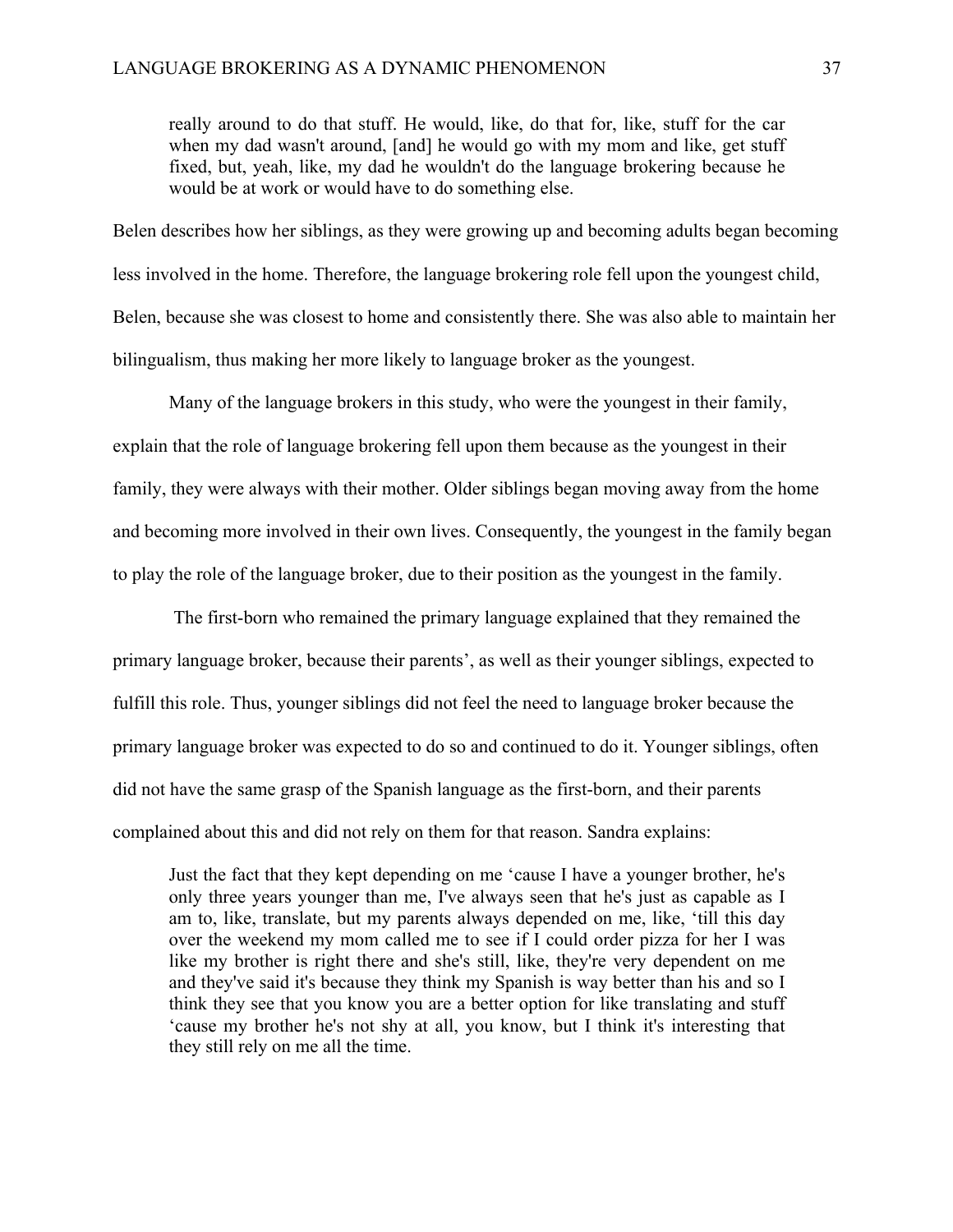Although Sandra is across the country, her parents still rely on her language brokering, rather than her brother, who lives at home. She attributes this to her brother's weaker skills in Spanish and her parent's trust in her language brokering ability.

Who in the family language brokers may also depend on who is available. Julian is the middle child and has brokered for his family, primarily his mother. However, he explains that his older sister is the primary language broker and that currently, because he is away, he does not broker as often. Instead, his younger sister has begun to pick up the role of a language broker:

For me, it started after, well, my sister was the first one to do it with my mom, usually 'cause it started in school. My mom would go to the conferences, and she obviously didn't know the language, and my sister knew it more than me at the beginning, so she was the one who usually did it. Then I started doing it in elementary probably, like, third grade. When my sister was already [in] a different school, I had to do it 'cause she couldn't come, and I started doing [it]. […] Now, my younger sister does it since she's at home with them, and I'm pretty much the last resort. I would say, they would ask my older sister first, then my younger sister 'cause she's at home, and then me. So I don't do it for my parent's as much anymore.

Julian's experience confirms that the role of the broker shifts over time and that different members of the family may play the role at different points in time. This is all dependent on the availability of the child whether they are home or not, whether they are accompanying parents' to run errands, whether they are busy with their own young adult lives, (school, family, work), whether they have a good enough grasp of the Spanish language, and lastly whether they have experience language brokering.

The child's bilingual skills may influence the parents' decision to rely on certain members of the family more than other members. For instance, in Sandra's case, and a few other language brokers expressed that their younger siblings, because their Spanish language was not as developed as their own, parents trusted the primary broker's bilingual skills and thus relied on their brokering. In the case of the last-born, who were the primary language brokers, they were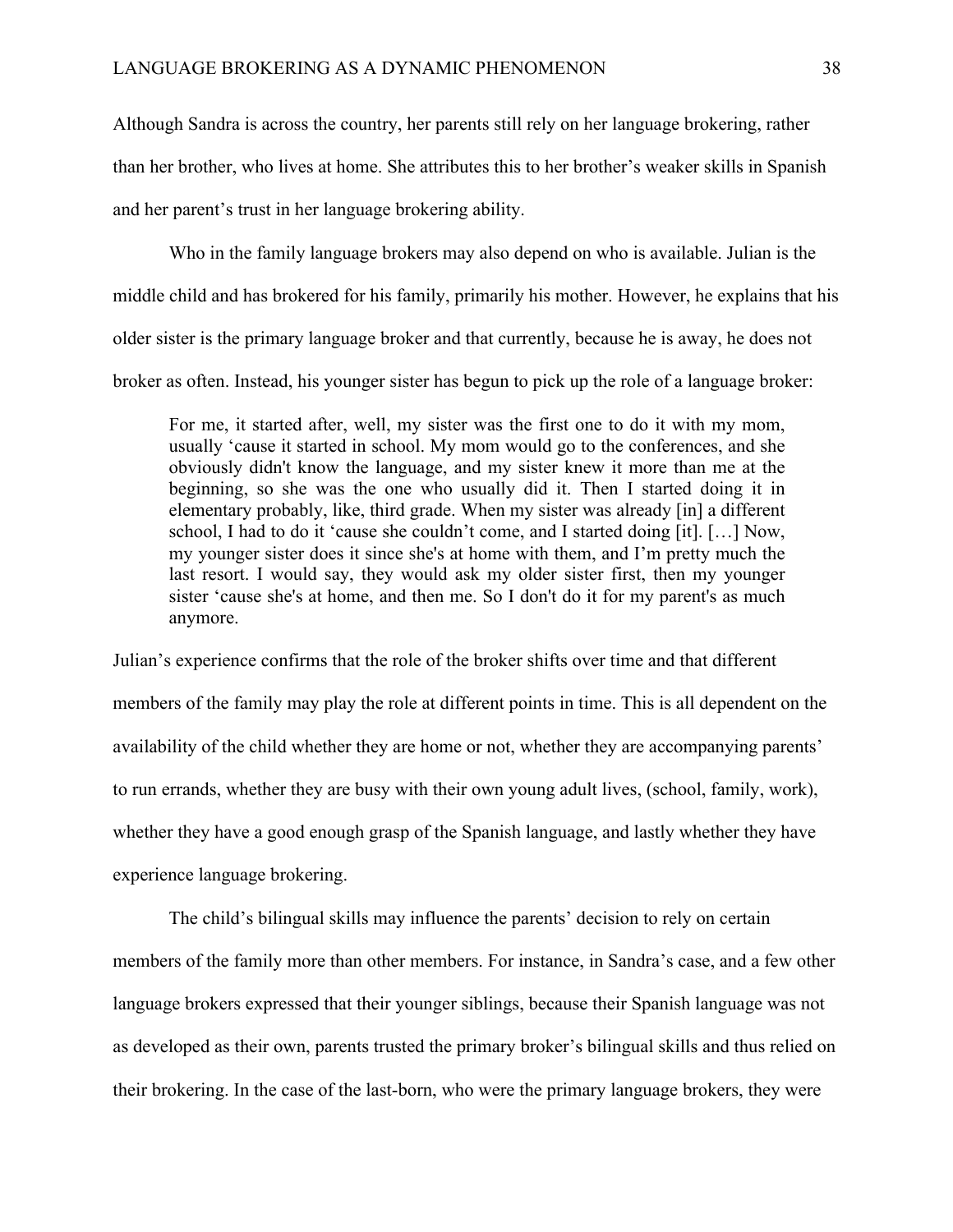able to maintain their bilingualism, thus were recruited take on the role of the primary language broker.

In terms of the siblings' role, it may shift depending on different situational variables. However, at times, the first-born primary language broker remains the same because parents rely on their skills due to their experience, which tend to be better, although not all the time, than their other siblings'. The role of the first-born language broker may also remain the same because other members of the family expect them to do the language brokering, as we see with Juan, Sandra, Ana, Gabriel, and Patricia. However, this is not the case for every language broker. For some students the role did shift and remained in the hands of the youngest, like Lily, Belen, Rosa, and Dolores, due to their closeness to home and maintenance of bilingualism. Although the middle child brokered for their family they did not remain the primary language broker, as we see with Julian, Bryan and Diana. Or, as in the case of Dolores, although she became the primary language broker in her family, her older sister, who was approximately ten years older than Dolores, was recruited for family emergencies because, Dolores explains, she was perceived to be better equipped to deal with these situations because of her greater experience. We see this same occurrence with Diana, who explains that her older sister performs the medical language brokering because she was a medical assistant and is familiar with the terminology. Such, experiences highlight the variability within language brokering and the shifting roles of the siblings.

The majority of the students reported that their parents' language abilities and abilities to navigate a few systems, developed over time (see Table 3). Therefore, they did not have to broker the same things for them because their parents' were able to do it on their own. Julian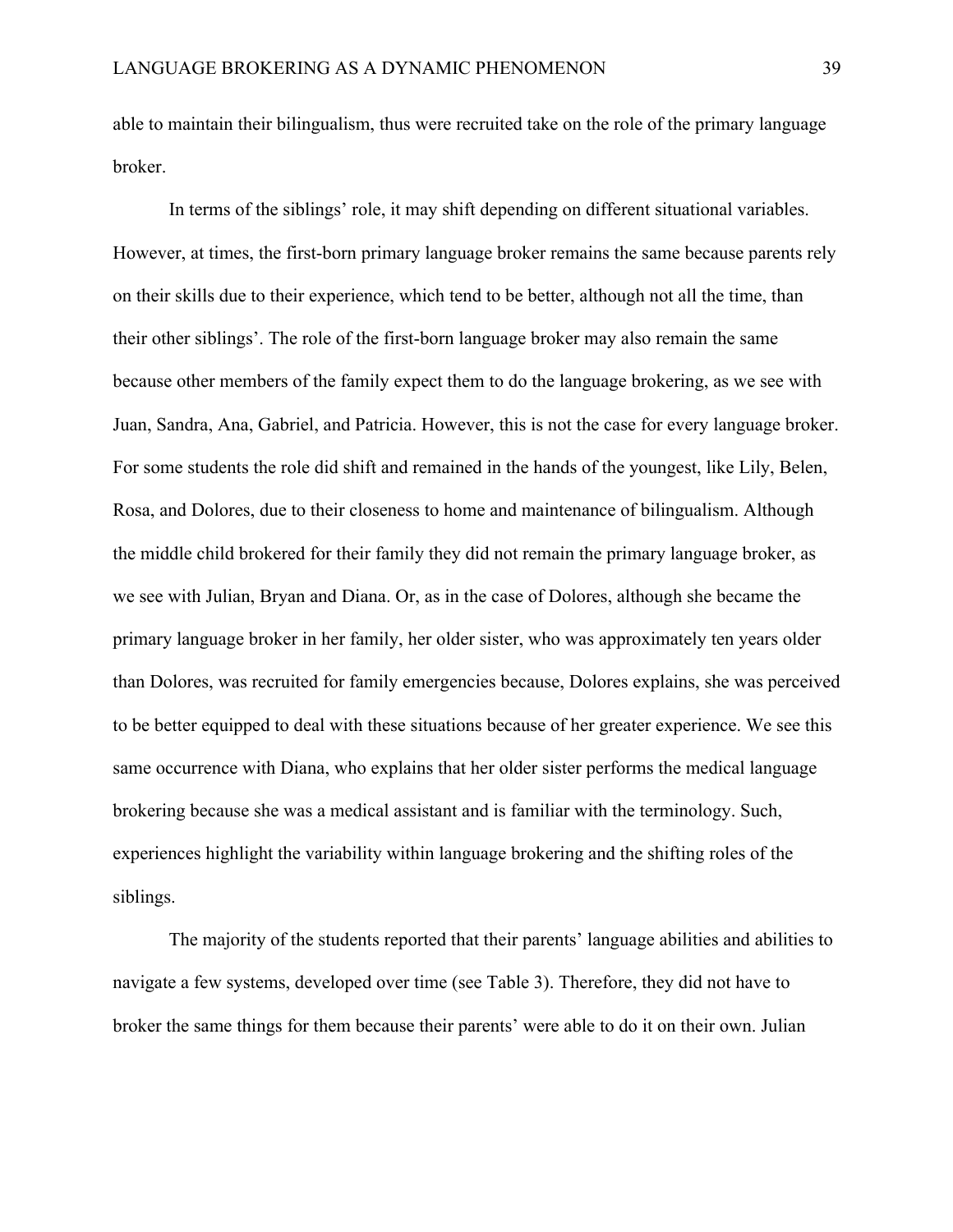describes below that his mother does not require the same type or amount of language brokering because she has developed her own skills to navigate a few tasks:

I don't do the same things anymore because my mom usually can pick it up. She's kind of used to it. When we go, like my sister's fifteen [Quinceañera] is coming up so when she needs to talk to someone I usually do it. To make a doctor's appointment, I would do it. But if they're little things that she's done before she doesn't need help and maybe work related too. She doesn't need help 'cause she knows people.

As we see here, parents are able to navigate the employment system by using their social networks, like fellow employees and friends, to navigate the system. They also acquire experience, across time, to complete certain tasks that, in the past, may have been language brokered. However, although Julian's mother can manage some things on her own because of her developed familiarity with these tasks, she still recruits the help of her son or daughter for complex situations, where she might have to describe in detail what she desires, for example, things for the Quinceañera. Additionally, Carlos describes the development of his father's language abilities in the working domain:

At this point in time, my dad's working English and conversational English has gotten better, so it's come to the point where I'm off to college and he's back home, and he does what he can in the sense of communicating to someone who doesn't speak his native language, and he's been pretty successful, so far, and he hasn't asked me to specifically go home and play the role of the language broker again, during my time in college.

These experiences demonstrate that parents are not passive and do not depend on their children for everything. Over time, they have become familiar with some of the systems that exist here. In particular, in the working sphere, parents develop working English in order to provide for themselves and their family's well being. They must learn to navigate the respective working domain in order to survive. It is important to acknowledge that parents' language does not remain static and they do not completely depend on the language broker, because the dominant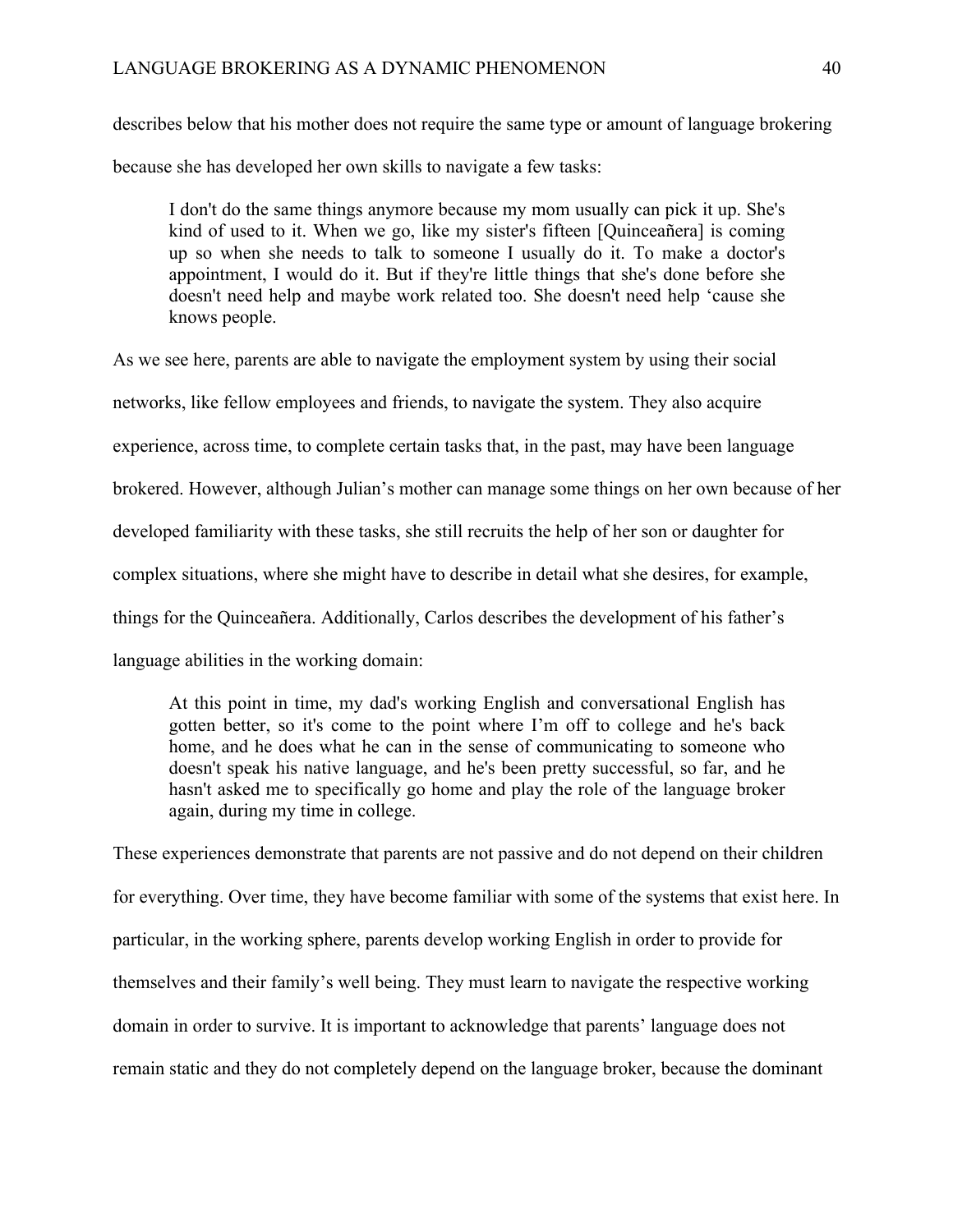anti-immigrant discourse tends to blame immigrants for not learning English or not getting ahead. However, as we see here, many immigrant parents do learn the English they need to navigate certain domains and to persist.

Thus, family dynamics do not remain static. The siblings may take on the role of the language broker at different points in time and parents' language skills develop such that they are able to handle tasks without the help of the language broker, unless the task requires a more developed English vocabulary.

Lastly, it is important to note that most language brokers translated and interpreted for their mother, except for those who brokered in the business sphere. Gabriel and Nora mentioned brokering for their father, while Patricia brokered for both. Ana and Lily recalled brokering only for their mother because their fathers' were described as proud Mexican men and did not want to rely on the help of their children. These sentiments describe some of the strict gender roles that persist in the Mexican community and ultimately impact who the broker interprets and translates for in the home.

#### *Feelings Towards Language Brokering*

Within feeling towards language brokering, students expressed it was a normalized activity (N=3). Diana, Ana, and Rosa expressed that they never thought about language brokering as children. They did not consider language brokering a chore; instead, it was something they did for the family. It was so ingrained in their routine that it was not perceived as an imposition. Rather, it was perceived as contributing to the family because that was part of being a daughter or son. Language brokering was an implicit expectation held by their parents. Parents did not explicitly state that they expected them to language broker.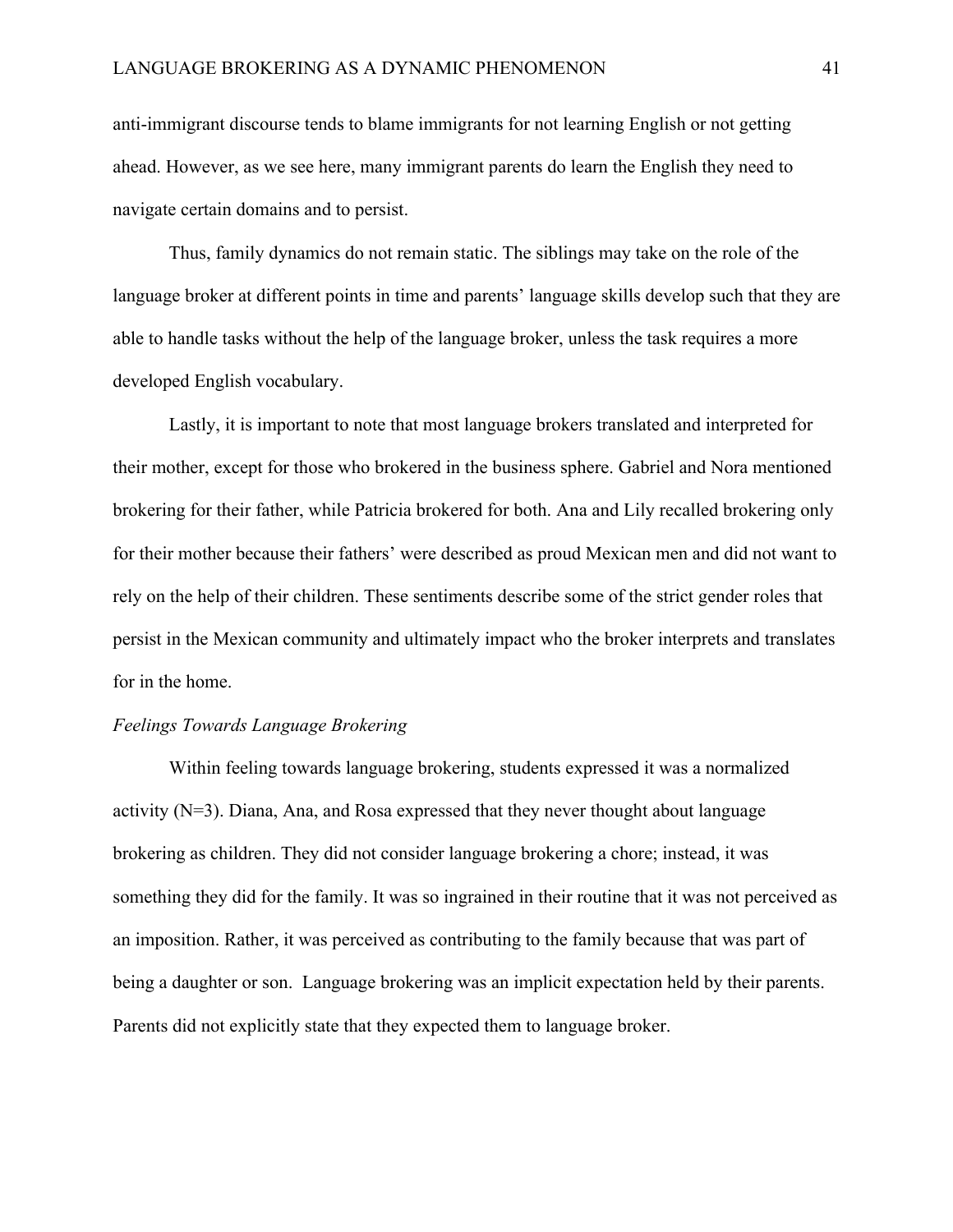| Table 4<br><b>Major Findings: Feelings Towards Language Brokering</b> |                                      |                                              |                                     |                                                         |  |
|-----------------------------------------------------------------------|--------------------------------------|----------------------------------------------|-------------------------------------|---------------------------------------------------------|--|
| Participant                                                           | <b>Normalized</b><br><b>Activity</b> | <b>Coexistence of Joy and</b><br>Frustration | <b>Feelings of</b><br>Embarrassment | <b>Change Over Time</b><br>(Attitude and<br>Confidence) |  |
| Belen                                                                 |                                      |                                              | $\bullet$                           |                                                         |  |
| Rosa                                                                  | $\bullet$                            |                                              |                                     |                                                         |  |
| Dolores                                                               |                                      |                                              |                                     |                                                         |  |
| Lily                                                                  |                                      |                                              | $\bullet$                           |                                                         |  |
| Diana                                                                 | $\bullet$                            |                                              | ٠                                   |                                                         |  |
| Sandra                                                                |                                      |                                              |                                     |                                                         |  |
| Ana                                                                   | $\bullet$                            |                                              |                                     |                                                         |  |
| Patricia                                                              |                                      | $\bullet$                                    | $\bullet$                           |                                                         |  |
| Nora                                                                  |                                      |                                              |                                     |                                                         |  |
| Juan                                                                  |                                      |                                              |                                     |                                                         |  |
| <b>Bryan</b>                                                          |                                      |                                              |                                     | $\bullet$                                               |  |
| Julian                                                                |                                      | $\bullet$                                    |                                     |                                                         |  |
| Gabriel                                                               |                                      | ٠                                            |                                     |                                                         |  |
| Carlos                                                                |                                      | $\bullet$                                    |                                     |                                                         |  |
| <b>Total:</b><br>Frequency                                            | $\overline{3}$                       | 14                                           | 5                                   | 7                                                       |  |
| Percentage<br>$\%$                                                    | 21.4                                 | 100                                          | 35.7                                | 50                                                      |  |

*Note.* Table 4 demonstrates patterns about feelings towards language brokering.

| Table 4.1                                                  |         |  |  |  |
|------------------------------------------------------------|---------|--|--|--|
| <b>Major Findings: Feelings Towards Language Brokering</b> |         |  |  |  |
| <b>Feelings of Nervousness</b>                             |         |  |  |  |
| Male                                                       | Female  |  |  |  |
|                                                            | 4 (29%) |  |  |  |

Note. Table 4.1 demonstrates frequencies between male and female students in terms of feelings of nervousness.

Language brokering simply fell under family obligations. Diana describes it below:

I never thought about it, like, as a chore or anything like that, and if anything, I felt like I was doing something for my mom, like, you know, how you always want to give back to your parents. I felt like it was one of my responsibilities as their child, and I mean, I never really, I guess when things [got] a little frustrating [...] but other than that, I like, I thought of it as helping [...]. Where like I was doing something good for them […].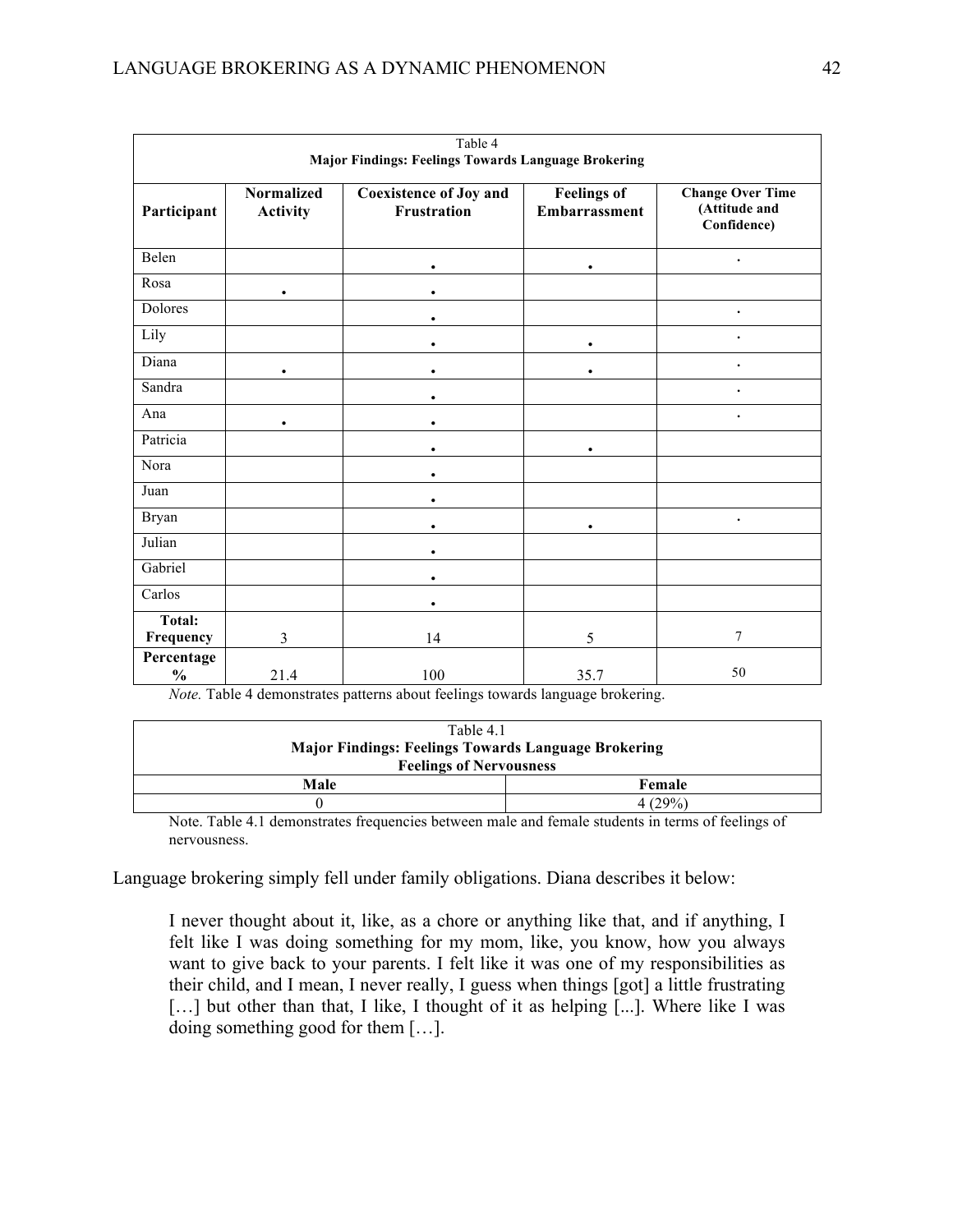The aforementioned brokers had similar expressions to this one. They had not thought about their language brokering role until they came to college, and some not until they were participating in this research. It was part of their obligation to their family, and whether it was frustrating at times, they nevertheless expressed that they were happy they were fulfilling their obligations as daughters and sons. They were happy they were helping their parents and their family. They gained a sense satisfaction. Hence, language brokers expressed feelings of normalization towards language brokering.

Feelings of Both Joy and Frustration

Consistent with Morales and Aguayo (2010), all of the language brokers ( $N=14$ ) interviewed expressed both feelings of joy and frustration. Supporting my prediction that feelings towards language brokering are not static and are not dichotomous, both feelings of frustration and happiness may coexist. Nora expresses how she felt about language brokering:

I felt like it was, like, I was one of the most important workers. It did feel really cool. I didn't really feel that I was over arching at anytime. I always wanted to do more. Sometimes I would get really frustrated, and it would be night, and I wanted to see my mom. 'Cause sometimes we would stay up really late, but I was really valuable.

Nora, as previously stated, helped her father with his ornamental iron business. She was very involved, staying up late helping her father. However, she felt that her role as a language broker in her father's business was valuable. Although at times language brokering could be a frustrating experience because of the time consumption and perhaps difficulty of the translation, she still felt as an asset to her father's business. We see this same pattern emerge with other participants in this study. They expressed a sense of joy in terms of feeling happy that they were contributing to their family and were helping them navigate the system in the United States.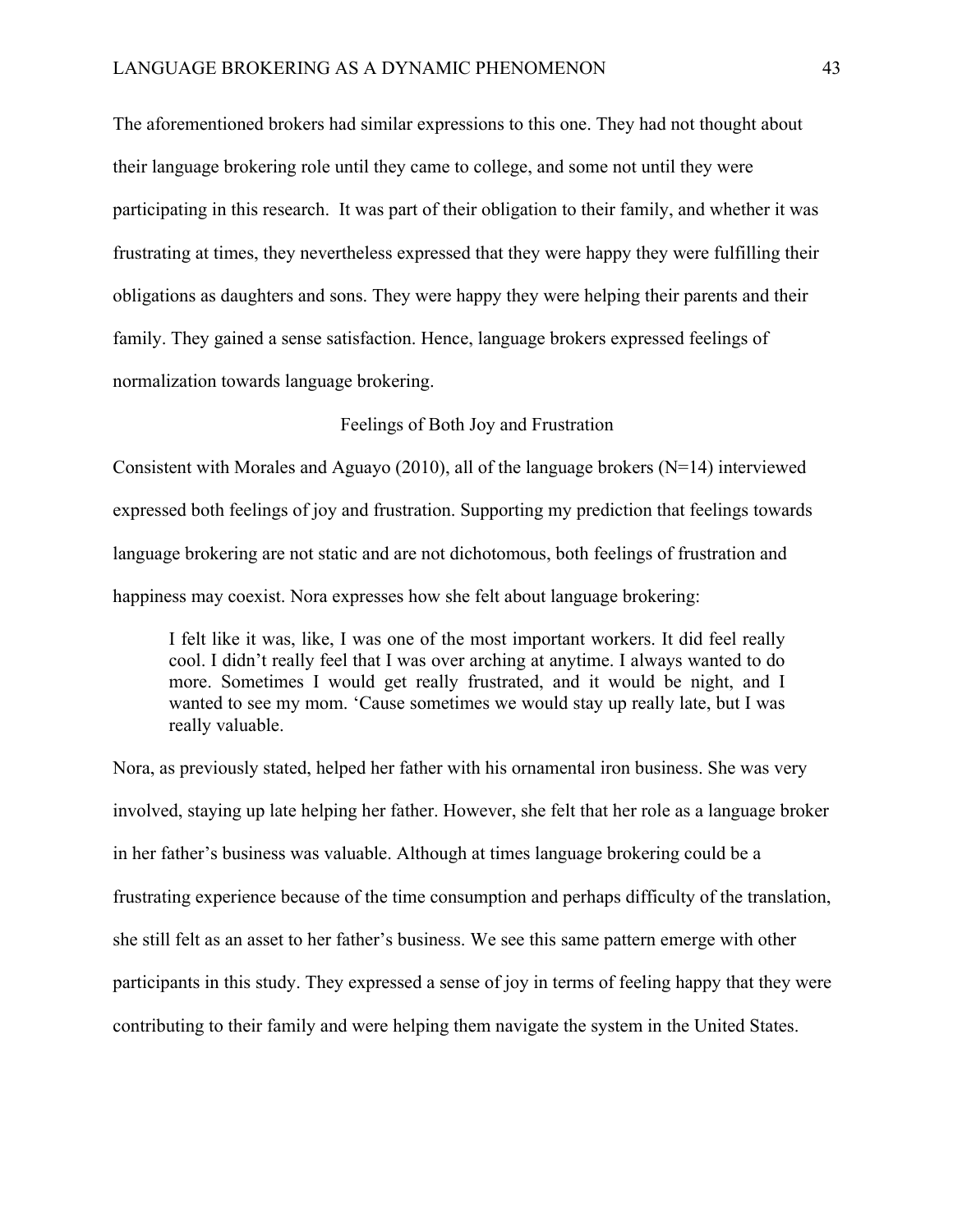Language brokers also voiced gratification when brokering for other people. Juan

translated for high school conferences, and in this situation, he expressed that he enjoyed it and

liked the praise he received from parents:

And even for high school parents, when I would straight up translate on the spot, it wasn't pressuring. I didn't have anxiety for that, it was just regular people. I was, like, okay I'm just going to do my best and try to tell you what he's doing to get by, what your son or daughter can do better in class, I'm just gonna' tell you exactly what he's telling me. And then they would understand. They would look at me and be, like, "oh this kid knows what he's talking about." And they would just tell me. It was fun. I enjoyed translating.

He derived satisfaction from helping facilitate communication between parents and

teachers. However, he continues to explain that, at times, brokering for parents at conferences

could be a bit problematic and frustrating:

I never liked it when other parents would start fussing at me just because it wasn't my fault that you're kid is doing bad. It's your problem. But, I mean, the other part [of] it was enjoyable, because when I would give them good news, they were like, "Oh thank you."

Juan describes that parents he brokered for would get upset at him and would not trust him at

times. During these instances he became aggravated because he was playing the role of a

language broker and was trying to be objective. He received complaints from the parents he

brokered for, although he did not deserve them. Therefore, when brokering for individuals

outside the family, students can become frustrated, as well, although they have less at stake when

it is not their family. Yet, he describes this ability to broker as something magical. He states:

It's like magic to me, to be able to speak both languages and alternate, and other people don't have that privilege, why not share? It doesn't hurt you and it's helping someone else.

Similar to Juan, all students conveyed this back and forth feeling about language brokering. At times, they expressed feelings of frustration because they did not want to broker in public, the vocabulary was difficult, and/or they did not understand the task. Yet, at the same time, they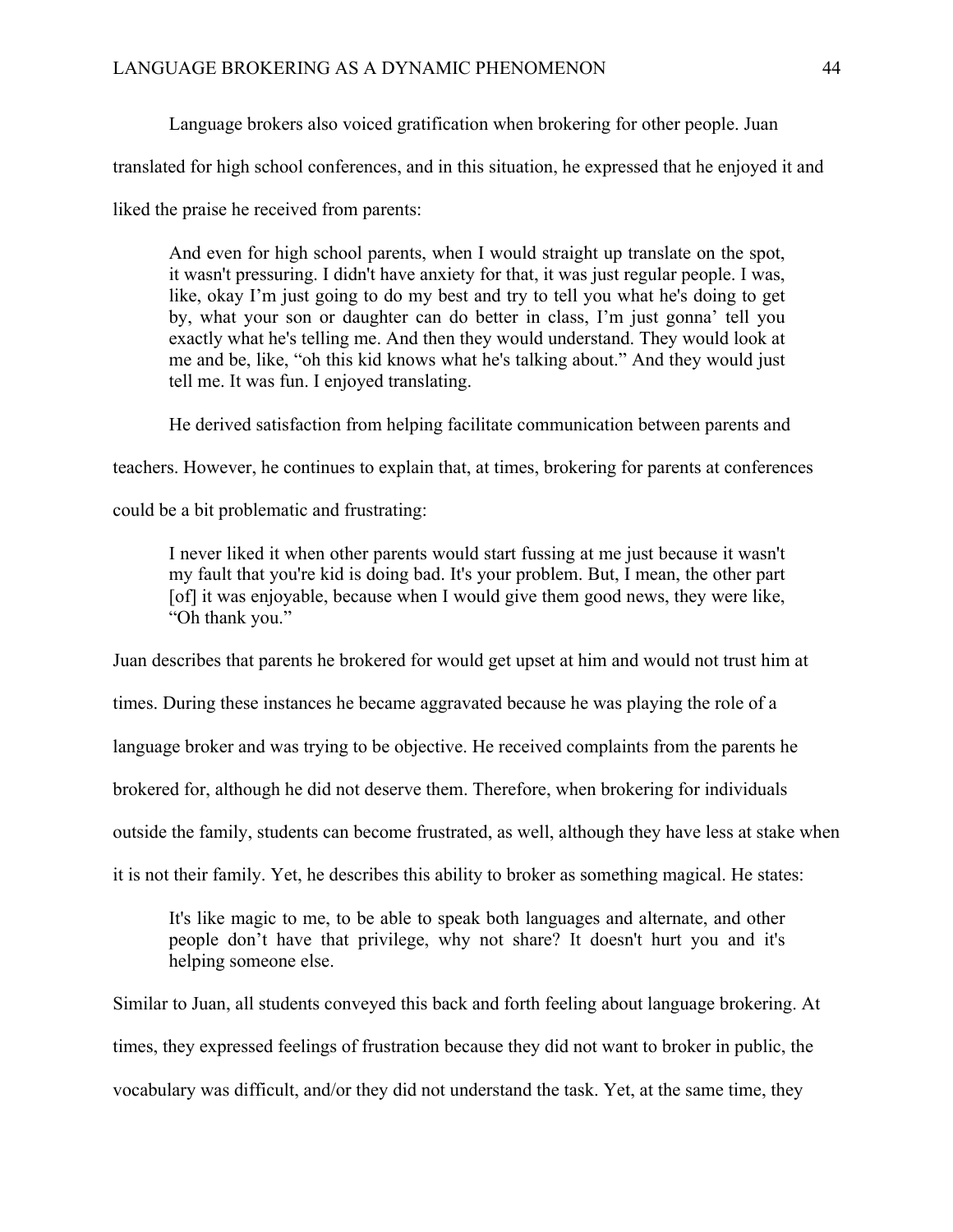expressed feelings of happiness and satisfaction because they were helping their family and community members. As Juan expresses, he understood he had the privilege that came with being bilingual and having the ability to mediate communication between the immigrant community and the dominant society.

A few of the language brokers mentioned that they felt they had to grow up too quickly. As previously mentioned, Patricia and Nora were two examples of the impact this amount of responsibility can have on their emotional and academic development. However, although they both experienced stress when brokering for their family's business, they expressed satisfaction. Additionally, Patricia describes the connection she developed with her mother through her language brokering:

So, being my mother's tongue meant that I was essentially a reflection of my mother. So, it was an empowering role. […] I'm an extension of my mom, therefore, I have all these responsibilities. And she would always say, "eres mi mano derecha" [you are my right hand]. Feeling like my mom's right hand meant doing things that she couldn't do. So, she can cook for me and clothe me, but she can't do these other things so I should do them.

Above, Patricia describes her role as her mother's tongue. She spoke on behalf of her mother and father, and this position, she claims, was empowering. She was her mother's right hand because she had the ability to help her family. Many language brokers also stated that their experience gave them an ego boost and a sense of confidence. Therefore, although language brokers experienced frustration and stress, they also derived pleasure from language brokering.

# Change Over Time

Some of the participants  $(N=7)$  described how their attitude and approach towards

language brokering**.** They expressed that, as children, they felt shy and frustrated when

approaching a task. However, when asked how they felt about it currently, they expressed

positive feelings towards language brokering. They explained that they language brokered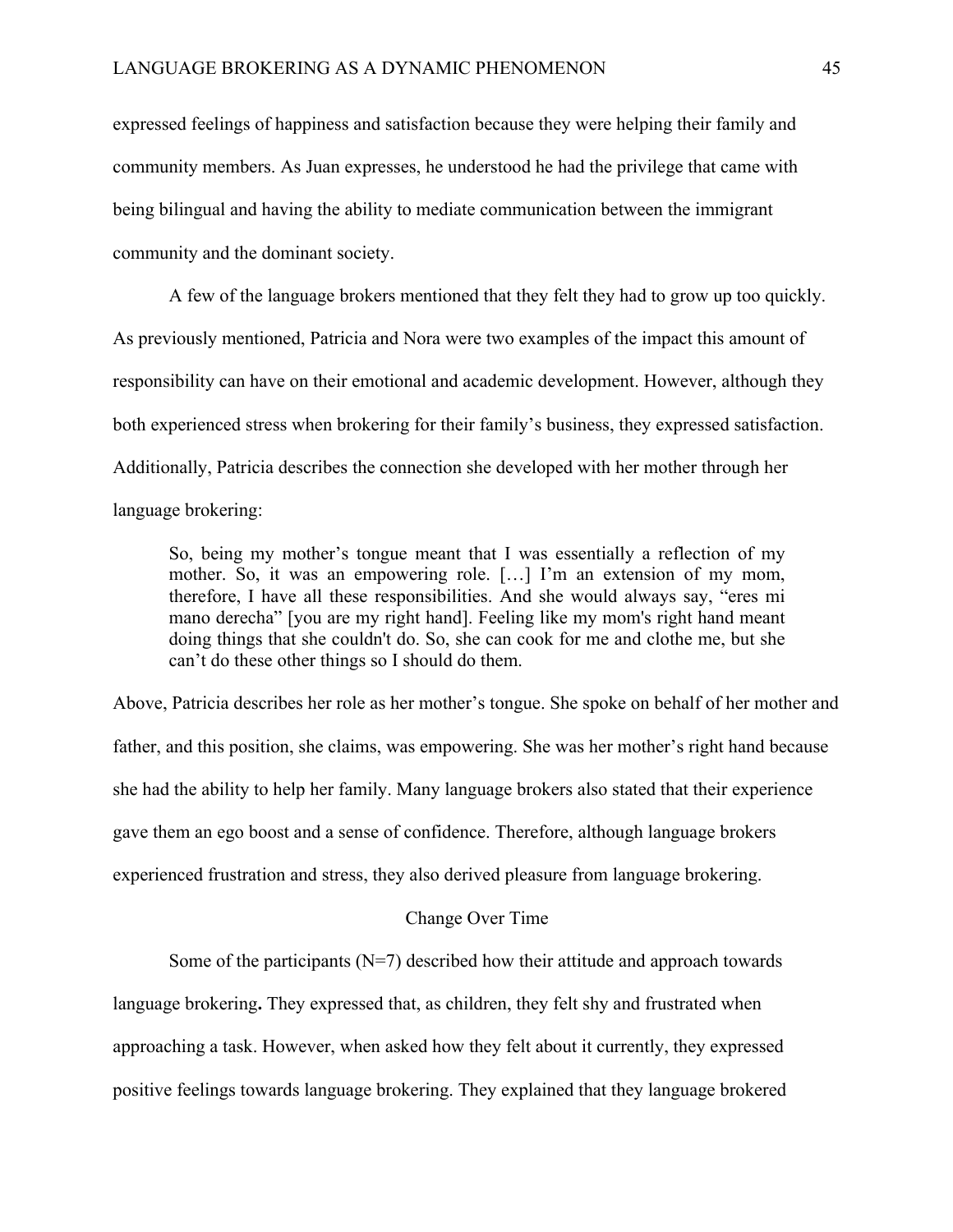voluntarily now and that they felt confident when approaching a language brokering task.

Therefore, feelings towards language brokering changed over time because as young adults they were able to analyze their feelings and experiences. Sandra, a junior in college, demonstrates how her feelings towards language brokering changed over time. Here, she expresses how she felt when language brokering as a child:

I remember just feeling really tense, and you know, just kind of anxious. "I don't want to do it, I don't want to do it, no, please don't make me" and then if my mom, depending [on] my mom's patience, she would either tell me, "Please, I need you to do this" or she'll be like "Oh, fine, forget it. Let's go" and so sometimes, yeah, I wouldn't do it, and so then I kind of felt a little bad, I guess.

Sandra felt forced to language broker for her mother sometimes. Later, Sandra expressed

that, currently, she felt more comfortable language brokering, and that her mother had even commented a few times that she noticed the change. She also stated that she now encouraged her mother to send her documents or call her when her mother needed her help. When asked why she thought she felt more comfortable now, she said:

Just because of my own personal self-confidence […] I've noticed a significant change in the way that I act in class. I'm more active now than I was in like first year. I w[ould] always sit in the corner and be quiet, just listen to the teacher, and now it's more like "no I have questions […] let me write this down and ask the professor" and, you know, I take more initiative now and, so I feel better about myself, more confident in myself to do those kinds of things.

Sandra explains that her change in comfort with language brokering, now as a young adult, was due to her increase in self-confidence as a student. Her developing academic and self-confidence in college influenced her self-confidence when language brokering. Whereas adolescents in high school may not be encouraged to voice themselves, college students are usually encouraged to speak out. Her voice was affirmed in college; thus, she became more comfortable voicing herself as language broker.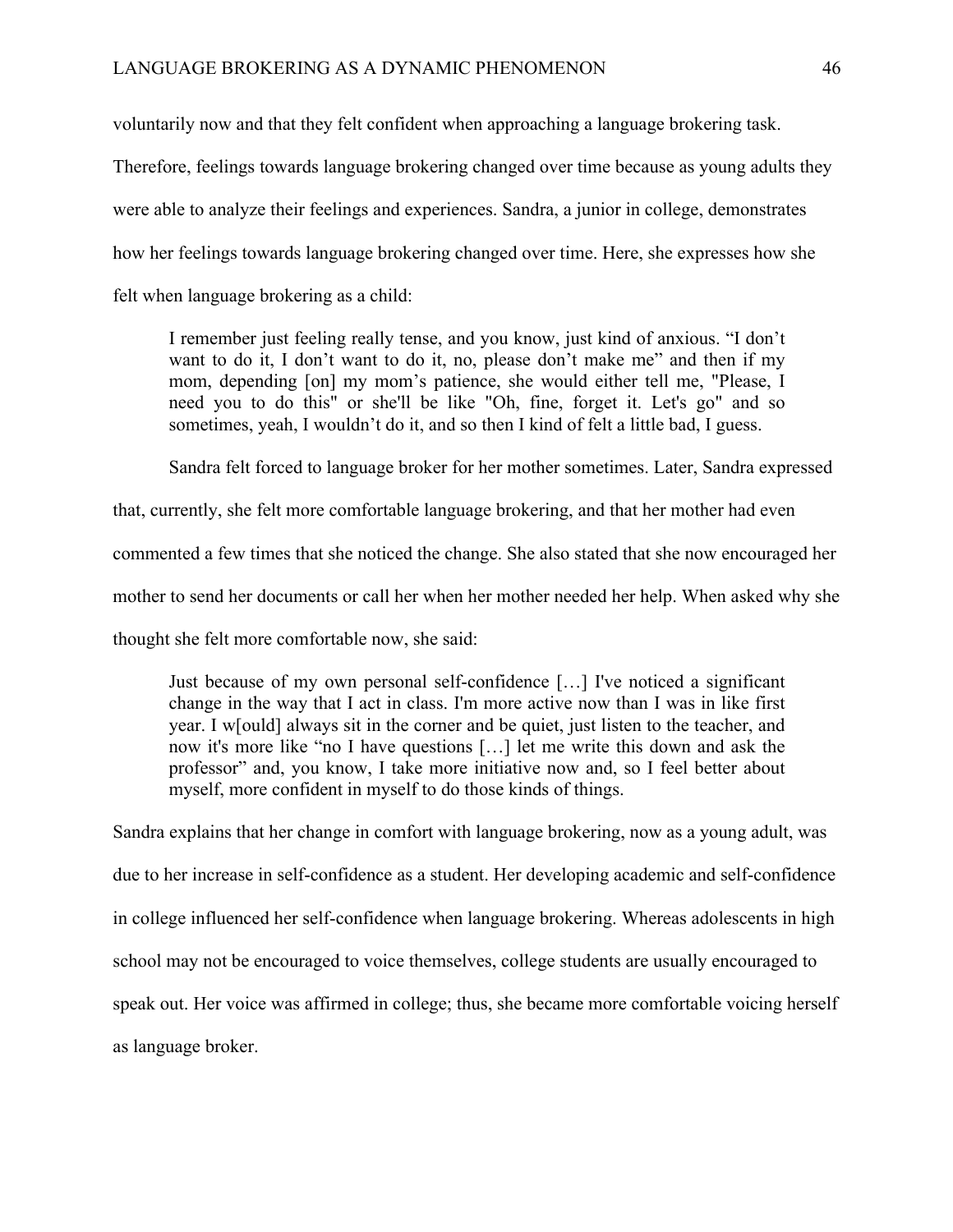In addition, to gaining confidence as college students, thus, influencing the way they approach language brokering, their feelings towards language brokering also changed when reflecting on their experience. As language brokers mature and enter adulthood, their experiences influence their perspective on language brokering. Lily, a non-traditional college student, explains that her feelings towards her mother and her responsibilities as a language broker changed as she grew up and reflected on her experience. She explains:

But, I think that when you're, at least for me, now that I've had time to think about it, and look back, the things that I critique my mom about, and the things I resented her for, given her circumstances, her tools and her education, and that she came from a dysfunctional family, and a poor family in Mexico, what else can I expect? She did the best that she could given her situation. So, I have to be thankful for what she did, because there were a lot of things that she could have done wrong. So, now that I'm older, I don't see anything wrong with it.

As the youngest daughter in her family, Lily was expected to take care of her parents, in particular, her mother. Therefore, in addition to becoming the primary language broker, she also had the responsibility to care for her mother. As a child, she resented her mother, due to the fact that her mother did not learn English and relied heavily on her language brokering. She explains she criticized her mother for these reasons; however, as an adult, she was able to reflect on her mother's experiences as an immigrant woman and realized her mother had many limitations. Her own reflections growing up enabled this change of feelings towards her mother and her role as a language broker. As young adults, because they are able to reflect on their experience and see it in a different light, their perception of language brokering changes.

## Feelings of Embarrassment

Many brokers (N=5) expressed feelings of embarrassment when they reflected on their language brokering experience as children and adolescents. They expressed embarrassment over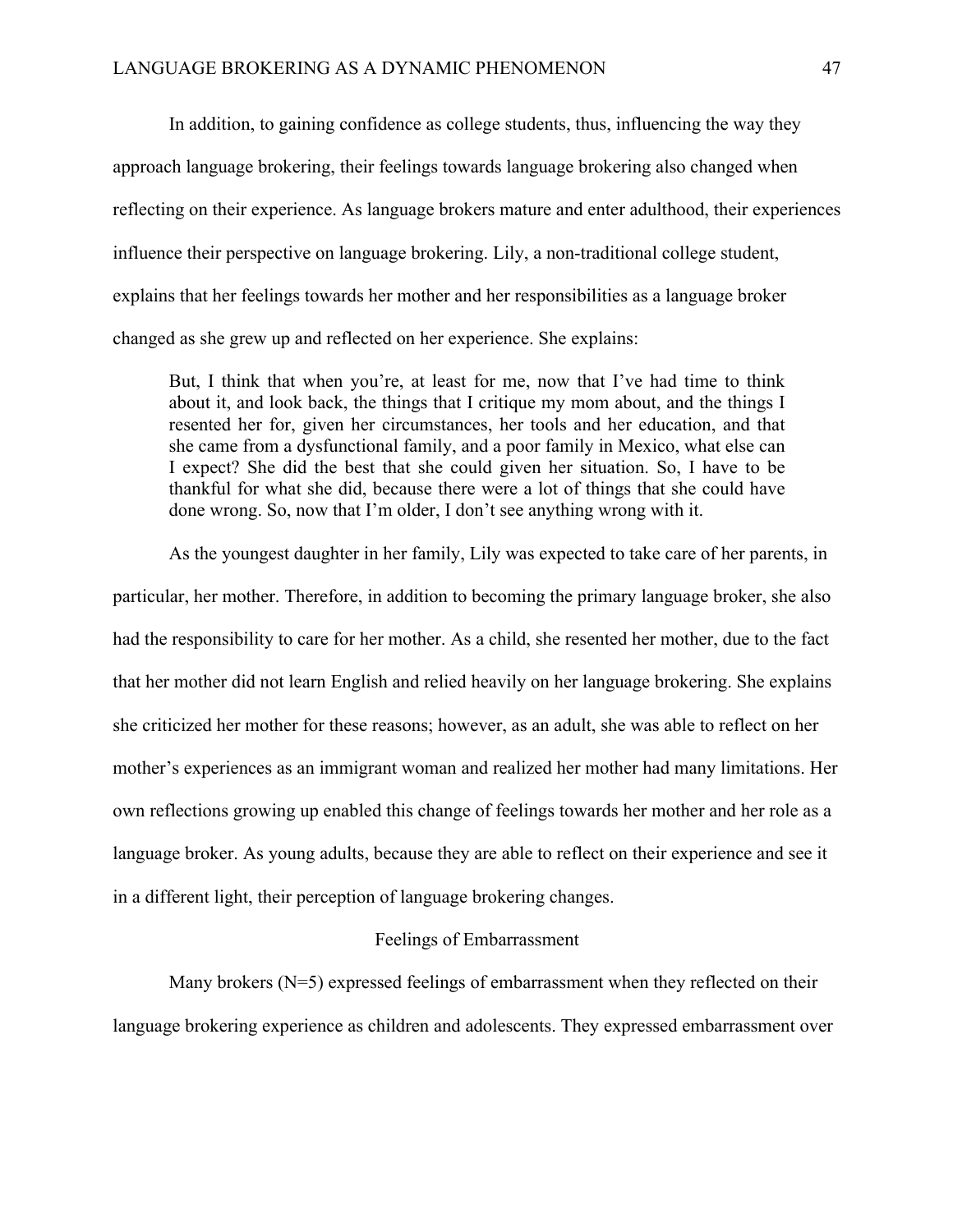their parents' inability to speak English. Bryan, a senior in college, describes his feelings towards

his parents' language abilities:

I was always embarrassed. I never told my parents, but in the back of my mind, I was like seriously you guys have been here tweety-five, plus, years and don't understand, don't know the language […]. I feel bad about it now, there's no reason for me to feel embarrassed, my parents just don't know.

When probed to talk more about what he meant by embarrassment. He continued:

I mean, I guess it was just this whole thing you're in a different country; English is the predominant language here in the United States. I felt as if they should know it or should've known it, and you know, they didn't, and you know, they're older. I guess it was this whole authority figure that you know they weren't you know and authority 'cause they didn't have this grasp of English.

Bryan explains that he was embarrassed because his parents did not speak English and they had been here for a long time. Similar to many people in the United States, Bryan was receiving assimilationist messages that argue that immigrants should learn the English language and rid themselves of their own culture in order to be part of the United States. He internalized these messages because he was embarrassed that his parents did not know English. Similar to Lily, those feelings of embarrassment changed as he matured and reflected on his experience.

In addition to feeling embarrassed because of the internalization of assimilationist messages, students received messages from the authority figures and institutions they encountered when language brokering for their parents. Belen spoke about her experience going to the doctor to broker for her grandmother as a child, she says, "Yeah, they would just be like 'oh this is weird' […] so that was when I was seven or eight." Medical professionals are not accustomed to having children play a role with that much responsibility and their reactions influence the way the language broker felt.

Patricia, also, expressed feelings of shame and apprehension. She describes, in detail, situations where her mother and she experienced racism and discrimination. She says: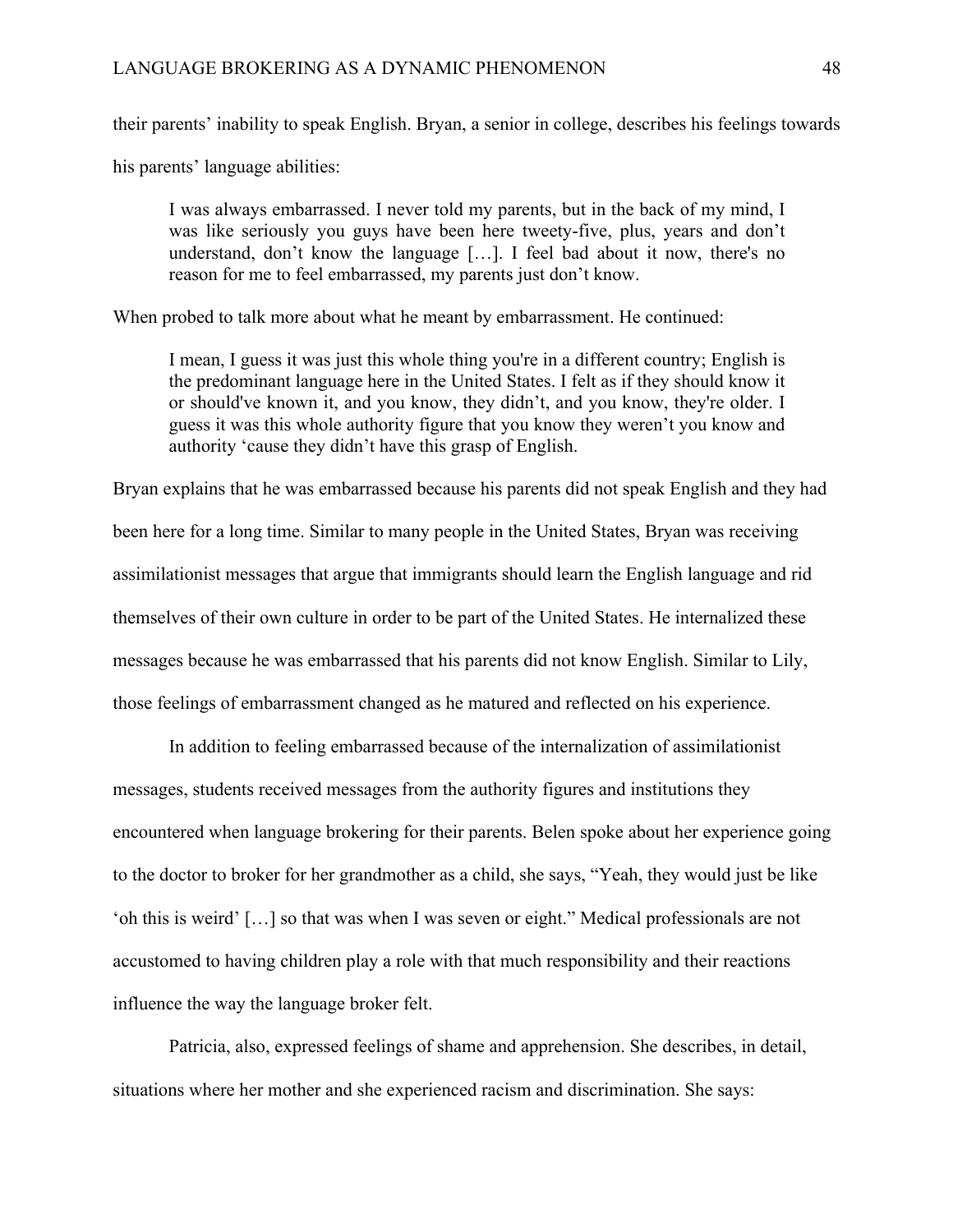I got the least accepting response from Caucasian, or white individuals, who didn't feel any connection at all. I'm assuming they didn't. They were like, "Why the heck are you here?" Like, the person who, where we went to pay the taxes, she was so rude to my mom, because she didn't speak English. I had to be translating, and they'd had to get the Spanish speaking person to do the translating for the taxes, and it was just in their mind, it didn't fit, "Why is this little girl here? She doesn't need to be here?" But usually when I spoke to other people from minorit[y] [groups], now I call them minorities, they were more, like, warm and friendly, like, "Oh, how cute. This is nice." […] and my mother would always just let me do the talking or it would be back and forth and you can see irritation in their faces.

She also describes another experience where her mother was yelled at for not speaking English.

This was her reaction:

I remember the day when the person was so rude to my mom, I felt like I had to defend my mom. It's none of your business why she doesn't know English, you don't know all the issues at hand. I was embarrassed; you do get embarrassed, because you kind of always have to defend your parents, […]. I felt bad, because I was embarrassed. That sucks that you have to feel the shame because your parents don't speak English, and now, around that same time period, my younger brother that's four years younger than me, he started being hostile to my mom. He was a young kid. The tax lady happened when I was already a pre-teen. So, he was in elementary school and he started telling her [mother], "You've been here for so long and you still don't speak English?" You know that he was picking that up from elsewhere. It wasn't just [that] he one day thought of that himself. My mom would cry about it and get upset and say that this was so stupid. So seeing my mother cry about not knowing a language, and hearing her feel worthless, she would say, I only went to third grade, it's a miracle that I can write my name. It was just heart wrenching.

Patricia's younger brother was also internalizing assimilationist messages that the

Spanish language was not valuable and that everyone had to learn English. His reaction hurt, both, Patricia and their mother. Patricia, notes that her brother was getting these ideas from

somewhere else, perhaps, school, since it is in school where children are implicitly told their

language is not valuable. Most importantly, children are not immune to these reactions from

institutions of power, which influences the way children feel about language brokering.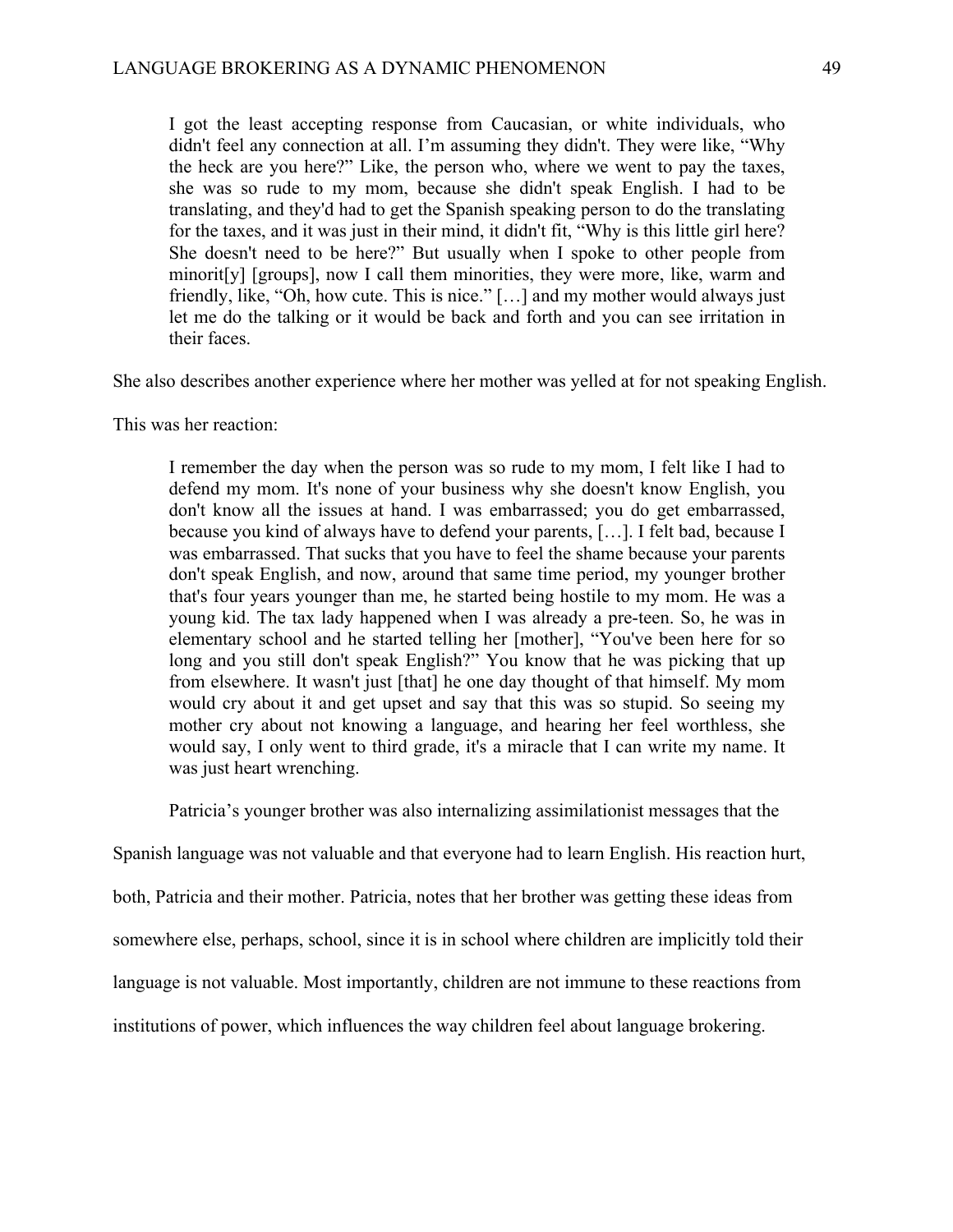Some of the language brokers  $(N=4)$ , particularly female language brokers, such as Belen, Dolores, and Sandra, expressed feeling very shy and nervous when language brokering (see Table 4.1). Dolores expresses reasons for feeling nervous:

I don't think it's the same now. I'm not shy about language brokering, but I still get kind of anxious in formal settings offices, doctor's offices and not wanting to impose and take up their time. So I still feel like that, to hurry so they can be freed and get to do the rest of their job.

Dolores expressed this same feeling about brokering over the phone. She explains she disliked brokering over the phone because she felt pressured to make the phone calls short because she did not want to impose on the person on the other line. This could be due to the socialization of gender roles because no male language brokers expressed feeling nervous or anxious when language brokering. Male students did express feelings of frustration frustrating at times, but they did not express feelings of anxiousness, as the four female students did (see Table 4.1). However, educational trajectories may also influence feelings about language brokering. Although all students were asked to speak about their background and how they arrived at their respective liberal arts college, there were three students, in particular, that described their educational trajectories in detail because they were very significant to their language brokering: Nora, Gerardo, and Patricia. Nora, Gerardo, and Patricia's educational experiences were very salient in their experiences. Nora describes how she was reading at an advanced level in elementary school and that teachers would ask her to read aloud to the class, who were amazed at her ability to read at such an advanced level. She could also translate documents directly without stumbling. She would translate passages from the Bible to her mother. Gerardo describes being selected for a competitive preparation program that prepared him to apply to highly competitive, elite private preparatory schools. Moreover, his parents and teachers thought he was very bright, he explains. Finally, Patricia also describes being placed in advance courses since she was in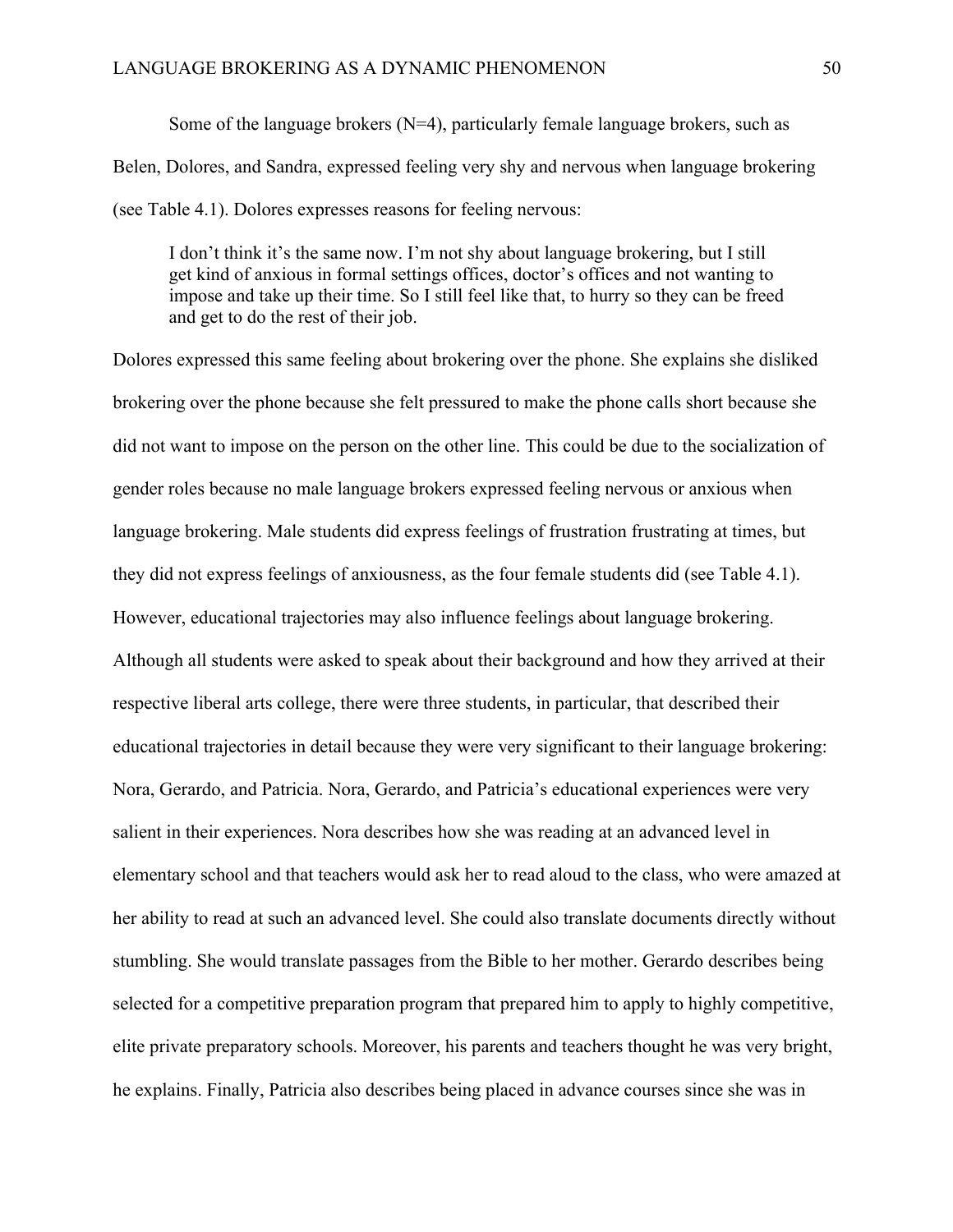elementary school. She recalls always helping her fellow students because she was very bright. All of these students at one point or another mentioned that during their k-12 schooling they were always told they were very smart and were placed in advanced tracks. They were very confident in their academic abilities because their abilities were always affirmed. Their voices and experiences were validated by their educational trajectory. Nora, Gerardo, and Patricia did not express feelings of nervousness or anxiousness when brokering; instead, Nora described brokering as "cool" and was eager to do more; Gerardo described it as an "ego boost" and described himself as a businessman, and Patricia described it as "empowering." Thus, the confidence they gained from their educational experience influenced the feeling they developed towards language brokering. Therefore, there are external factors that could influence the way students feel about language brokering. Consequently, language brokering does not remain static in the practice, family dynamics, or feelings towards language brokering aspects.

#### **Discussion**

Children of immigrants, who translate and interpret for their family and community members, become liaisons between the dominant society and their own family and community. They facilitate encounters between institutions of power and, thus, help their family and community members navigate systems in the United States. The role of a language broker is very significant, although not always acknowledged as such. They contribute to their family's wellbeing and help the immigrant community persist through an inequitable system. Since institutions such as health care, education, and other public services in the United States operate under a system of inequality that perceives immigrants as a burden, they do not provide the adequate support for immigrant families to navigate this system. Therefore, their children, who are products of the schooling system in the United States, take on the role of the language broker.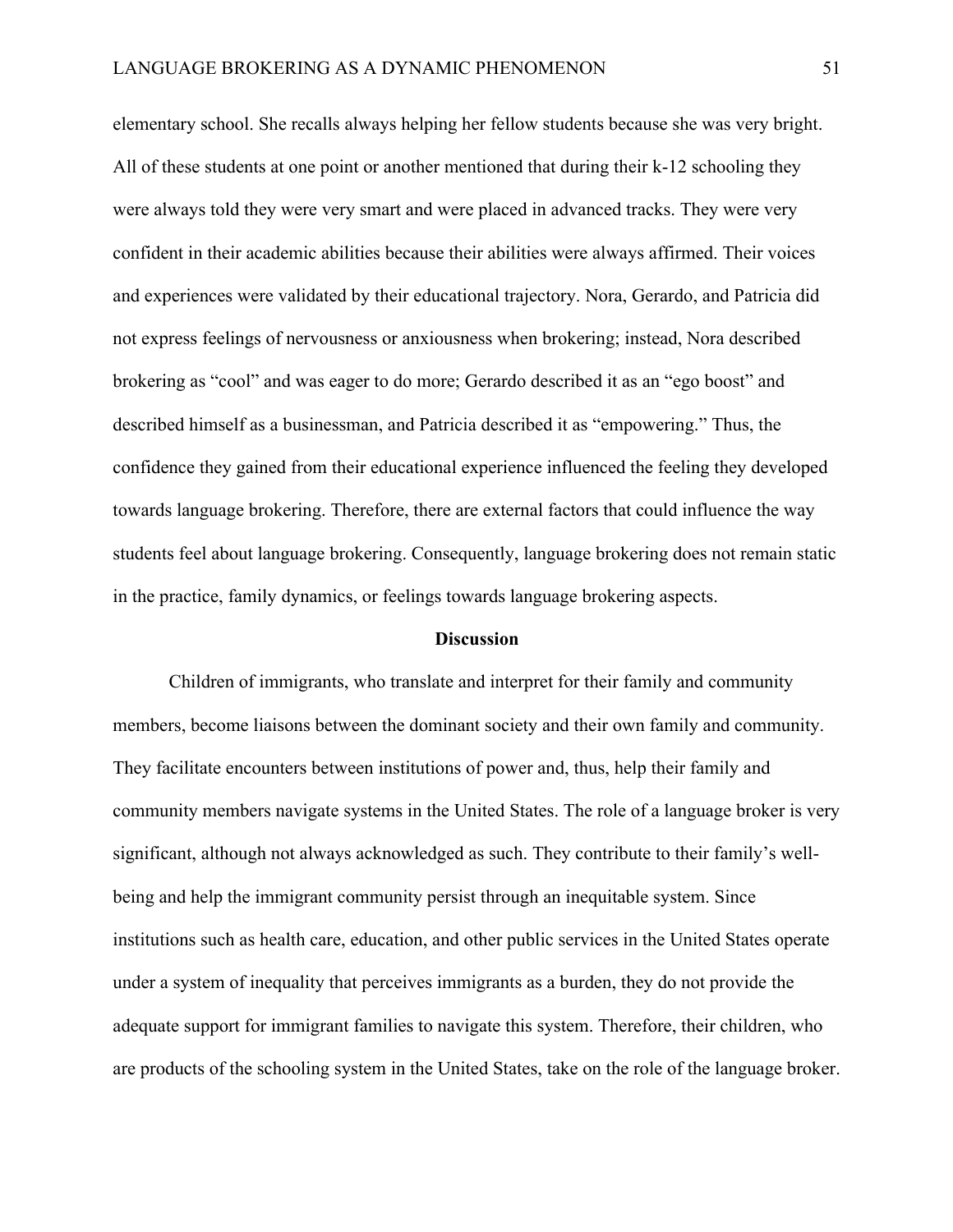They perform the job that is not provided to immigrants by institutions, that is of a translator and an interpreter. Language brokers are, thus, given responsibilities that other children, adolescents, and young adults do not perform. For that reason, it is important to explore the experiences of language brokers, in particular college students, because they are entering an institution that has not been explored in terms of language brokering, which is higher education. The findings presented here demonstrate the complexity of language brokering and the unique nature of many of the language brokers' experiences. Although patterns emerged, every student's experience was distinct.

In terms of the practice of language brokering, students reported translating and interpreting in many of the same places that have been documented in the literature (Tse, 1995; 1996; Orellana, 2009; Orellana et al. 2003b). For instance, the majority of the students expressed brokering in the home, school, and health care environment (see Table 2). Fewer language brokers expressed brokering in public areas, such as the store and restaurant. Further, what the students' language brokered also remained consistent with the literature. The majority of students expressed brokering documents that arrived home i.e., bank statements and bills as well as mortgage, insurance, medical, legal, and business forms (see Table 2.1). They also brokered conversations over the phone, in parent-teacher conferences, and during face-to-face encounters. Fewer language brokers expressed brokering government documents, such as food stamp, proprietor, tax, and employee paperwork (see Table 2.1). The aforementioned tasks have all been documented in the literature.

In the present study, however, there were aspects of language brokering that have not been consistently documented in the literature. Three aspects of language brokering emerged that have hardly been documented, that is brokering for their parents' business, brokering technology,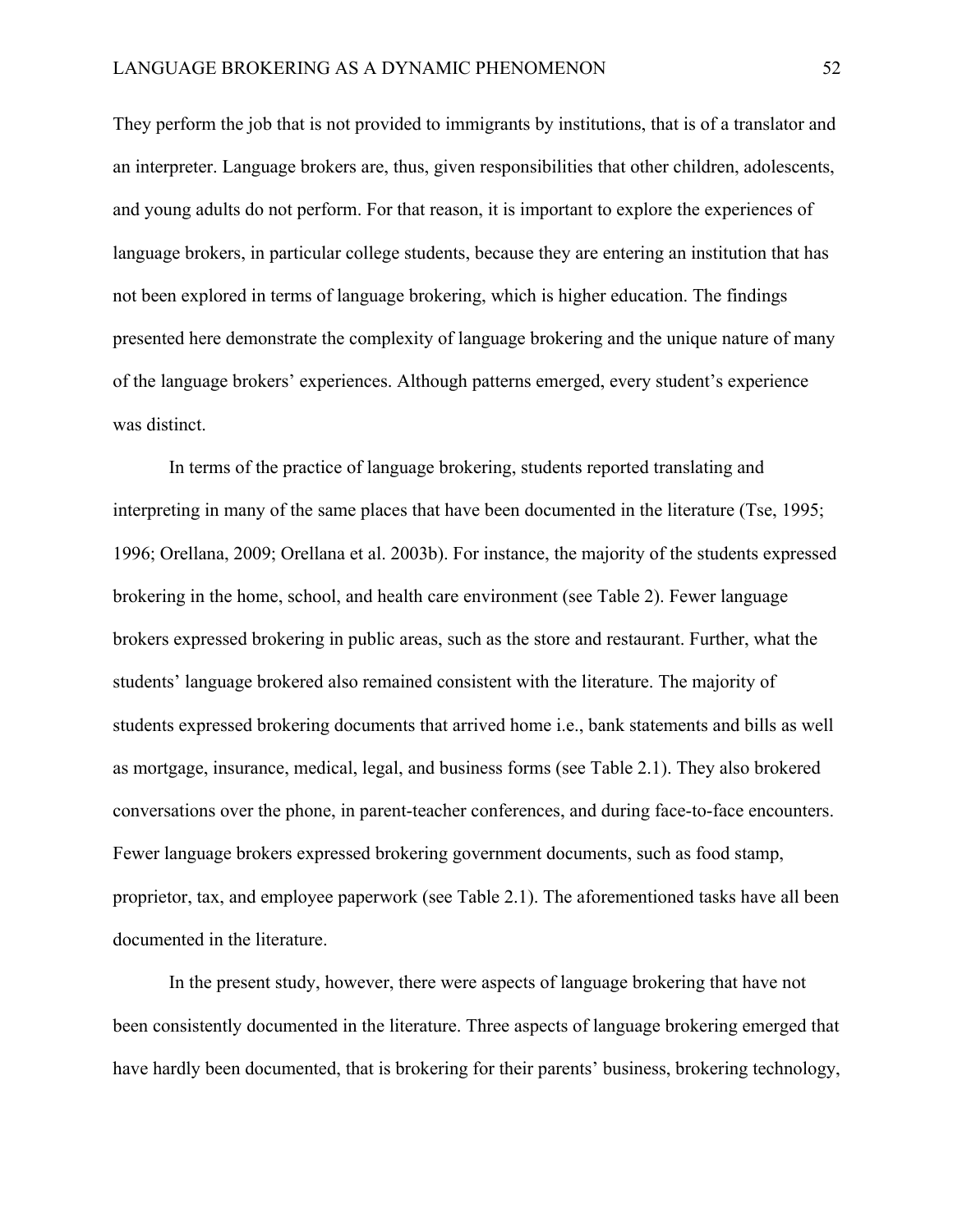and brokering in the community. These are new characteristics of language brokering that are very central to the language broker's experience; however, this is the first time they have been reported. Three students described language brokering for their parents' business (see Table 2.3). They played a key role in developing and maintaining their parents' business and family's economic well-being. Participants also described language brokering for their community members. Students reported brokering in community outreach organizations, immigration law firms, and admissions offices. Not only were these language brokers helping their family navigate different institutions, they were also lending their skills to other members of the community. They helped members of their community navigate the public service, legal, and educational systems. Since these students were active members of their community, they were able to employ their skills as a language broker to provide a service that is typically not available to the immigrant community. Thus, their role as a language broker is more than interpreting and translating, they are demonstrating resilience and empowerment by helping the immigrant community navigate systems of inequality.

Brokering technology is another aspect of language brokering that is new to the language brokering literature. A few students described brokering online, i.e., paying bills online, booking flights online, doing research for father's medical condition online. They also reported brokering cellphone and computer technology; for instance, they taught their parents how to access email through the phone and how to navigate the computer. Nora even built her father a website for his business. As society becomes more technologically dependent, language brokers, in turn, begin to bridge the gap between their parents and technology. The present study sheds light on three aspects of language brokering that have not been previously explored; that is, brokering for parental business, brokering in the community, and brokering technology. Perhaps new aspects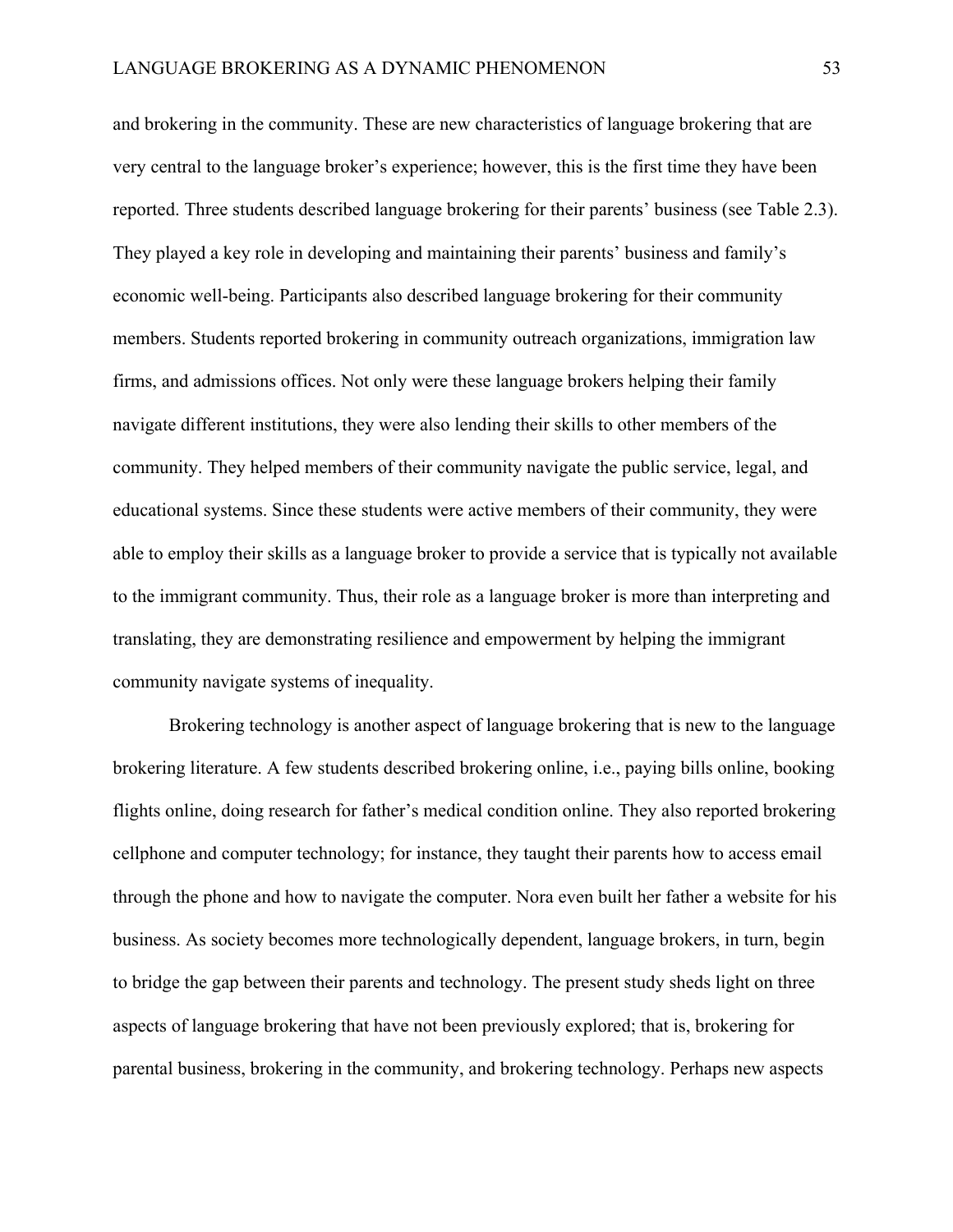of language brokering emerged due to the measures and approach used in this study in addition to the demographic background of the participants, in particular their educational attainment. A qualitative approach was used in order to understand the nuances that lie within the language brokering experience.

We are also able to gain a nuanced understanding of family dynamics within language brokering. The participants' birth order varied, indicating that language brokers were not always the first-born. The majority of primary language brokers were the oldest or youngest in the family, while the middle child performed some language brokering, but not as much as the primary language broker (see Table 3). There was only one middle child that described being the primary language broker, due to the large age difference between himself and his older sisters. However, he noted that his younger brother was already language brokering at home (see Table 3). Those who were the youngest and the primary language broker in their family, were given that role because they were closest to home and were able to maintain their bilingualism. Those who were the oldest and remained the primary language broker, were expected to play this role by their parents and their siblings. Usually, the first-born language brokers were committed to continuing their role and reported that their younger siblings did not have the same bilingual skills as they did. Thus, their parents relied on them for the language brokering. However, if the youngest in the family maintained their bilingualism, they were likely to take on the language brokering role. These results indicate that the child that takes on the role of the language broker depends on their proximity to home, as Orellana (2009) documented it in her study. However, parents also recruited different individuals for different tasks, depending on who they believed was better equipped to do so, in terms of language and experience. Consistent with what DeMent et al. (2005) suggest, parents do not randomly select children to language broker. Therefore,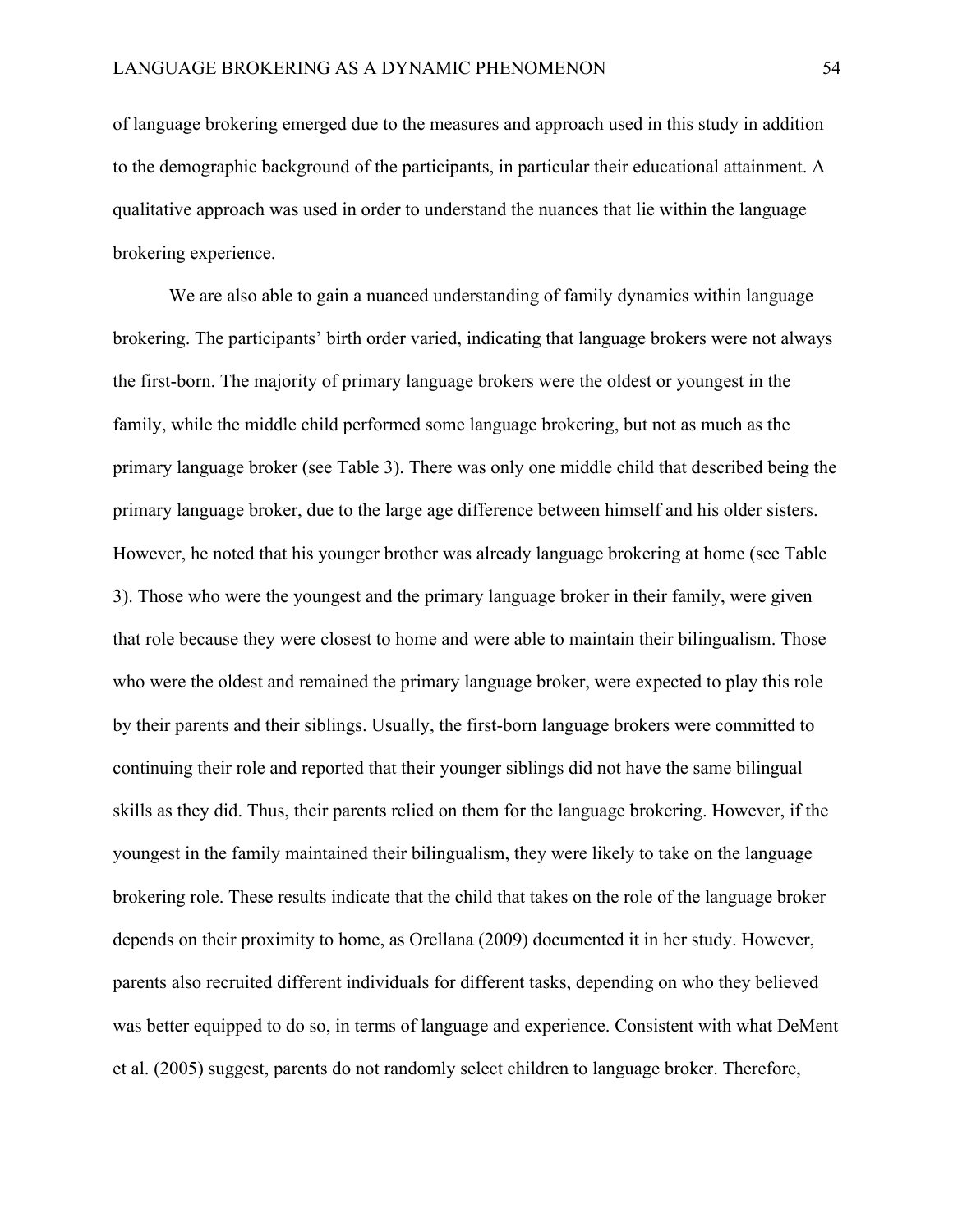parents' selection of whom in the family brokers is relational and intentional. Thus, over time different members of the family play the role of the language broker and their role differs.

The complexity and dynamic nature of language brokering supports the idea that language brokering is not static, and because of that, it is difficult to measure language brokering quantitatively without leaving behind the nuances that make this phenomenon so special. Thus, more research should be conducted examining the changing nature of language brokering. The literature on family dynamics has only focused on the parent-child relationship and has never explored the role siblings play in the language brokering experience. Hence, the present study sheds light on this aspect and calls for further exploration.

Just as siblings' participation in language brokering changed across time, parents' role also changed, although not as explicitly. Most parents were able to acquire working English in order to navigate the employment sphere, and across time learned how to do some things on their own (see Table 3); this trend contradicts the dominant discourse on immigration in the United States. Some parents would only recruit the help of the language broker on tasks they were not accustomed to reading or completing, and if the task was more dense than usual. Therefore, although language brokers continued to help their parents, the latter did not require the same amount of language brokering. Since the change over time has not been examined in terms of family dynamics, this has yet to be documented in the literature, which I examine here, retrospectively. Moreover, the literature on family dynamics focuses on the parent-child relationship, and whether this is an interdependent relationship or whether language brokering produces role reversal (Trickett et al. 2010; Guske, 2010; Orellana, 2009). Therefore, considering the nuances found in this study, more qualitative work should accompany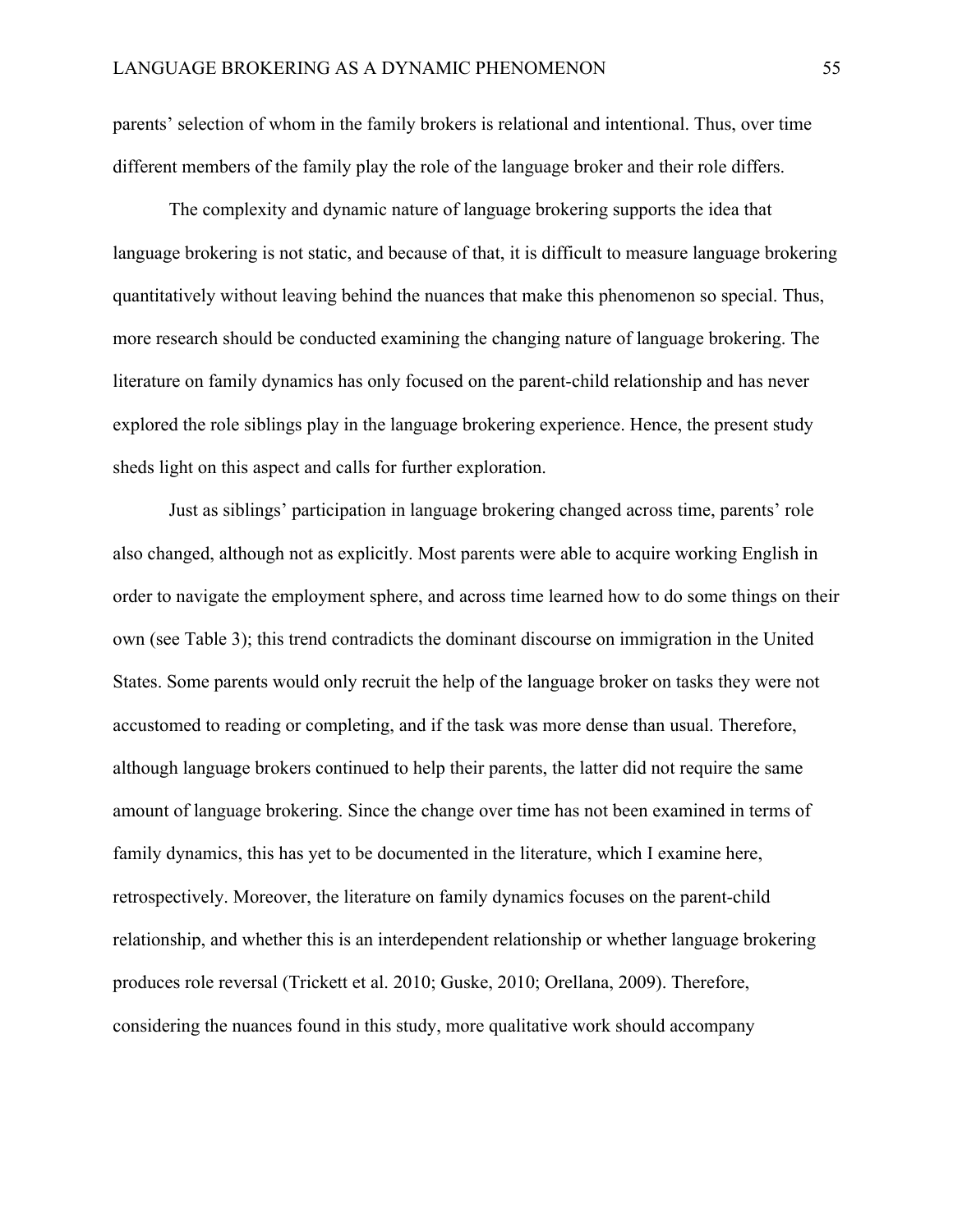quantitative work, to better understand this phenomenon. In particular, parents of language brokers should be included in the study when examining this phenomenon.

The retrospective responses of the young adult language brokers, in the present study, depict the density and complexity of feelings towards language brokering. A few language brokers expressed that they had never thought about their role as a language broker. Their role was such a normalized activity that they never reflected on it, as they did during the interview (see Table 4). As I predicted, feelings of joy and frustration did coexist and this was the case for every language broker I interviewed (see Table 4). These patterns are consistent with Morales' and Aguayo's (2010) results and depiction of language brokering as something joyful and frustrating. Every language broker expressed this back and forth expression of gratification and frustration. They were glad that they could use their bilingualism to help their family, and derived satisfaction from it, but at the same time when a task became difficult, they expressed feelings of frustration. Thus, feelings towards language brokering are not simply dichotomous, there is more between the black and white binary that few quantitative questions can assess. However, the literature on language brokering has reported feelings of either burden or of joy; these quantitative studies did not assess the dynamic nature of the individual's feelings towards their role (Wu & Kim, 2009; Weisskirch, 2005; Tse, 1995; 1996; 1996b). This is due to their measures that only ask a few questions about feelings and are unable to explore this back and forth expression about language brokering.

Feelings towards language brokering also changed over time in terms of attitude and approach (see Table 4). A portion of language brokers expressed feeling more confident now, as young adults, when language brokering. One student explained that she felt more confident now because of her overall academic success. Thus, this demonstrates the impact educational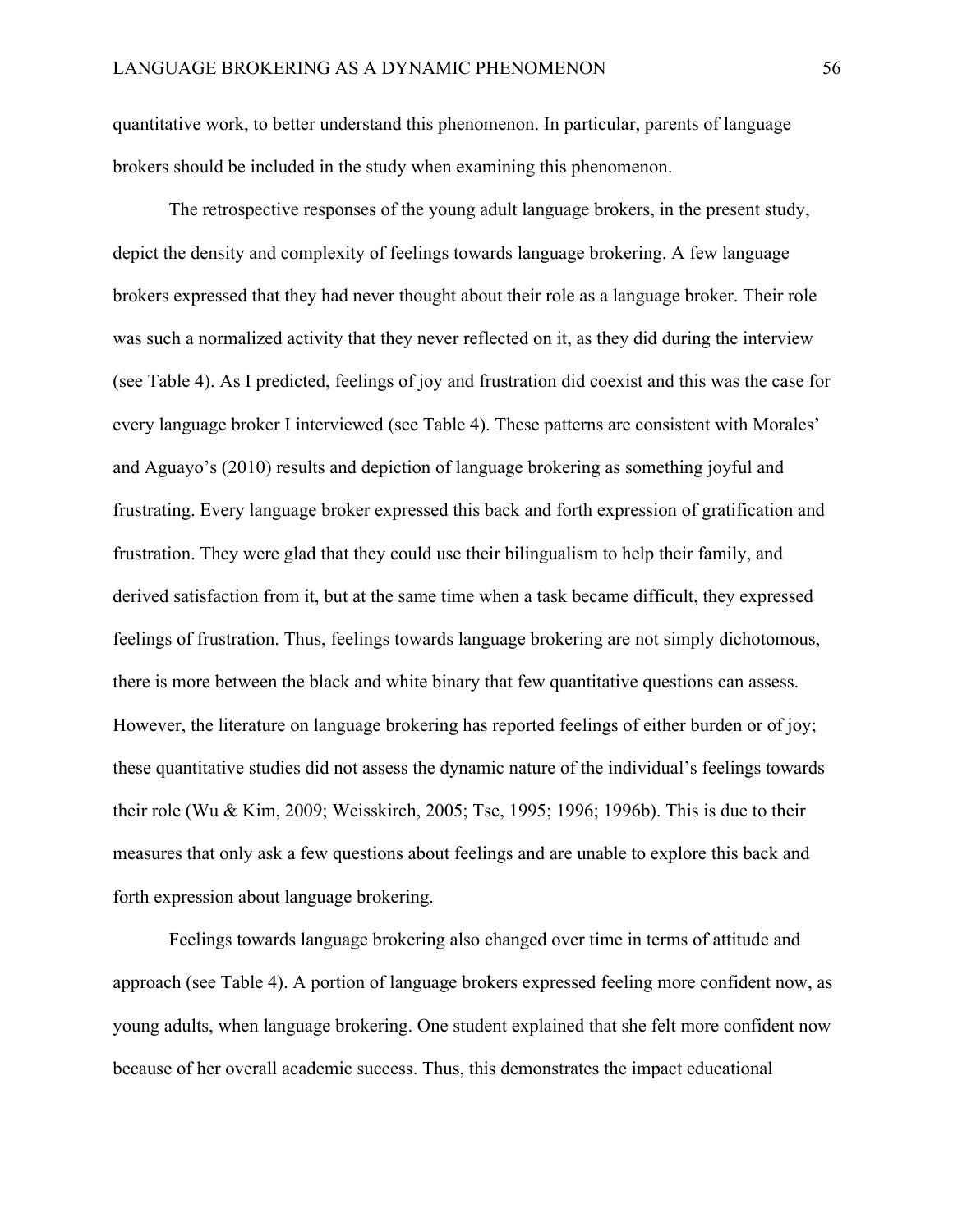trajectories have on feelings towards language brokering. Additionally, a few language brokers expressed that as children they were resentful or felt shame and embarrassment because their parents were not able to speak English (see Table 4). However, when asked if they felt the same way now, they explained that as they matured they were able to understand their parents' positionality; consequently, they were able to acknowledge all the forces that limited their parents' ability to learn English. Through this retrospection they altered their view towards language brokering of shame and embarrassment, which turned into willingness to help and satisfaction. This is consistent with Bucaria's and Rossato's (2010) documentation of one adult language broker, who demonstrated the same pattern of retrospection and change. Language brokers realize that there are other forces influencing their shame and their parents' ability to learn English. As children they were internalizing messages from institutions of power that claim immigrants must lose their language and their culture in order to be successful.

These feelings of embarrassment, as children, can be explained by the assimilationist messages they received from society, in particular the school system. Spanish dominant Latina/o children in the education system are implicitly told that their language and their parents' language is less valuable than the English language; these children are forced to lose their native language and learn English. Language brokers' feelings of shame, resentment, anxiousness, and embarrassment are all products of a society that devalues the culture and language of Latina/o immigrants. Reynolds and Orellana (2009) explain that language is ethnicized and racialized and that language brokers serve two positions: they provide their service as translators and interpreters and provide surveillance over what people in positions of power say. This argument is reflected in Patricia's experience. As explained earlier, she took it upon herself to complete tax forms before returning them to the tax preparer, in order to avoid being ridiculed. Patricia served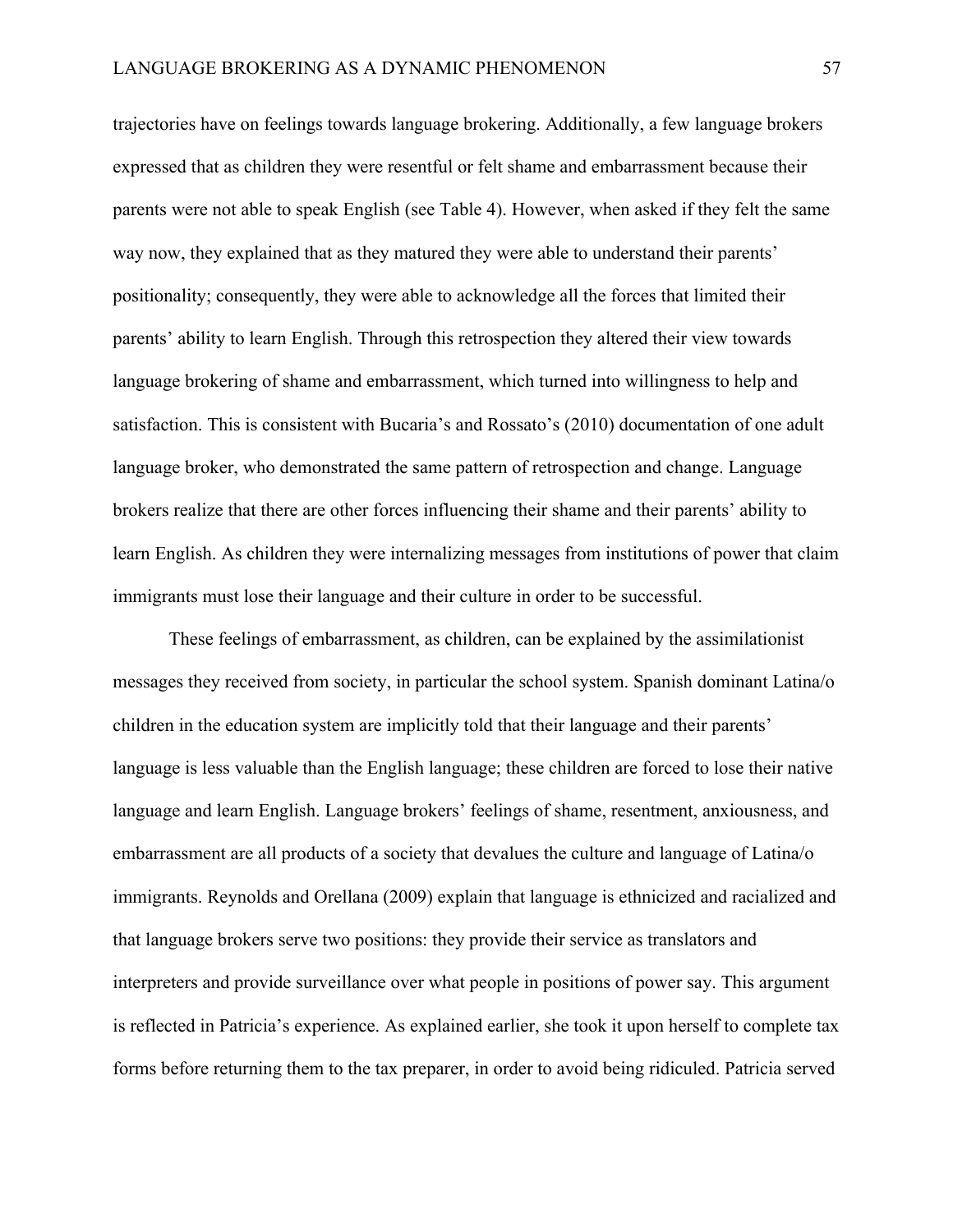as a buffer against discrimination towards her parents. Encounters with dominant institutions are not in objective contexts; instead, these encounters occur in biased contexts in which racial and linguistic stigmatization are common (Reynolds & Orellana, 2009). The role that language brokers played was neither objective nor taken out of context; they were racialized and ethnicized. Eventually, this racialization impacted their feelings of shame and embarrassment towards language brokering. Nevertheless, as they matured and entered young adulthood, they became more aware of this racialization and discrimination. As they became aware of their parents' position within this society, their feelings towards language brokering and feelings of embarrassment changed. Similar to Patricia, most were glad and derived pleasure from knowing they could use their bilingualism to help their family navigate the system. Ultimately, language brokers became representatives of both their family and the institutions of power (Reynolds & Orellana, 2009).

In the present study, I found that female language brokers expressed feeling nervous while brokering. However, no male participants expressed such feeling (see Table 4.1). One student explained feeling as if she was imposing on other people when brokering. Moreover, she felt pressured to make phone calls short because she did not want to consume the other person's time. The fear of imposing on others is a product of the socialization process and conditioning of children. Girls are socialized to be quiet, passive, and taught not to interrupt, whereas boys are encouraged to assert themselves and speak out. Although the sample size of male students is too small to make a comparison, young men in this study did not express the same feelings of nervousness and diffidence. Furthermore, we can infer that children experience language brokering differently depending on whether they were socialized to be passive or active. Therefore studies that have noted a gender difference should further explore this aspect of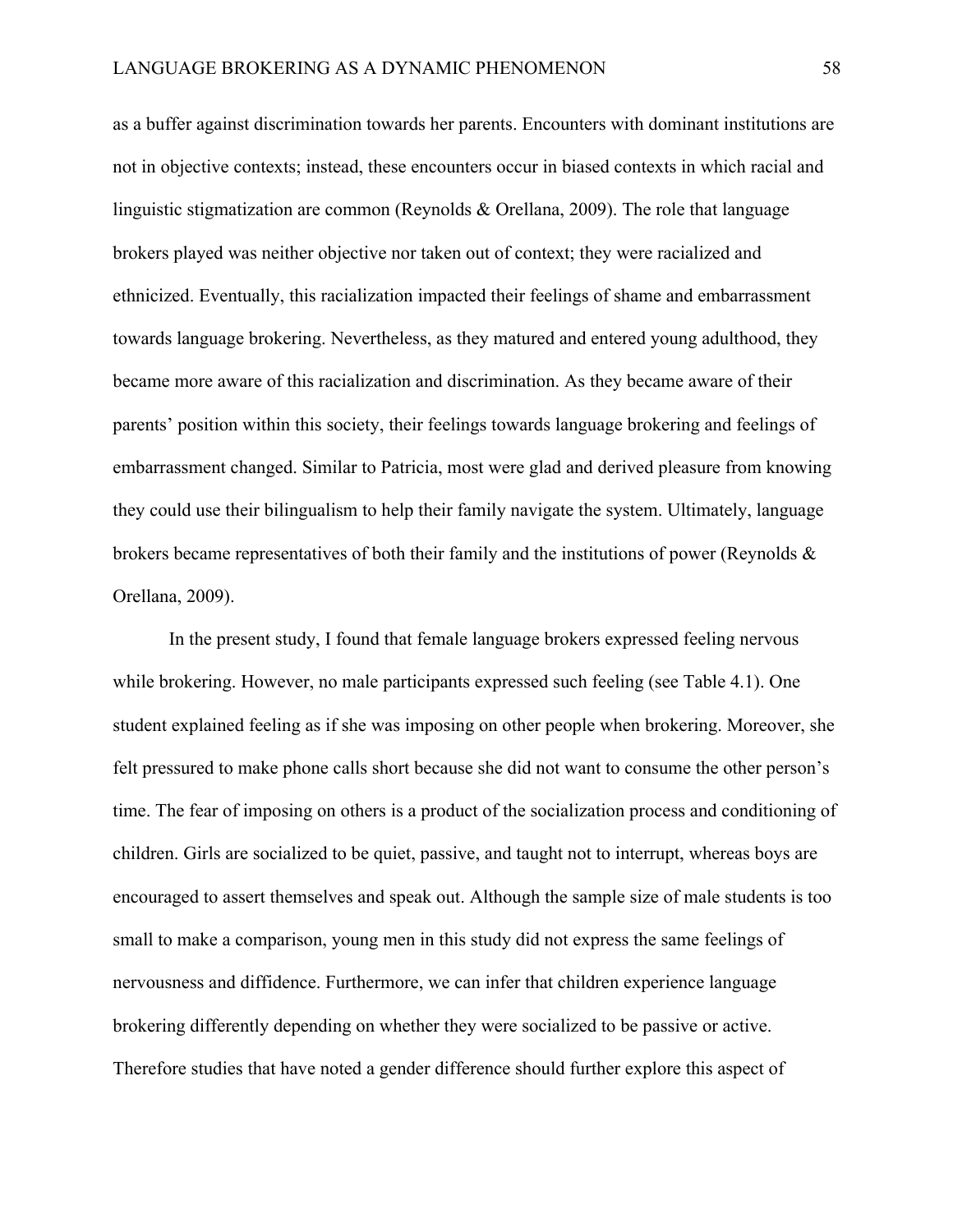language brokering (Chao, 2006; Buriel et al. 1998) and should look at the impact of the socialization process on the feeling of nervousness among female language brokers.

Students also discussed feeling more confident now that they are in college. Since college students' voices and academic abilities are constantly being affirmed, some of the language brokers gained confidence in their academic ability and thus, felt confident instead of nervous when brokering. This supports the idea that academic trajectories impact feelings towards language brokering. The same pattern was observed with participants who expressed feelings of confidence due to their academic abilities constantly being affirmed throughout their k-12 educational experience. When students' voices and experiences are validated by their educational trajectory, the confidence they gain from these experiences influence the feeling they develop towards language brokering.

Similarly, language brokers who enter college also receive assimilationist messages, that is, to assimilate to the college culture. Espinoza (2010) explains that the normative notion of academics is for the pursuit of knowledge, and family is seldom talked about in academia. However, since family is so embedded in the Latina/o culture, Latina/o students have to manage school and family responsibilities at the same time. Espinoza (2010) outlines some of these family responsibilities, one of them being language brokering. She further explains that school competes with these family obligations.

College students who endorse familial values and obligations experience a lot of pressure that is never discussed in academia. Instead, students are expected to completely immerse themselves in academics and are encouraged to "cut the umbilical cord," as Patricia was told, by one of her professors. These messages cause language brokers to feel alienated and they are not able to openly speak about their family obligations because it is not part of college culture. Thus,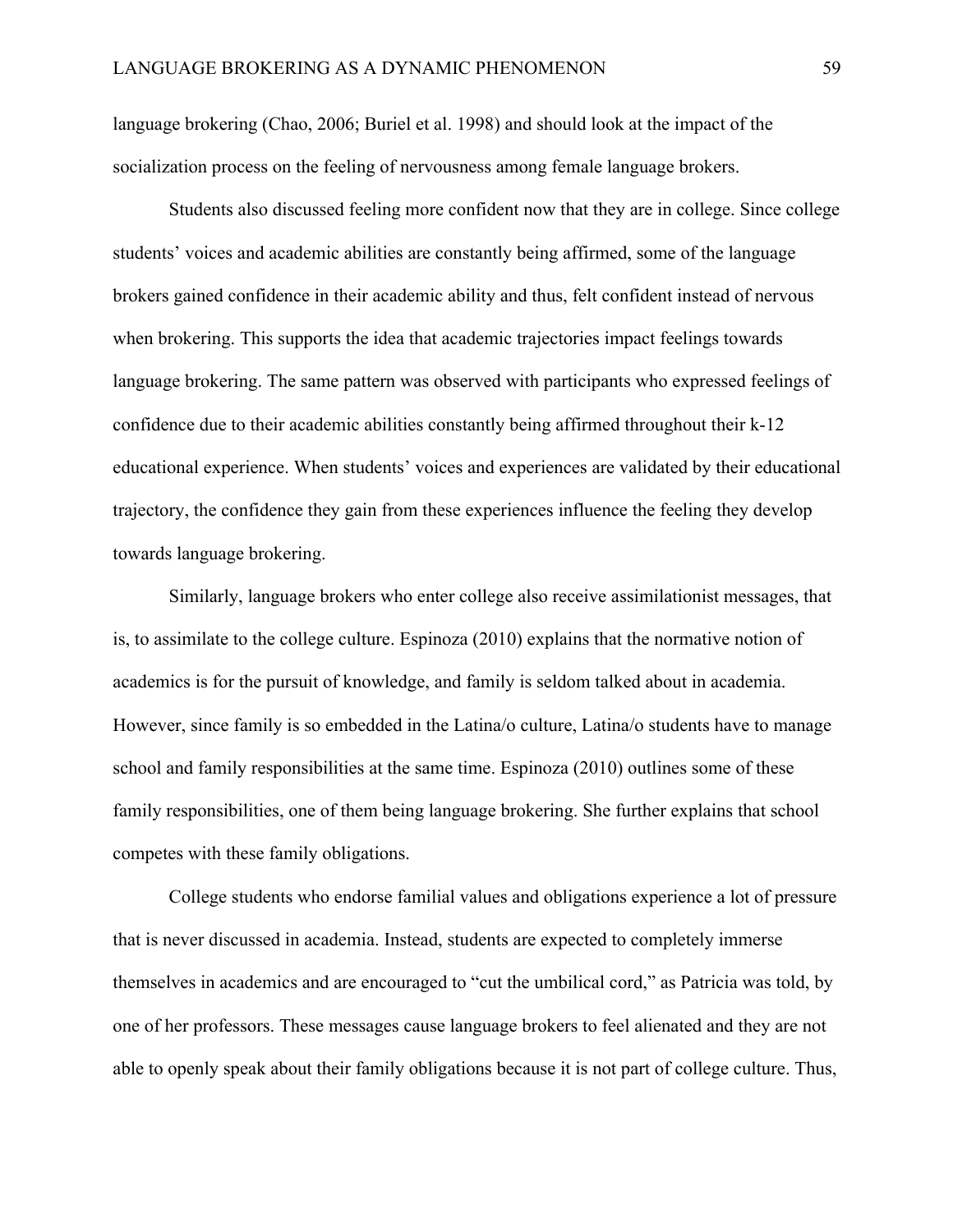Patricia was alienated and did not receive the faculty support that she needed, instead she decided to take a leave of absence. For many students in this study, family obligations were a big part of their college experience. Therefore, faculty and staff should be more understanding of students who have added responsibilities, which takes place outside academia. Family obligations should not be something that is hidden from academia; instead students who are managing both academics and family obligations should be praised, awarded, and supported. Faculty support will allow many students with similar pressures to continue their pursuit for education. Similar to other institutions of power, higher education serves as an assimilating force. At times, language brokers are forced to give up familial obligations in order to navigate higher education. Language brokers' experiences, depicted above, demonstrate the complexity of this ever-evolving phenomenon.

Retrospective, in depth, semi-structured interviews were conducted among college student language brokers to gain a nuanced understanding of the language brokering experience across time. From the patterns explained above, we learn that the role of the language broker is much more complex than originally portrayed, particularly in quantitative work. We also learn that language brokers continue to broker as young adults. Language brokering is not stagnant; for that reason, longitudinal studies should be conducted to observe language brokers over time. The patterns and experiences found in this study highlight the complexity and dynamic nature of language brokering.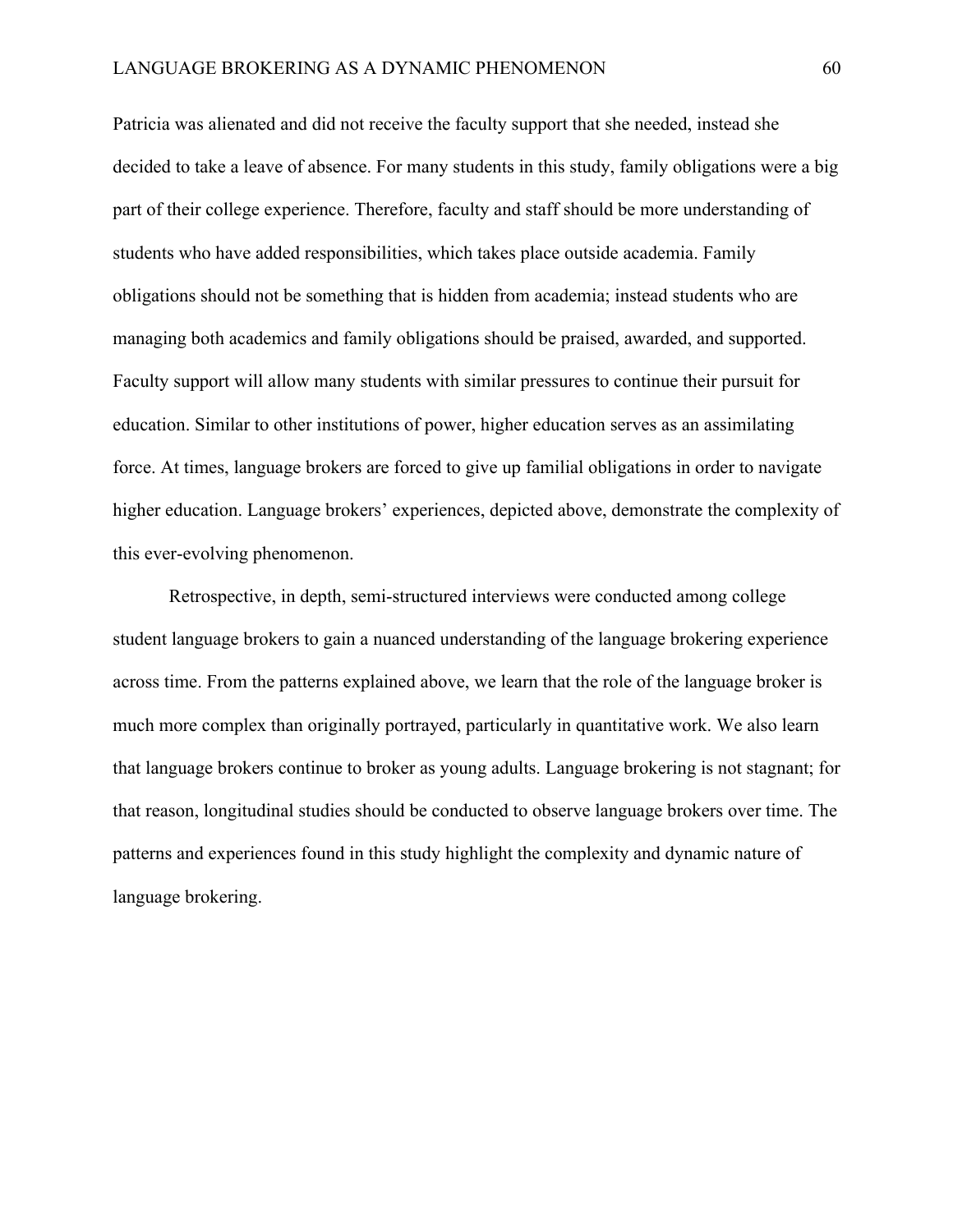#### **References**

- Acoach, C. l., & Webb, L. M. (2004). The influence of language brokering on Hispanic teenagers' acculturation, academic performance, and nonverbal decoding skills: A preliminary study. *The Howard Journal Communications, 15,* 1-19.
- Bayley, R., Hansen-Thomas, H., & Langman, J. (2005). Language Brokering in a Middle School Science Class. ISB4: Proceedings of the 4<sup>th</sup> International Symposium on Bilingualism, 223-232.
- Bucaria, C. & Rosato, L. (2010). Former child language brokers: preliminary observations on practice, attitudes and relational aspects. *mediAzioni, 10,* 239-268.
- Buriel, R. (1993). Acculturation, respect for cultural differences, and biculturalism among three generations of Mexican American. *Journal of Genetic Psychology, 154*, 531-543.
- Buriel, R., Perez, W., DeMent, T. L., Chavez, D. V., & Moran, V.R. (1998). The relationship of language brokering to academic performance, biculturalism, and self-efficacy among Latino adolescents. Hispanic Journal and Behavioral Sciences, 20, 283-297.
- Chao, Ruth. (2006). The prevalence and consequences of adolescents' language brokering for their immigrant parents. Acculturation and Parent-Child Relationships: Measurement and Development. Mahwah, NJ: Erlbaum.
- Chu, C.M. (1999). Immigrant children mediators (ICM): Bridging the literacy gap in immigrant communities. *The New Review of Children's Literature and Librarianship,* 88-93.
- Cline, T., Abreu, G., O'Dell, L., & Crafter, S. (2010). Recent research on child language brokering in the United Kingdom. *mediAzioni, 10,* 105-124*.*
- Delgado, B. D. (1998). Using a Chicana feminist epistemology in educational research. *Harvard Educational Review, 68*, 555-575.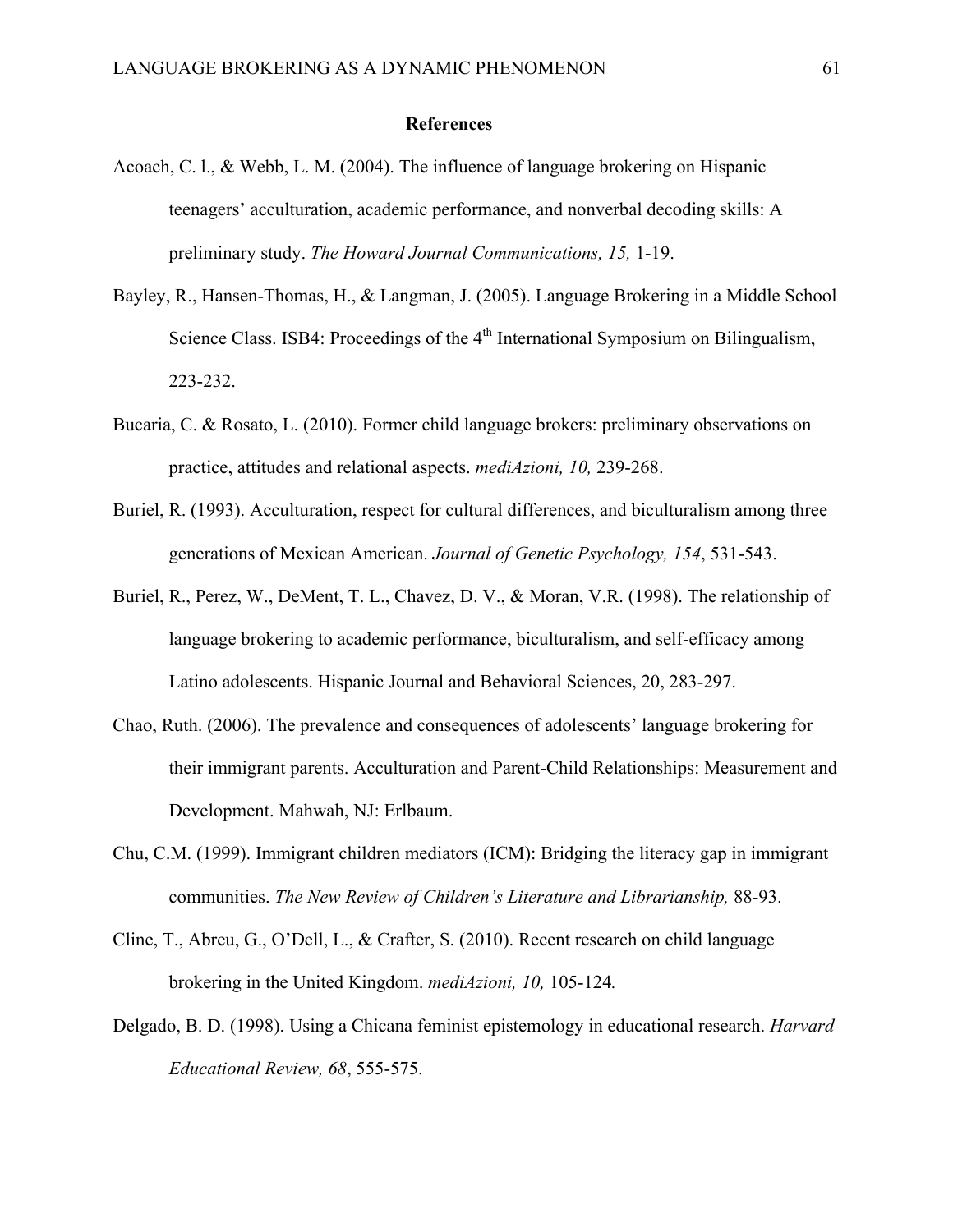- De Ment, T.L. (2005). Children as language brokers a narrative of the recollections of college students. *Language in Multicultural Education*, 255-272.
- Espinoza, R. (2010). The good daughter dilemma: Latinas managing family and school demands. *Journal of Hispanic Higher Education, 9,* 317-330.
- Flores, G., Laws, M. B., Mayo, S. J., Zuckerman, B., Abreu, M., Medina, L., Hardt, E. J. (2003). Errors in Medical Interpretation and their potential clinical consequences in pediatric encounters. Center for the Advancement of Urban Children, American Academy of Pediatrics.
- Free, C., Green, J., Bhavnani, V., & Newman, A. (2002). Bilingual young peoples experiences of interpreting in primary care: A qualitative study. *British Journal of General Practice, 53,* 530-535.
- Guske, I. (2010). Familial and institutional dependence on bilingual and bicultural go-betweens effects on minority children. *mediAzioni, 10,* 325-345.
- Harris, B., & Sherwood, S. (1978). Translating as an innate skill. *Language Interpretation and Communication,* 144-170.
- Love, J. A., & Buriel, R. (2007). Language brokering, autonomy, parent-child bonding, biculturalism, and depression. A study of Mexican American adolescents from immigrant families. *Hispanic Journal of Behavioral Sciences, 29,* 472-491.
- Morales, A., & Aguayo, D. (2010). Parents and children talk about their language brokering experiences: A case of a Mexican immigrant family. *mediAzioni, 10,* 215-231.
- Orellana, M. F., Reynolds, J., Dorner, L., & Meza, M. (2003) In other words: Translating or "para-phrasing" as a family literacy practice in immigrant households. *Reading Research Quarterly, 38,* 12-34.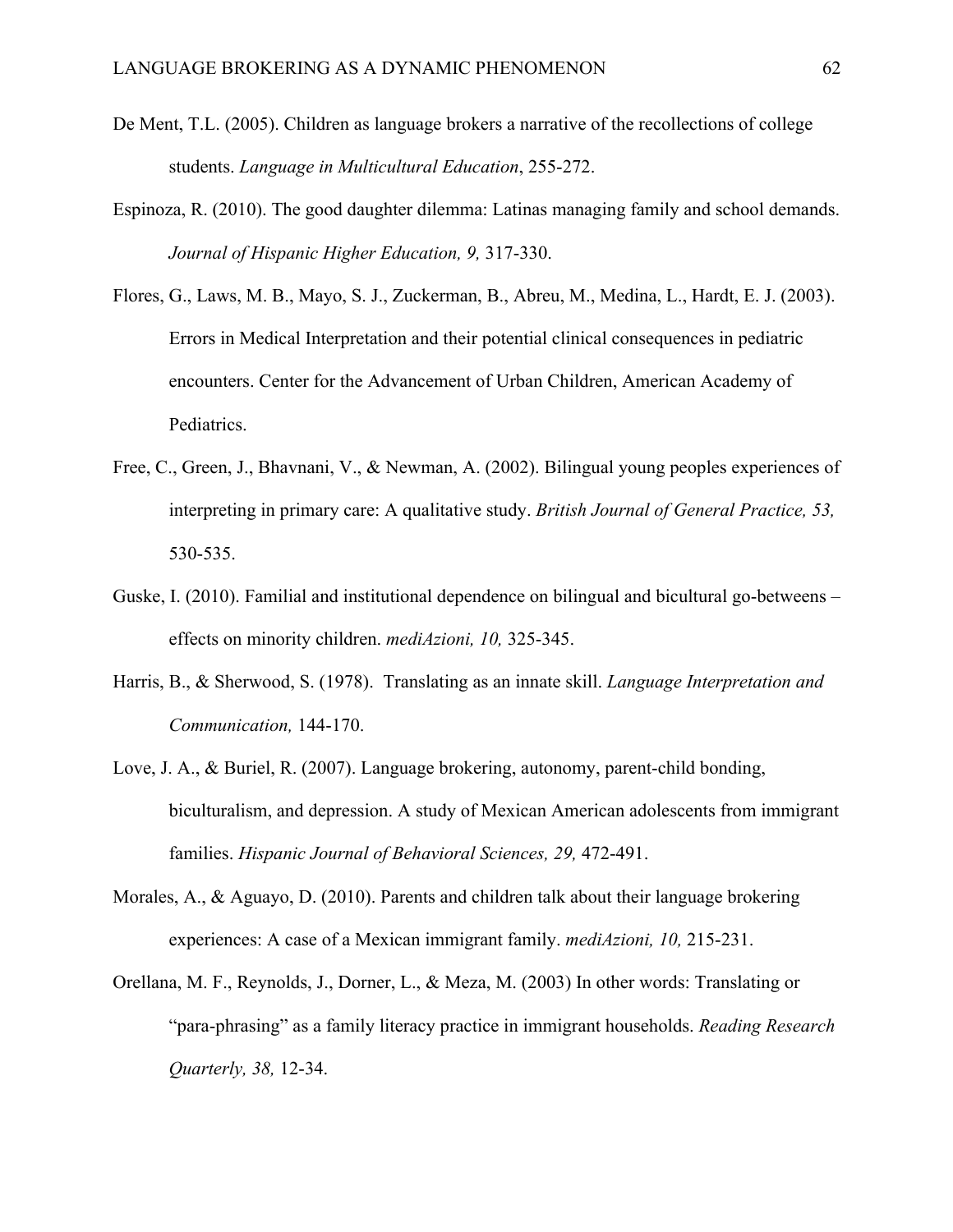- Orellana, M., F. Dorner, L., Pulido, L. (2003b). Accessing assets: Immigrant youth's work as family translators or para-phrasers. *Social Problems, 50,* 505-524.
- Orellana, M. F. (2009) Translating Childhoods: Immigrant youth, language, and culture. New Jersey. Rutgers University Press.
- Percy, M.S. (2006). Immigration changing needs and responses. *Journal for Specialist in Pediatric Nursing, 11*, 264-266.
- Reynolds, J. F., Orellana, M. F. (2009). New immigrant youth interpreting in white public space. *American Anthropologist, 111,* 211-223.
- Trickett, E. J., Sorani, S., & Birman, D. (2010). Towards an ecology of the culture broker role: Past work and future directions. *mediAzioni, 10,* 88-104.
- Tse, L. (1995). Language Brokering among Latino adolescents: Prevalence, attitudes, and school performance. *Hispanic Journal of Behavioral Sciences, 17,* 180-193.
- Tse, L. (1996). Language brokering in linguistic minority communities: The case of Chinese and Vietnamese-American students. *The Bilingual Research Journal, 20,* 485-498.
- Tse, L. (1996). Who decides?: The effects of language brokering on home-school communication. *The Journal of Educational Issues of Langauge Minority Students, 16,* 225-223.
- Weisskirch, R.S. (2005). The relationship of language brokering to ethnic identity for Latino early adolescents*. Hispanic Journal of Behavioral Sciences, 27,* 286-289.
- Weisskirch, R. S., Zamboanga, B. L., Bersamin, M., Kim, S. Y., Schwartz, S. J., Umaña-Taylor, A. J. (2011). Cultural influences for college student language brokers. *Cultural Diversity and Ethnic Minority Psychology, 17,* 43-51.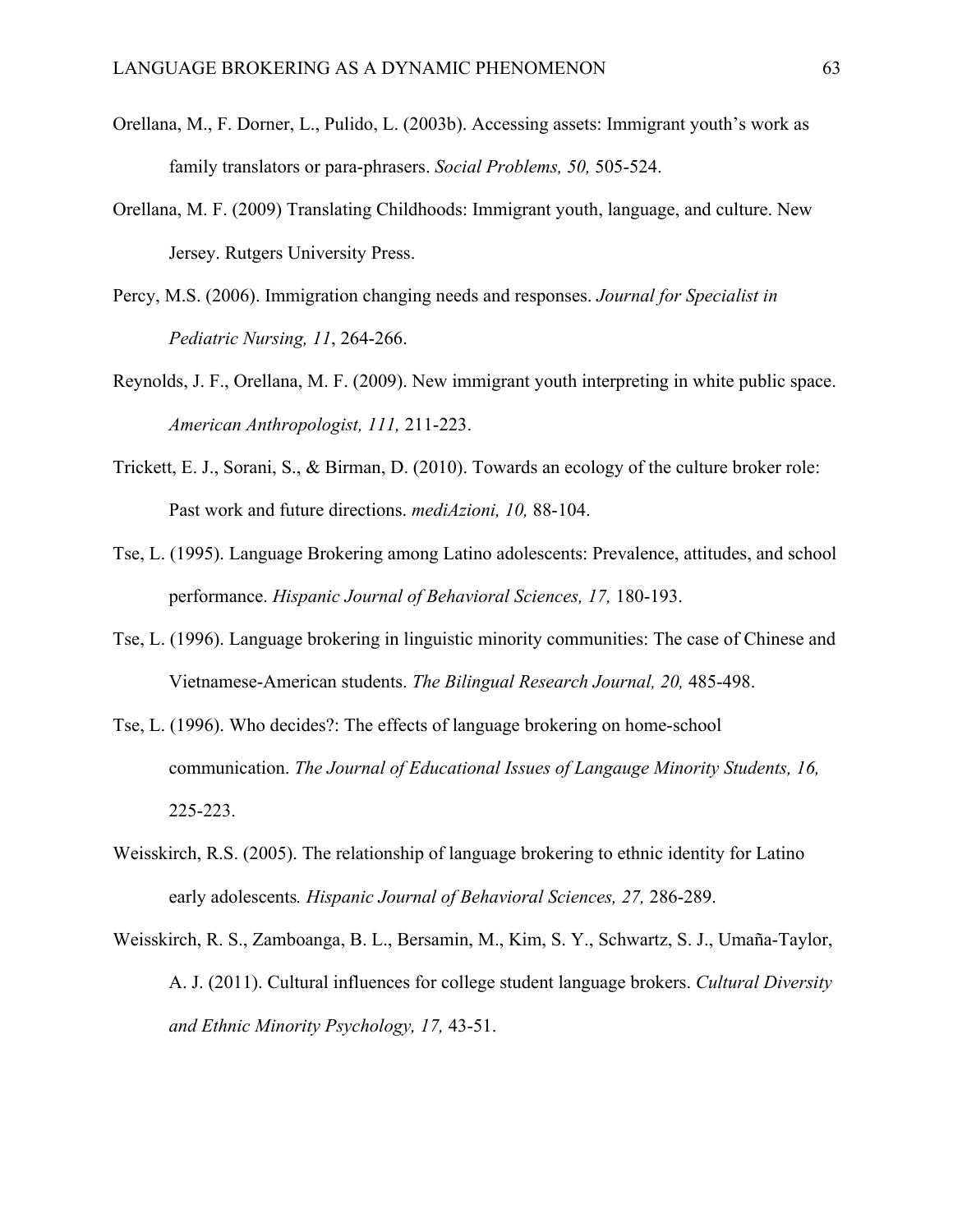Wu, N. H., & Kim, S. Y. (2009). Chinese American adolescents' perceptions of the language brokering experience as a sense of burden and sense of efficacy. Journal Youth Adolescence, 38, 703-718.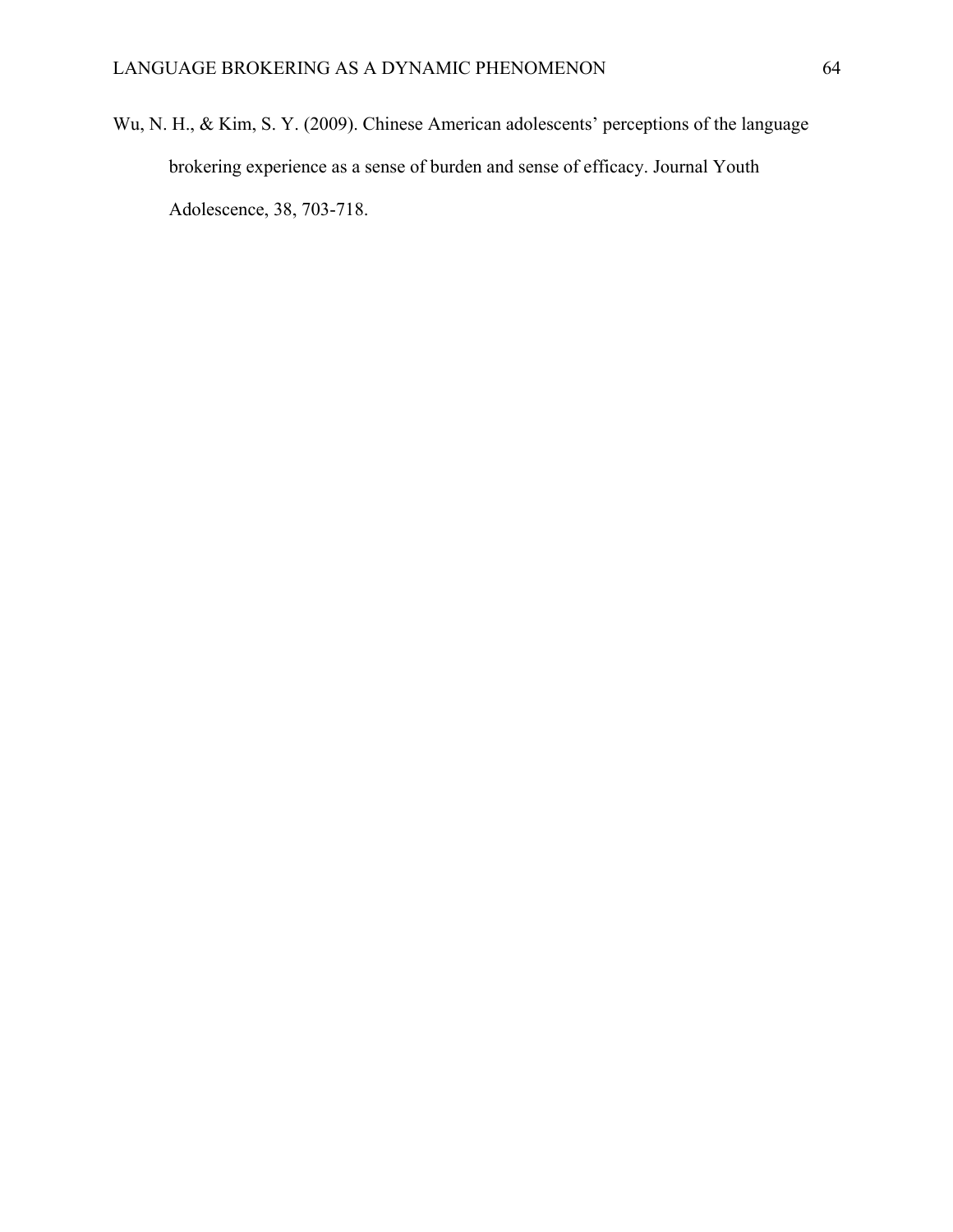# Appendix A

# **Interview Protocol**

### **1) Background:**

- a) Tell me about yourself, your background and your family.
- b) Probe for:
	- i) Family's migration
	- ii) Family members and extended family
		- (a) Brother or sisters?
	- iii) School (if applicable), job.
	- iv) Live at home? Why or why not?

### **2) Language Brokering**

- a) Tell me about your experiences as a language broker, that is, interpreting and translating for your family and community members.
- b) Probe for:
	- i) When did it begin?
	- ii) How often did you do it?
	- iii) Where did you broker?
	- iv) What did you broker?
	- v) For whom did you broker?
	- vi) Are there any experiences that stand out when you think about brokering?
	- vii)Are there any recent experiences?

#### **Change over time:**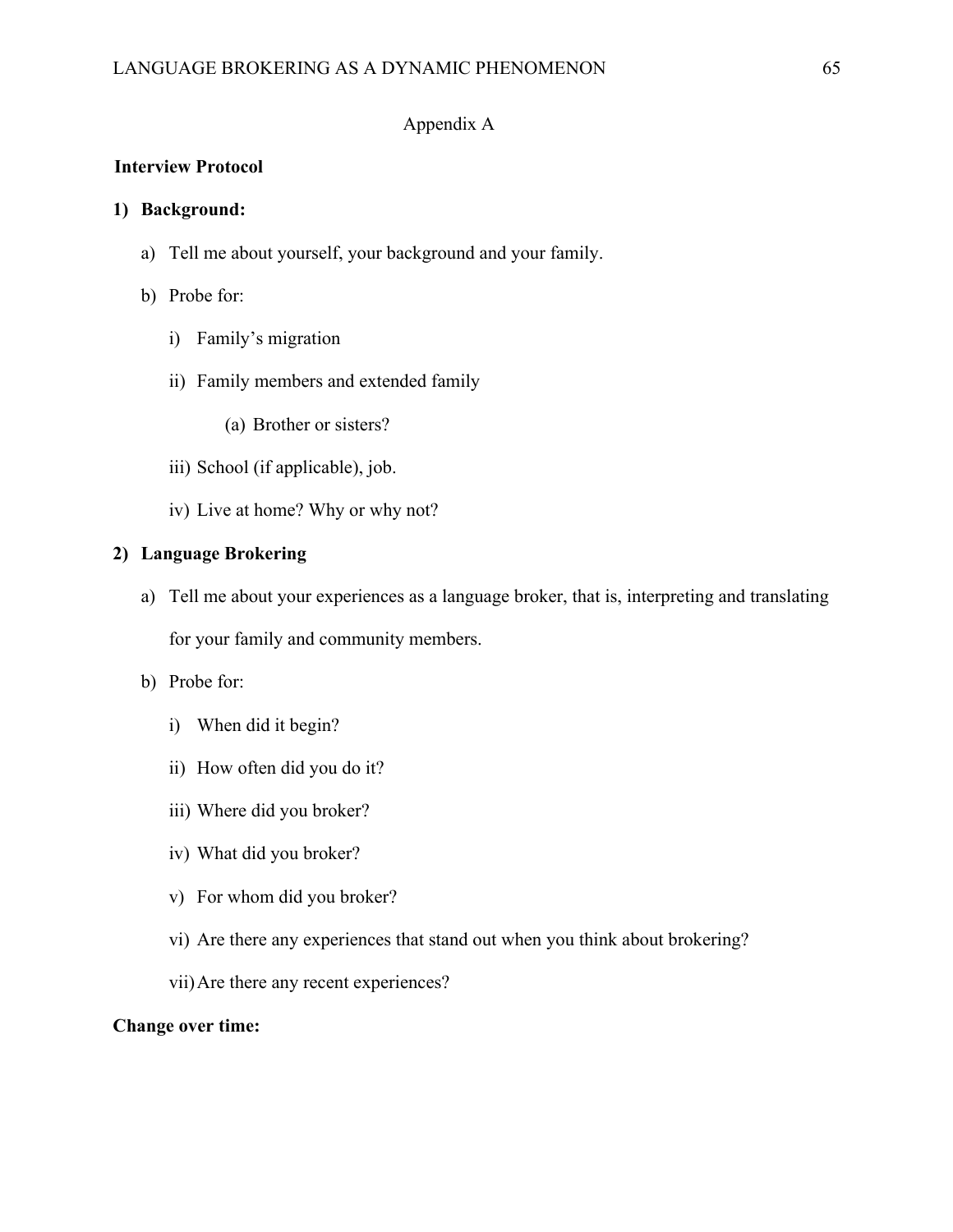# 3) **Feelings**:

- i) In general how do you feel about language brokering?
- ii) Probe for:
	- (a) Change:
	- (b) How did you feel or do you feel when you broker?
	- (c) How did you feel as a child and adolescent?
	- (d) How do you feel now?

### **4) Practice:**

- a) So you brokered as a child, adolescent, and now as a young adult. How do you think your language brokering has changed as you've grown up?
- b) Probe for:
	- i) When did you notice this change?
		- (a) In high school? College (if applicable)? After high school?
	- ii) Why do you think it has changed?
	- iii) Has what, where, and for whom you brokered changed?
	- iv) How have the expectations of you changed?
	- v) Has the way you approach the work or handled tasks changed?

# **5) Family Dynamics:**

- i) In general who is the primary language broker in your family or is there only one?
- ii) Did your siblings ever help you when brokering as a child/adolescent?
- iii) Has who in the family brokered changed? Why or Why not?
- iv) Have the things you broker for your parents changed?
- **6) Wrap Up**